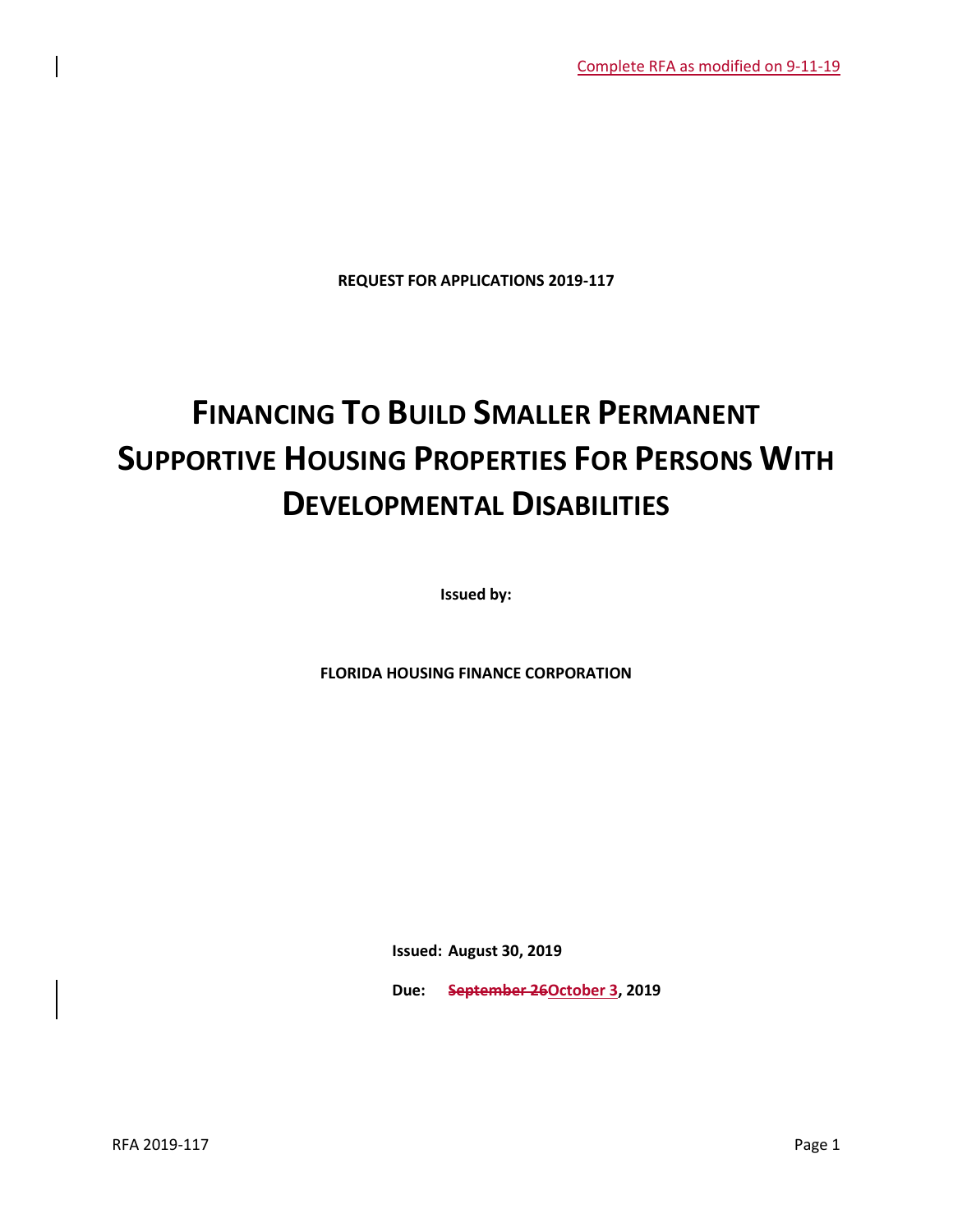## **SECTION ONE INTRODUCTION**

Florida Housing Finance Corporation (the Corporation) was appropriated grant funds by the Legislature for housing for Persons with Developmental Disabilities as defined in Section 393.063, F.S. This Request for Applications (RFA) will make \$3,000,000 available to finance small Permanent Supportive Housing Developments for housing for Persons with Developmental Disabilities as defined in Section 393.063, F.S. consisting of no more than six Units.

The legislation specifies that the Corporation will offer the funding through a competitive grant program to private Non-Profit organizations that have a primary mission which includes serving Persons with Developmental Disabilities. The Corporation is required to consider the extent to which funds from local and other sources will be used by Applicants to leverage these grant funds; employment opportunities and supports that will be available to Residents of the proposed housing; a plan for Residents to access community-based services, resources, and amenities; and partnerships with supportive services agencies.

This RFA is open to Applicants proposing the development of Permanent Supportive Housing for Persons with Developmental Disabilities, either Community Residential Homes or Supported Living Units, as defined in Exhibit C. Community Residential Homes (i) must be single family homes; (ii) must be licensed by the Florida Agency for Persons with Disabilities to serve no more than six Residents; (iii) must serve no more than six Residents; and (iv) must demonstrate at credit underwriting that they are adhering to licensing standards related to location, design, construction features and other requirements. Developments consisting of Supported Living Units must meet all of the following requirements: (i) the proposed Development must consist of no more than six Units; (ii) if any units are non-Shared Housing units, the lesser of three Non-Shared Housing Units or 50 percent of the non-Shared Housing Units must either serve a Resident or a household consisting of at least one Resident that meets the definition of Persons with Developmental Disabilities; (iii) if Shared Housing, must serve no more than 10 Residents; and (iv) the Supported Living provider must conduct a housing setting survey per Rule 65G-5.004, F.A.C. Applicants may propose the development of Shared Housing Units, as defined in Exhibit C, to allow unrelated Persons with Developmental Disabilities the choice to share Units. For purposes of this RFA, Community Residential Homes are considered Shared Housing. Applicants may propose to build Supported Living Units as either non-Shared Housing or Shared Housing.

The Corporation will target grant funds for the new construction of a Development which may involve demolition of existing structures/residences.

The Corporation's objective is to ensure that the Non-Profit Applicants providing Permanent Supportive Housing are experienced. To accomplish this, the RFA will be open only to private Non-Profit Applicants with a primary mission which includes serving Persons with Developmental Disabilities. The Corporation is soliciting a maximum of two Applications from qualified Applicants that commit to provide housing in accordance with the terms and conditions of this RFA, inclusive of applicable laws, rules and regulations, and the Corporation's generally applicable construction and financial standards.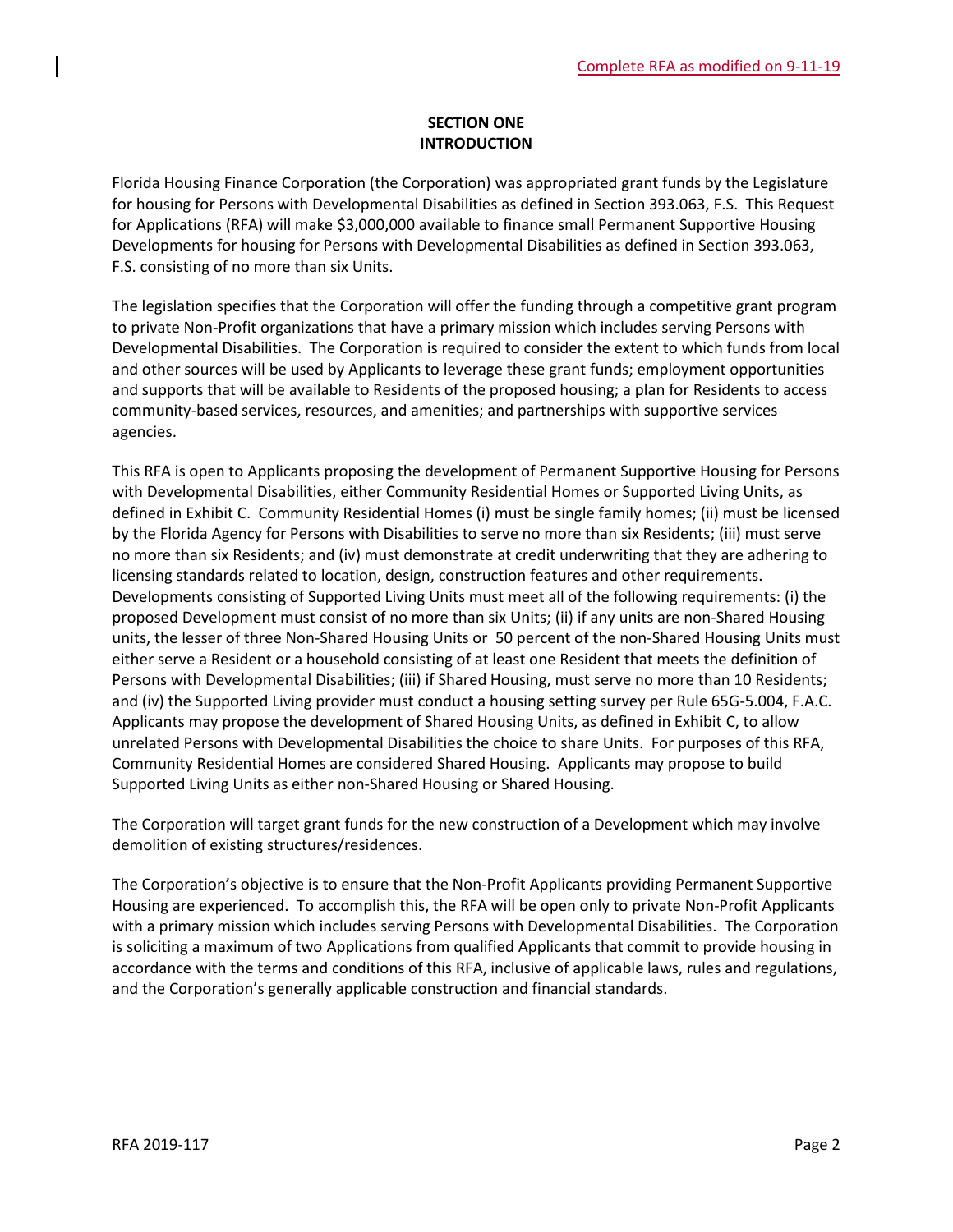## **SECTION TWO DEFINITIONS**

Unless otherwise defined within this RFA, capitalized terms within this RFA shall have the meaning as set forth in Exhibit C and Rule Chapter 67-60, F.A.C., or in applicable federal regulations.

## **SECTION THREE PROCEDURES AND PROVISIONS**

*Unless otherwise stated within the RFA, the Application package, forms and other information related to this RFA may be found on the RFA Website at https://www.floridahousing.org/programs/developersmultifamily-programs/competitive/2019/2019-117 (also available by clicking [here\)](https://www.floridahousing.org/programs/developers-multifamily-programs/competitive/2019/2019-117).*

- A. Submission Requirements
	- 1. Application Deadline

The Application Deadline is **3:00 p.m., Eastern Time, on September 26October 3, 2019**.

- 2. Completing the Application Package
	- a. Downloading and completing the Application provided by the Corporation

The Applicant must download and complete the Application (Exhibit A of the RFA) found on the RFA Website.

The download process may take several minutes. Applicants should save these three documents with a file name that is unique to the specific Application.

b. Creating the All Attachments Document

In addition to Exhibit A described in a. above, the Application Package also includes one copy consisting of all of the applicable completed Attachments described in the RFA ("All Attachments Document").

The Applicant must compile all of the attachments described in the RFA into one pdf file separated by pages labeling each Attachment to create the All Attachments Document. This may be accomplished by merging the documents using a computer program such as Adobe Acrobat Pro or by scanning all of the attachments together.

Note: The Corporation has provided sample pages that may be used to separate the attachments on the RFA Webpage. If any of the attachments are not applicable, the Applicant should insert a page stating "N/A" behind the separation page.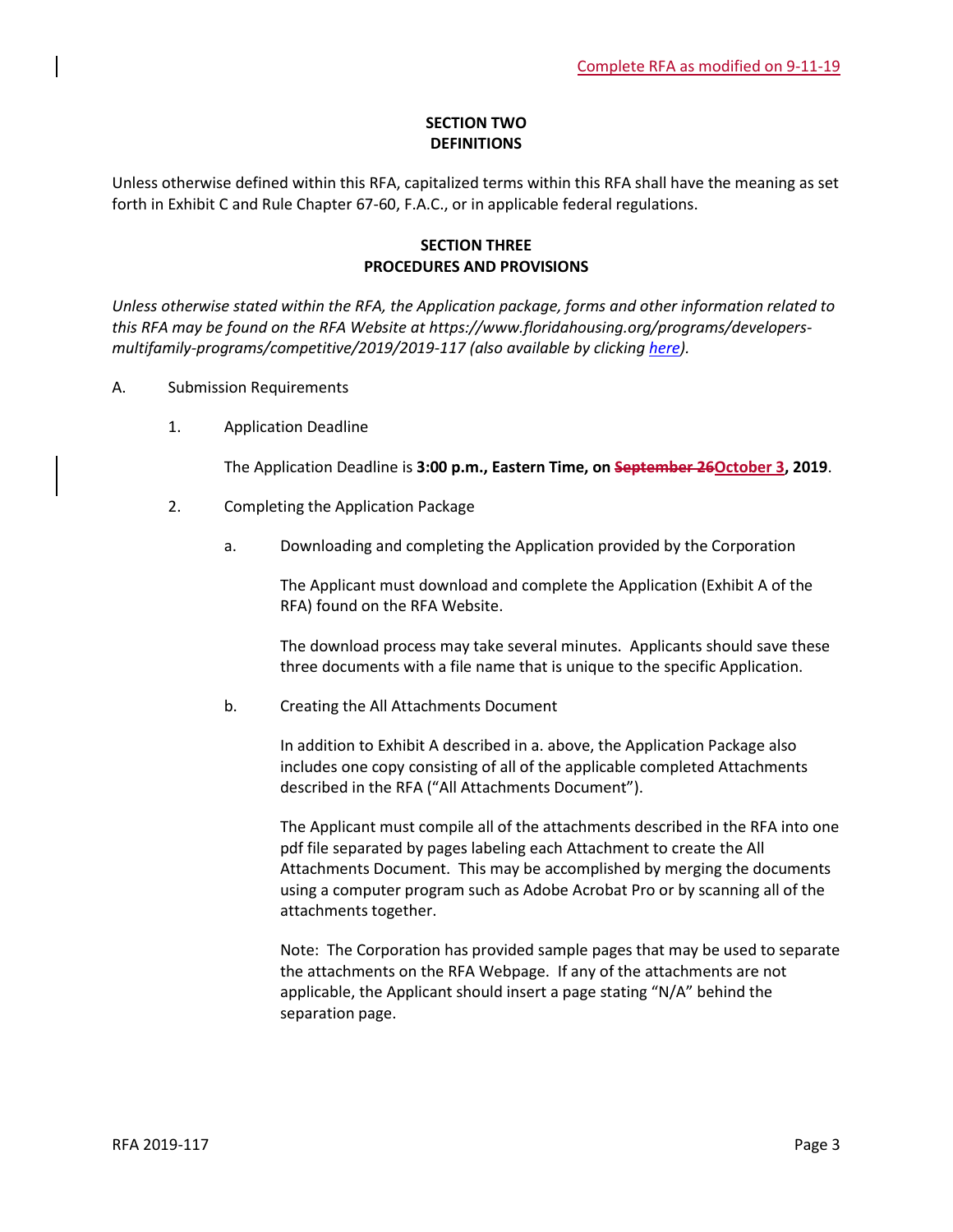3. Uploading the Application Package

The Application Package consists of Exhibit A and the All Attachments Document. To upload the Application Package:

- a. Go to the RFA.
- b. Click the link to login and upload the Application Package. Note: A username and password must be entered. If the Applicant has not previously created a username and password, the Applicant will need to create one prior to the upload process.
- c. After successfully logging in, the Applicant must click "Upload Application Package." The Applicant must also enter the Development Name and click "Browse" to locate the following completed documents saved on the Applicant's computer:
	- (1) The Application (Exhibit A) in Word format;
	- (2) The All Attachments Document in a pdf format.

The average file size is 1.0 MB and should take a moment or two to upload. Larger files may take longer to upload. There is a file size limit of 15 MB, but this may be able to be reduced without reducing the number of pages submitted. Examples of factors that affect file size include the resolution of the scanner or scanning the documents in color or as a graphic/picture.

d. After the two documents are displayed in the Upload webpage, the Applicant must click "Upload Selected Files" to electronically submit the documents to the Corporation by the Application Deadline. Then the Uploaded Application (consisting of both documents comprising the Application Package), and its assigned Response Number will be visible in the first column.

Note: If the Applicant clicks "Delete" prior to the Application Deadline, the Application will no longer be considered a Submitted Application and the Applicant will be required to upload the Application Package again in order for these documents to be considered an Uploaded Application. This will generate a new Response Number.

4. Submission to the Corporation

By the Application Deadline, the Applicant must provide to the Corporation the following:

a. A sealed package(s) containing a printed copy of the final Application Package housed in a 3-ring-binder with numbered divider tabs for each attachment. The final assigned Response Number should be reflected on each page of the printed copy of the Application Package; and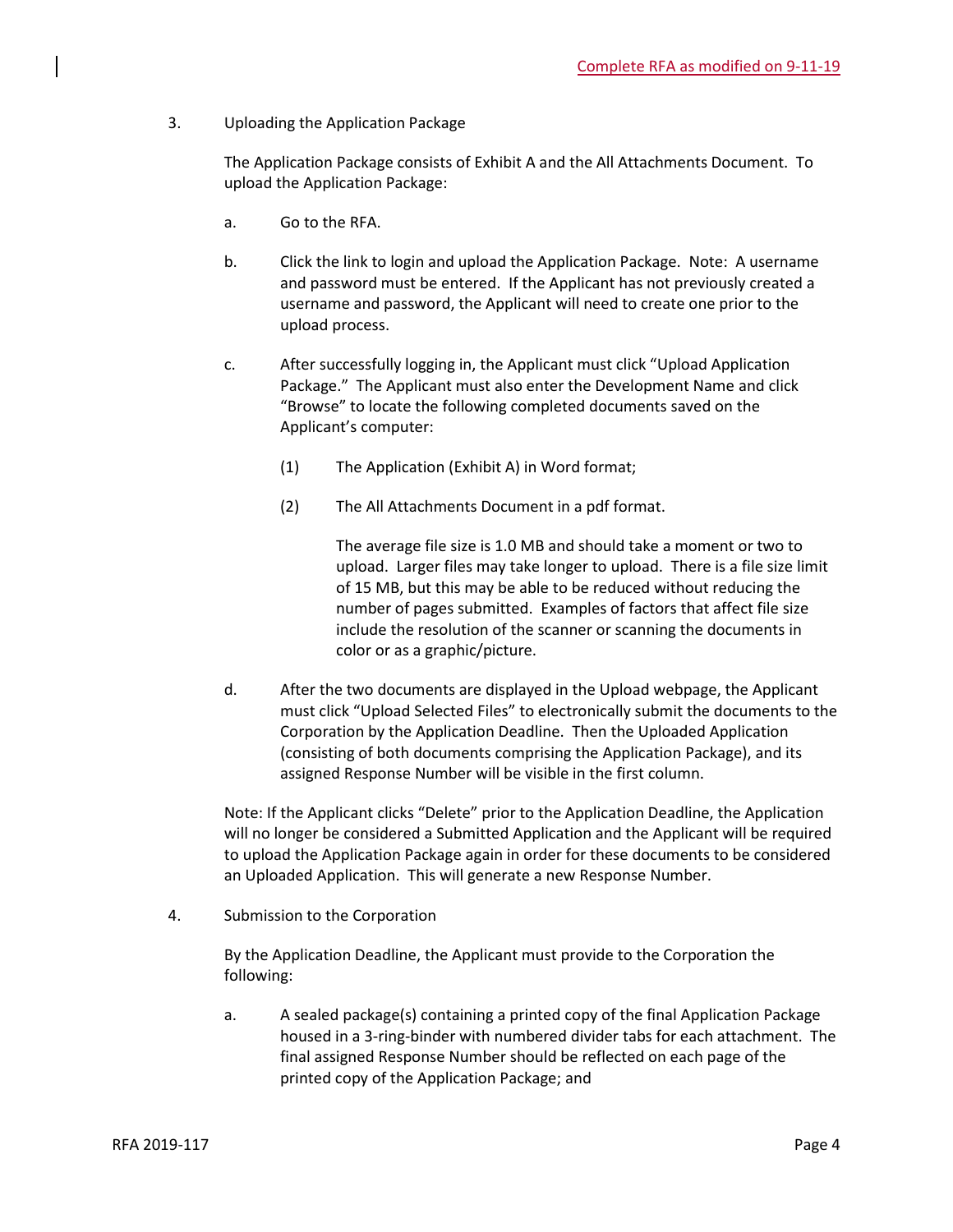b. The required non-refundable \$800 Application fee, payable to Florida Housing Finance Corporation (check or money order only).

The Applicant should label the outside of each shipping box with the applicable RFA number. The Corporation will not consider faxed or e-mailed Applications.

2. After 3:00 p.m., Eastern Time, on the Application Deadline, each Application for which a hard copy, an electronically submitted copy, and Application Fee are received by the Application Deadline will be assigned an Application number. In addition, these Applications will be assigned a lottery number by having the Corporation's internal auditors run the total number of Applications received through a random number generator program.

The printed copy of the Application Package must be addressed to:

Marisa Button Director of Multifamily Allocations Florida Housing Finance Corporation 227 N. Bronough Street, Suite 5000, Tallahassee, FL 32301

If the hard copy of the Application Package is not identical to the electronically submitted Application Package, the electronically submitted Application Package will be utilized for scoring purposes.

- B. This RFA does not commit the Corporation to award any funding to any Applicant or to pay any costs incurred in the preparation or delivery of an Application.
- C. The Corporation reserves the right to:
	- 1. Waive Minor Irregularities; and
	- 2. Accept or reject any or all Applications received as a result of this RFA.
- D. Any interested party may submit any inquiry regarding this RFA in writing via the e-mail address RFA\_2019-117\_Questions@floridahousing.org (also accessible by clickin[g here\)](mailto:RFA_2019-117_Questions@floridahousing.org?subject=RFA%202019-117%20Questions) with "Questions regarding RFA 2019-117" as the subject of the email. All inquiries are due by 5:00 p.m., Eastern Time, on Thursday, September 12, 2019. Phone calls or written inquiries other than at the above e-mail address will not be accepted. The Corporation expects to respond to all inquiries by 5:00 p.m., Eastern Time, on Tuesday, September 17, 2019, and will post a copy of all inquiries received, and their answers, on the RFA Website. The Corporation will also send a copy of those inquiries and answers in writing to any interested party that requests a copy. The Corporation will determine the method of sending its answers, which may include regular United States mail, overnight delivery, fax, e-mail, or any combination of the above. No other means of communication, whether oral or written, shall be construed as an official response or statement from the Corporation.
- E. Any person who wishes to protest the specifications of this RFA must file a protest in compliance with Section 120.57(3), Fla. Stat., and Rule Chapter 28-110, F.A.C. Failure to file a protest within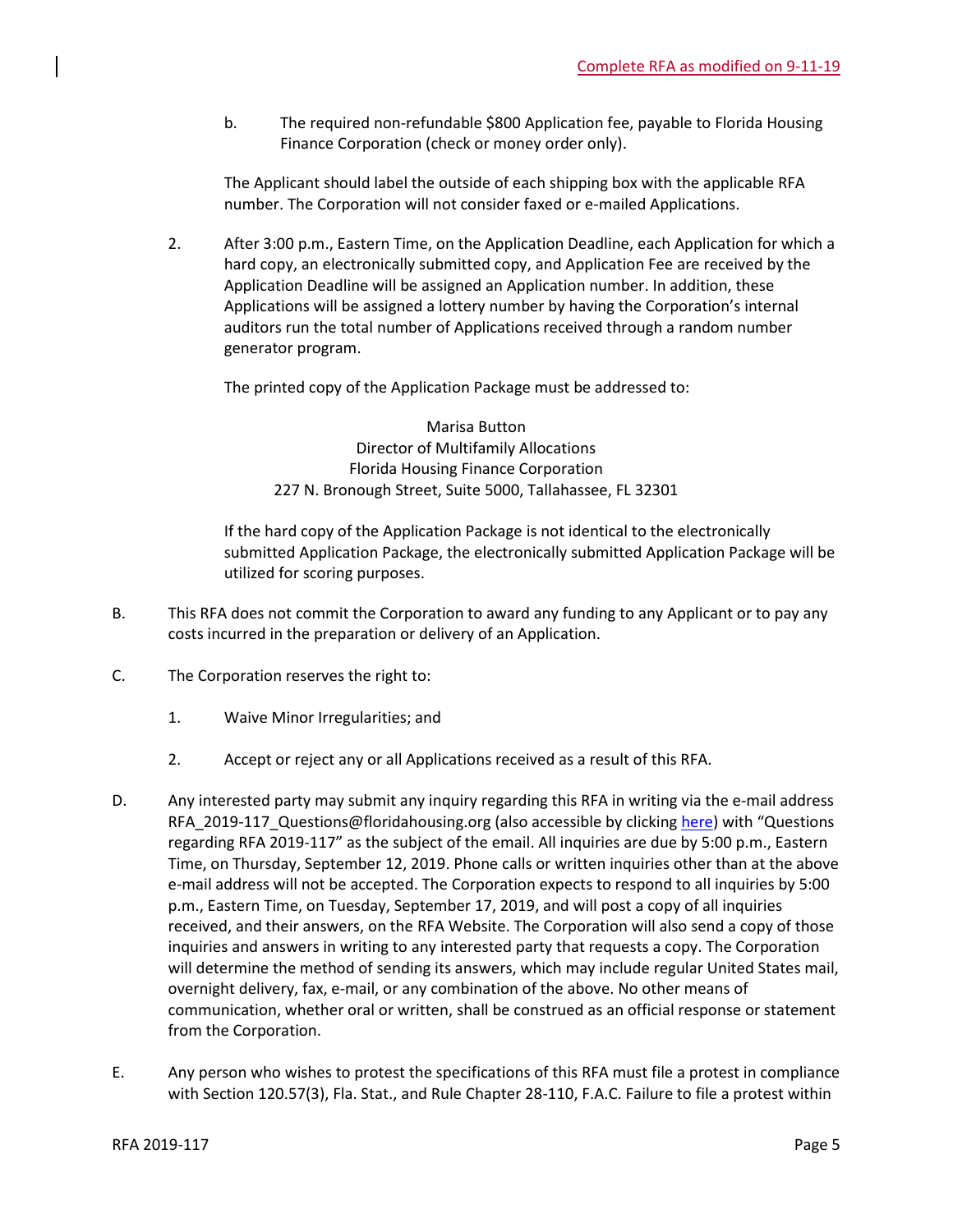the time prescribed in Section 120.57(3), Fla. Stat., shall constitute a waiver of proceedings under Chapter 120, Fla. Stat.

F. By submitting this Application, each Applicant agrees to the terms and conditions outlined in this RFA. Rule Chapter 67-60, F.A.C., establishes the procedures by which the Corporation will administer this RFA. To read a copy of this rule, go to the RFA Webpage.

By submitting an Application, each Applicant further agrees that:

- 1. Public Records. Any material submitted in response to this RFA is a public record pursuant to Chapter 119, Fla. Stat. Per Section 119.071(1)(b)2., the sealed Applications received by the Corporation are exempt from disclosure until such time as the Board provides notice of an intended decision or until 30 Calendar Days after the opening of the sealed Applications, whichever is earlier.
- 2. Noninterference. At no time during the review and evaluation process, commencing with the Application Deadline and continuing until the Board renders a final decision on the RFA, may Applicants or their representatives contact Board members or Corporation staff, except Corporation legal staff, concerning their own or any other Applicant's Application. If an Applicant or its representative does contact a Board or staff member in violation of this section, the Board shall, upon a determination that such contact was made in an attempt to influence the selection process, disqualify the Application.
- 3. Requirements. Proposed Developments will be subject to the requirements of the RFA, the Application requirements outlined in Rule Chapter 67-60, F.A.C., the credit underwriting requirements outlined in Exhibit D of this RFA, and the Compliance requirements in Exhibit E of this RFA.
- G. The Corporation expects to select one or more Applications to award the funding contemplated by this RFA. Any such Application will be selected through the Corporation's review of each Application, considering the factors identified in this RFA.
- H. Pursuant to subsection 67-60.004(2), F.A.C., an Applicant may request withdrawal of its Application from this RFA by filing a written notice of withdrawal with the Corporation Clerk. For funding selection purposes for this RFA, the Corporation shall not accept any Application withdrawal request that is submitted between 5:00 p.m., Eastern Time, the last business day before the date the Committee meets to make its recommendations to the Board until after the Board has taken action on the Committee's recommendations, and such Application shall be included in the funding selection process as if no withdrawal request had been submitted. Any funding that becomes available after such withdrawal is accepted shall be treated as returned funds and disposed of according to Section Five, B. of this RFA.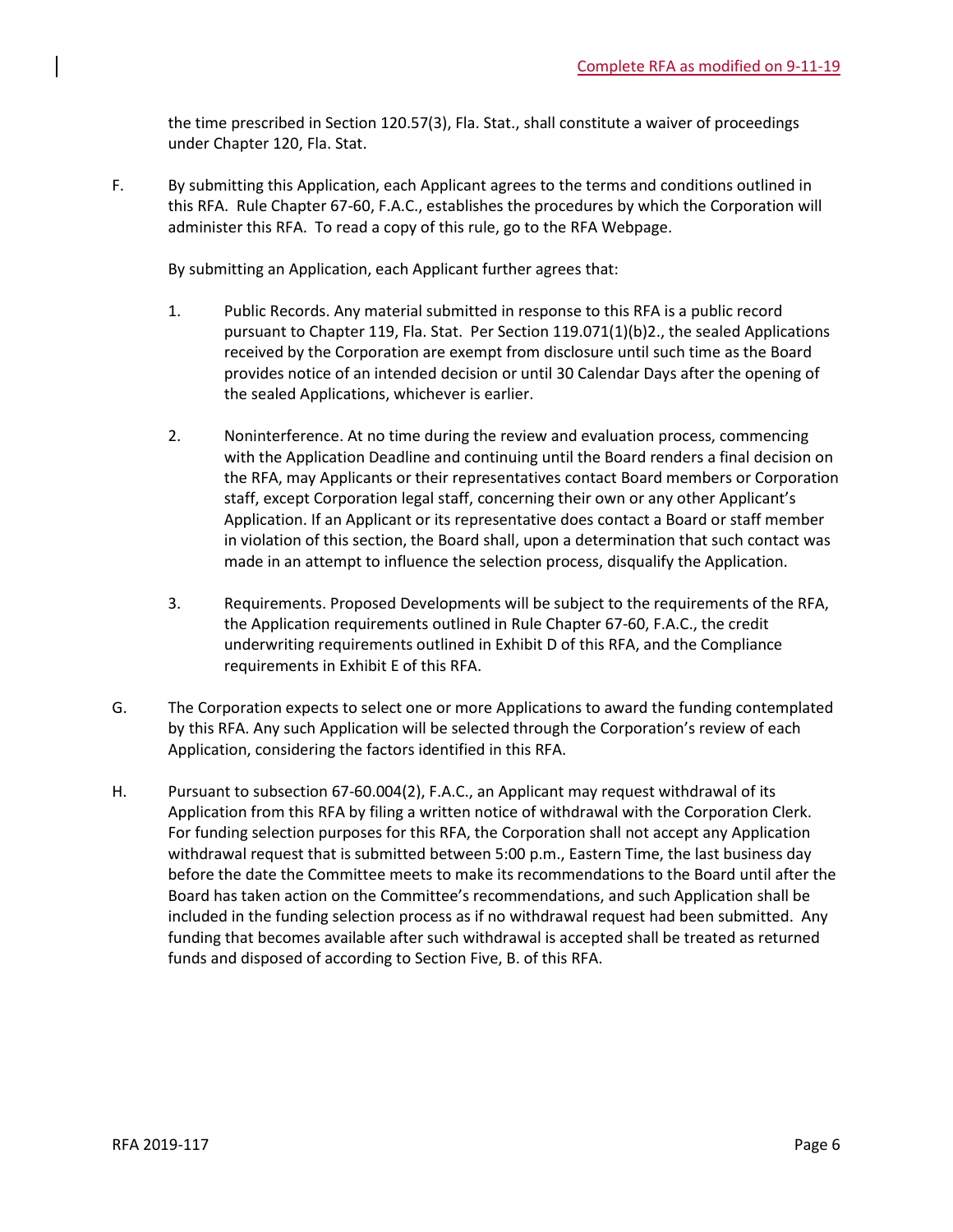## **SECTION FOUR INFORMATION TO BE PROVIDED IN THE APPLICATION**

Provided below are the instructions to be used in completing Exhibit A of this RFA.

- A. Exhibit A Items
	- 1. Applicant Certification and Acknowledgement

The Applicant must include a signed Applicant Certification and Acknowledgement form as **Attachment 1** to Exhibit A to indicate the Applicant's certification and acknowledgement of the provisions and requirements of the RFA. The Applicant Certification and Acknowledgement form is provided in Exhibit B of this RFA and on the RFA Website. Note: If the Applicant provides any version of the Applicant Certification and Acknowledgement form other than the version included in this RFA, the form will not be considered.

2. Persons with Developmental Disabilities Demographic Commitment

In Supported Living Units that consist of non-Shared Housing Units, the lesser of three non-Shared Housing Units or 50 percent of the non-Shared Housing Units in the proposed Development shall serve Persons with Developmental Disabilities as Permanent Supportive Housing. In Community Residential Homes and Supported Living Units that consist of Shared Housing, each Bedroom shall serve Persons with Developmental Disabilities as Permanent Supportive Housing, with the exception of possible on-site suites for the caregiver or family, as further described in Section Four,  $A.7.b.(1)(c)$  of the RFA. For the Corporation to better understand the proposed Development, Applicants must describe the subpopulation(s) of the persons intended to reside in the proposed Development. This information will be considered by the Corporation when reviewing and scoring how the proposed access to community based services will assist the intended Residents.

The Applicant's description(s) is limited to no more than two typed pages within the text box at question 2. of Exhibit A. Note: Although the online Application system allows for more than two pages, any portion of the description that is beyond two pages will not be considered.

- 3. Applicant Information
	- a. Contact Person
		- (1) Enter the information for the required Authorized Principal Representative. The Authorized Principal Representative (a) must have signature authority to bind the Applicant entity; (c) must sign the Applicant Certification and Acknowledgement form submitted in this Application; and, (d) if funded, will be the recipient of all future documentation that requires a signature.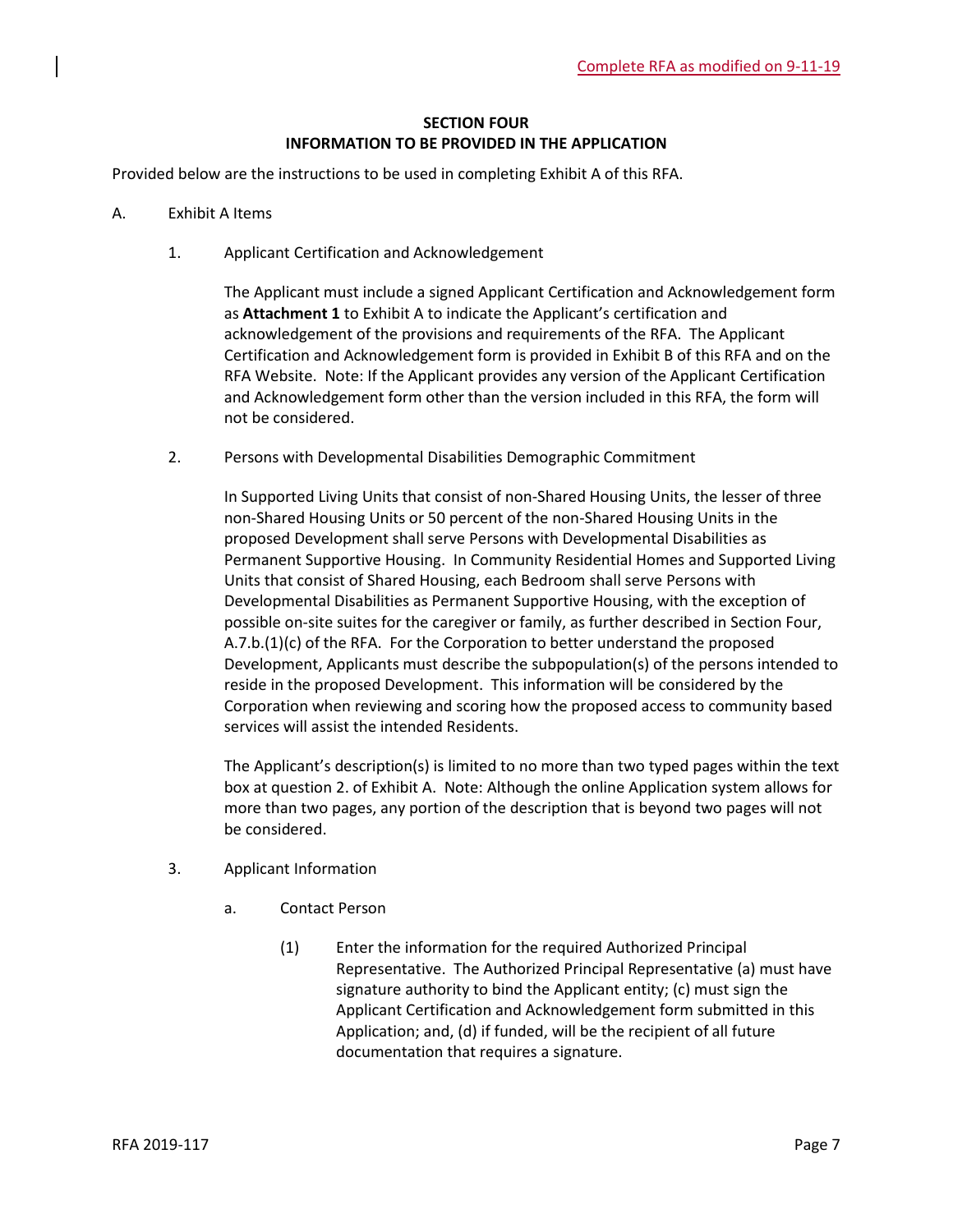- (2) A separate Operational Contact Person may be included, if desired. If provided, the Operational Contact Person will be the recipient of any general correspondence associated with the Development activities that does not require a signature. If an Operational Contact Person is not provided, the Authorized Principal Representative will be the recipience of any such documentation.
- b. Applicant Information
	- (1) The Applicant must state the name of the Applicant. No more than two Applications may be submitted by the same Applicant entity.
	- (2) The Applicant must be a legally formed entity [e.g., corporation, limited partnership, limited liability company, etc.] qualified to do business in the state of Florida as of the Application Deadline. The Applicant must include, as **Attachment 2** to Exhibit A, evidence from the Florida Department of State, Division of Corporations, that the Applicant satisfies the foregoing requirements; such evidence may be in the form of a certificate of status or other reasonably reliable information or documentation issued, published or made available by the Florida Department of State, Division of Corporations.
- (3) Only Non-Profit Applicants are eligible for funding. To qualify as a Non-Profit Applicant for purposes of this RFA, the Applicant must (i) answer the question demonstrating that it meets the definition of Non-Profit as set out in Exhibit C; and (ii) provides the required information stated below:
	- (a) The IRS determination letter demonstrating that the Applicant entity has been a private Non-Profit organization under 501(c)(3) or 501(c)(4) of the IRC since August 1, 2018, or earlier as **Attachment 3**;
	- (b) Documentation regarding the Applicant entity's primary mission as outlined below:
		- $(i)$  If the proposed Development is a Supported Living Unit(s):

To demonstrate that, as of the Application Deadline, the Applicant entity's primary mission includes providing housing or services for persons with developmental disabilities, persons with disabling conditions or persons with disabilities, Applicants proposing Supported Living Units must provide, as **Attachment 4,** the Non-Profit Applicant's (i) Articles of Incorporation; or (ii) the IRS Form 990 that was submitted to the IRS for the most recently filed tax return, but no earlier than or 2017 tax year.

(ii) If the proposed Development is a Community Residential Home:

To demonstrate that, since August 1, 2018, or earlier, the Applicant entity's primary mission includes serving Persons with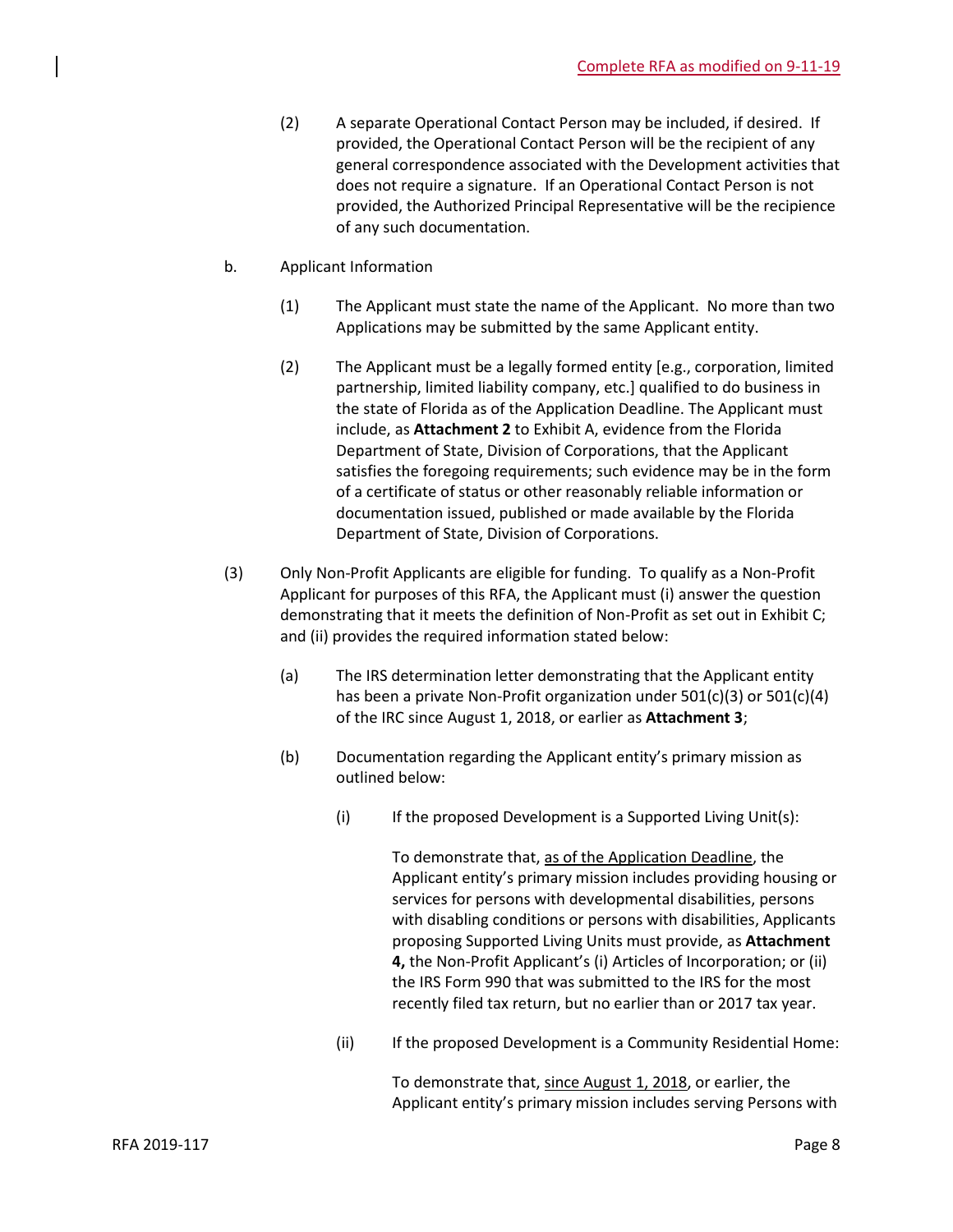Developmental Disabilities, Applicants proposing Community Residential Homes must provide, as **Attachment 4,** the Non-Profit Applicant's (i) Articles of Incorporation; (ii) IRS Form 990 that was submitted to the IRS for the most recently filed tax return, but no earlier than or 2017 tax year; or (iii) a copy of the Medicaid Waiver Services Agreement demonstrating that the Applicant is an iBudget Waiver provider for Residential Habilitation.

Note: The Medicaid Waiver Services Agreement may be in the name of the Services Provider or the Applicant entity.

c. The Applicant must answer the questions in question 3.c. of Exhibit A, confirming that the Non-Profit Applicant entity owns at least 51 percent of the ownership interest in the Development and will receive at least 50 percent of the Developer overhead. (Developer overhead is limited to 10 percent of the Development Cost.)

The Applicant's Non-Profit status will be verified during credit underwriting. If this cannot be verified, the Applicant will no longer be considered a Non-Profit Applicant and the funding awarded under this RFA will be rescinded.

4. Operating/Managing Permanent Supportive Housing Experience (Up to 40 Points)

If the Applicant intends to manage the Development, describe the Applicant's experience in operating and managing Permanent Supportive Housing, including performing operations and management functions specific to the needs of the intended Residents described in question 2. of Exhibit A. If the Applicant does not have experience or if the Applicant expects to use a management company, the Applicant must provide the name of the experienced entity that will act as the management company for at least the first 3 years of operation and describe the management company's experience in operating and managing Permanent Supportive Housing, including length of time spent operating and managing Permanent Supportive Housing and experience performing operations and management functions specific to the needs of the intended Residents described in question 2. of Exhibit A. Applicants proposing to operate/manage a Community Residential Home shall describe the Applicant's or management company's experience operating a Community Residential Home. Applicants proposing to manage Supported Living Units shall describe the Applicant's experience with the property and lease management functions of leasing to a person receiving Supported Living Services. Providing only a list of Permanent Supportive Housing Developments and/or Units will not be a sufficient description of experience for any Applicant or the management company.

The Applicant's description(s) is limited to no more than two typed pages within the text box at question 4. of Exhibit A. Note: Although the online Application system allows for more than two pages, any portion of the description that is beyond two pages will not be considered.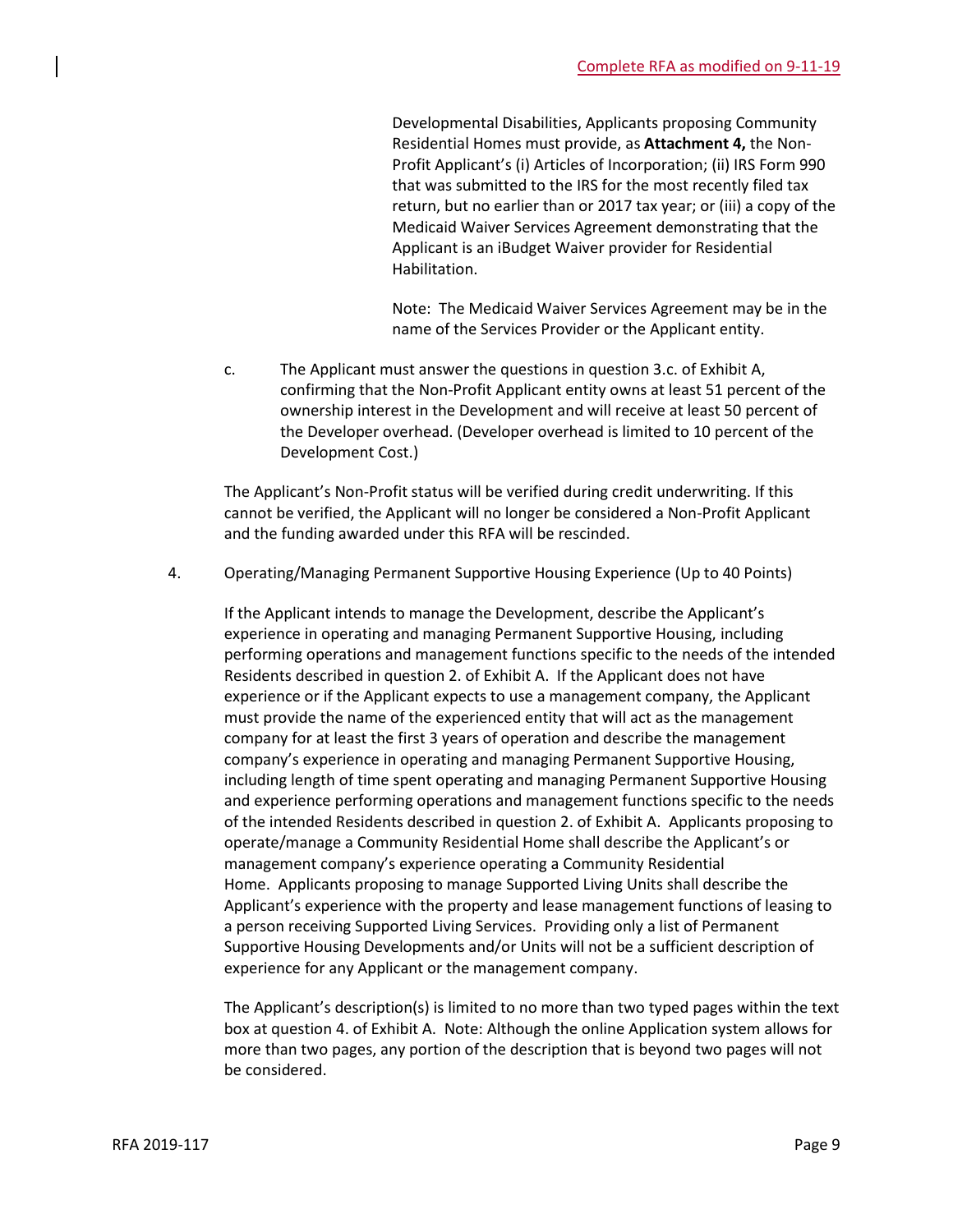- 5. General Development Information
	- a. The Applicant must state the name of the proposed Development at question 5.a. of Exhibit A.
	- b. The Applicant must indicate the county where the proposed Development is or will be located at question 5.b. of Exhibit A.

Note: Proposed Developments located in Broward County, Miami-Dade County, or Palm Beach County may qualify for the South Florida Large County Boost and an increase to the Applicant's Maximum Eligible Funding Award Amount of up to \$100,000 as further outlined in Section Four, A.10.d. below.

Note: The county must be included in the Application for all Applicants, even those that do not have site control as of Application Deadline.

c. The Development Category must be New Construction. This means creating a Community Residential Home or Supported Living Units through new construction of a Development which may include demolition of existing structures/residences.

## If the proposed work will involve demolition of existing structures or residences

Building Community Residential Homes or Supported Living Units that may or may not involve demolition of existing structures or residences. Note: If demolition is involved, the Applicant's Maximum Eligible Funding Award Amount will be increased by \$10,000 to cover demolition expenses, as described in 10.c. below. The Applicant must answer the question at 5.c. of Exhibit A and, if demolishing occupied, existing Community Residential Homes or Supported Living Units so that they are better able to serve the needs of existing Residents, provide the Tenant Relocation Plan as required.

#### Tenant Relocation Plan

If demolishing occupied, existing Community Residential Homes or Supported Living Units so that they are better able to serve the needs of existing Residents, provide the Tenant Relocation Plan as required. The Tenant Relocation Plan must detail how the temporary and permanent relocation will be handled, including the relocation site; accommodations relevant to the needs of the residents and length of time residents will be displaced; moving and storage of the contents of a resident's dwelling units; as well as the approach to inform and prepare the residents for the demolition activities.

Additionally, the Applicant's description must provide a brief description of how the proposed Development will meet the set-aside requirements. The description must (i) indicate whether the existing residents are income eligible Residents, or whether the residents will be evicted and replaced with income eligible Residents in order to meet the set-aside requirements committed to in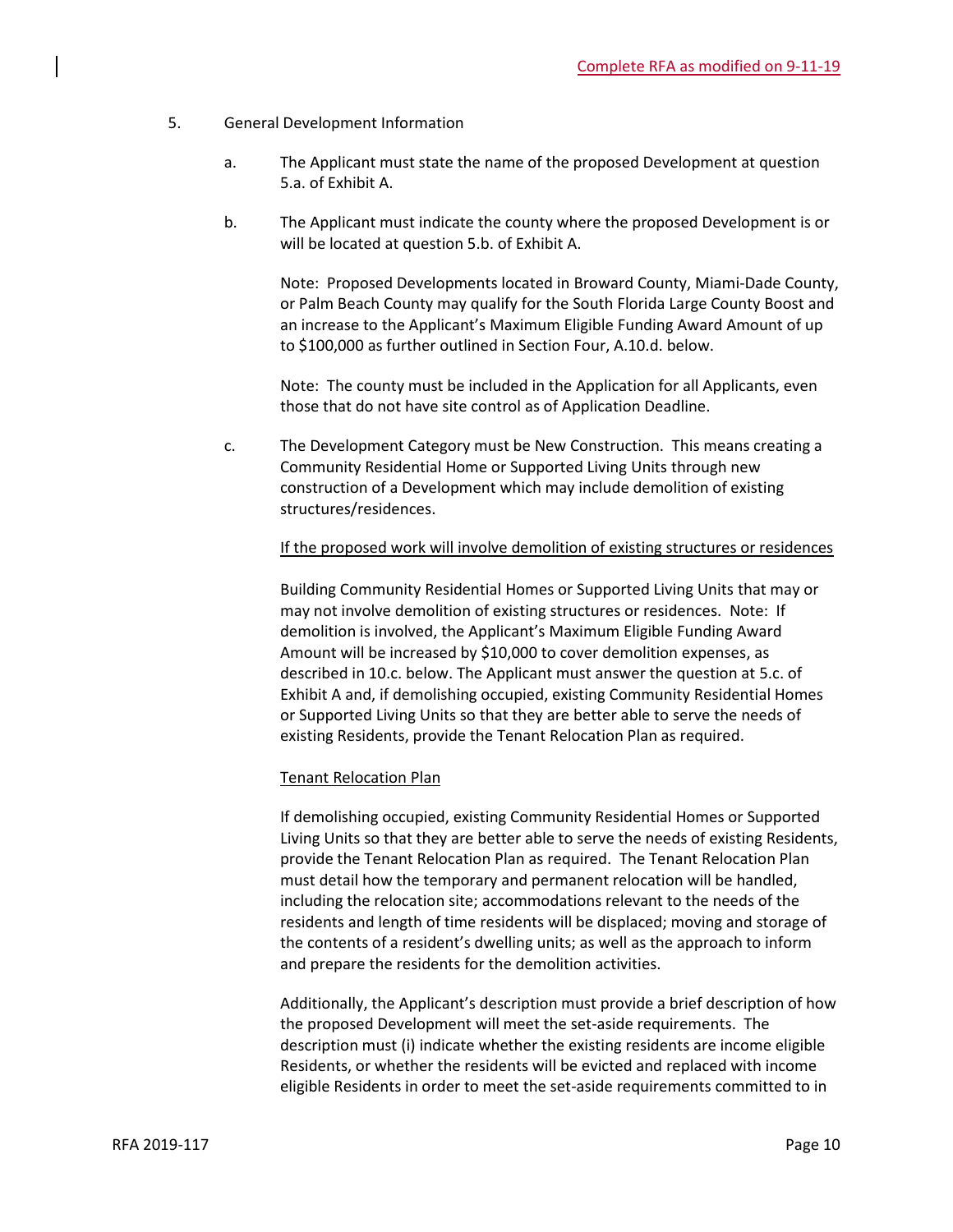this Application; and (ii) a description of how the cost of relocation will be covered.

The Applicant's description(s) is limited to no more than two typed pages within the text box at question 5.c.(2) of Exhibit A. Note: Although the online Application system allows for more than two pages, any portion of the description that is beyond two pages will not be considered.

d. Development Location

The Applicant should state (i) the address number, street name, and name of city and/or (ii) the street name, closest designated intersection, and either name of city or unincorporated area of the county for the proposed Development at question 5.d. of Exhibit A, if known.

Note: It is not mandatory that the Development Location be submitted as of the Application Deadline. The Development Location and the required site control documentation must be submitted and deemed complete within 90 Calendar Days of the mailing of the Corporation's letter of preliminary award as provided in Exhibit D, Part I, Item A. An invitation to credit underwriting will not be sent to an Applicant with a preliminary award until site control has been successfully demonstrated by the Applicant within the allowable timeframe. Applicants that fail to successfully demonstrate site control within 90 Calendar Days of the mailing of the Corporation's letter of preliminary award will have the letter of preliminary award rescinded. **There will be no extensions or exceptions to this deadline.**

e. The Applicant must state whether the proposed Development is a Community Residential Home or whether it consists of Supported Living Units at question 5.e. of Exhibit A. (Applicants must only select one option. If the proposed Development is a Community Residential Home, the Applicant is limited to one Community Residential Home per Application.)

Applicants that propose a Community Residential Home that will qualify as an Intensive Behavior Community Residential Home must state that the proposed Development will qualify as such at question 5.e. of Exhibit A and provide, as **Attachment 5**, the Provider Status for Behavior Focus and Intensive Behavior Residential Habilitation document signed by the Agency for Persons with Disabilities. The document must demonstrate that the Applicant has previously been granted an Intensive Behavior Residential Habilitation Designation for at least one previous Community Residential Home.

f. If the Applicant is proposing Supported Living Unit(s), the Applicant must select the Development Type(s) of the proposed Development at question 5.f. of Exhibit A: single family, duplex, triplex, or other small complex of up to 6 units.

Note: If the Applicant is proposing a Community Residential Home, the proposed Development Type must be single family.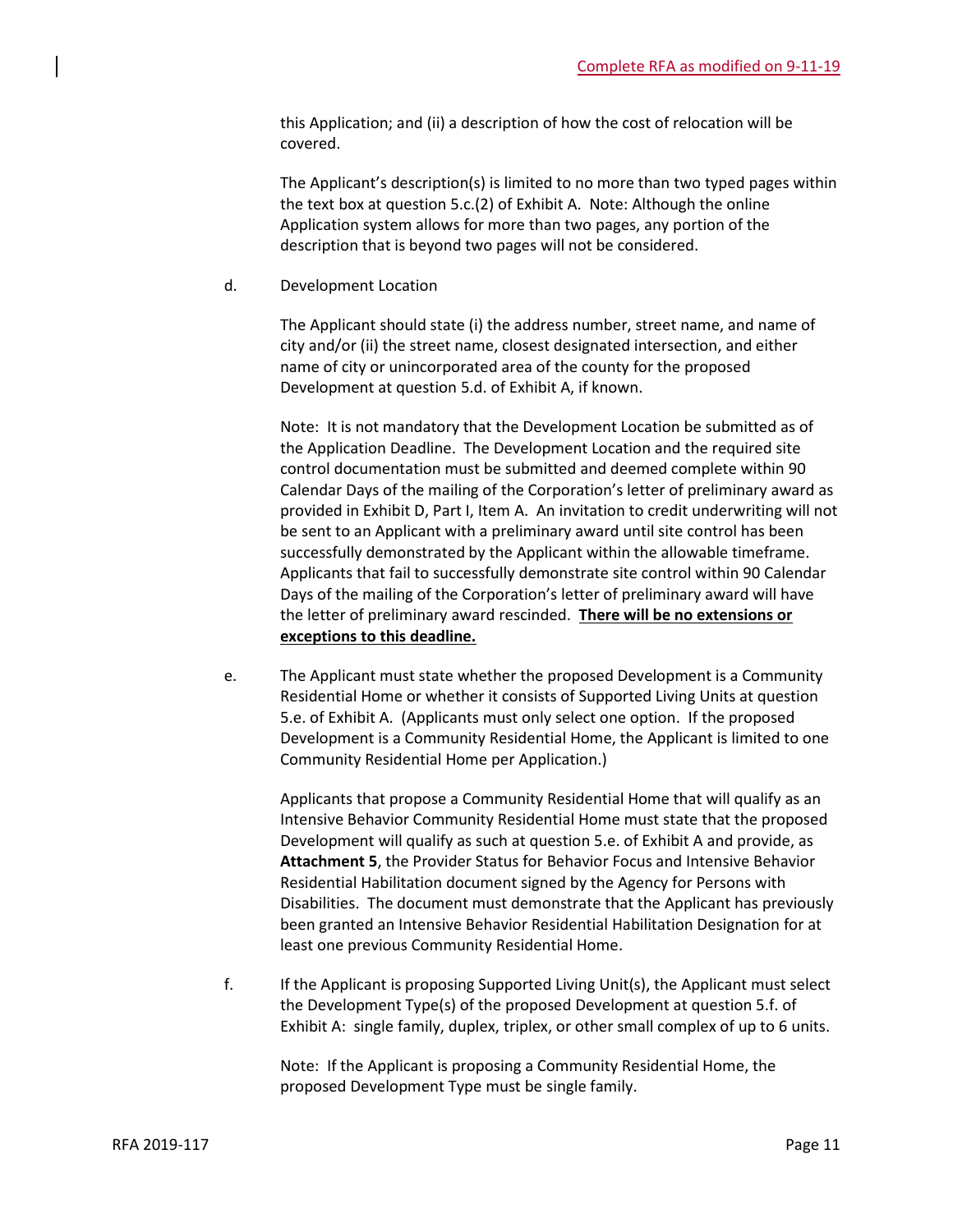g. If the Applicant is proposing Supported Living Unit(s), the Applicant must state whether it is proposing to develop Shared Housing, as defined in Exhibit C, at question 5.g. of Exhibit A, or a combination of Shared Housing Units and non-Shared Housing Units. Note: If the proposed Supported Living Units consist of a combination of Shared Housing Units and non-Shared Housing Units, the Development will be considered Shared Housing for purposes of the RFA, such as calculating the Maximum Eligible Funding Award Amount.

Note: All Community Residential Homes are Shared Housing.

h. If the Applicant is proposing a Community Residential Home or a Supported Living Unit(s) that is Shared Housing, the Applicant must state at question 5.h. of Exhibit A, how many Residents will be living in the proposed Development after the completion of all proposed work.

In a Community Residential Home, the maximum is six Residents in the Development.

In Supported Living Units that are Shared Housing, the proposed Development may serve no more than 10 Residents, and no more than three Residents may reside in a Unit.

In Supported Living Units that are not Shared Housing, one household shall reside in each Unit.

If the Applicant states that the number of Residents is more than permitted in this RFA, then the Corporation will consider the number of total Residents to be at the maximum permitted.

i. If the Applicant is proposing Supported Living Unit(s), the Applicant must state how many total Units are in the proposed Development at question 5.i. of Exhibit A.

In Developments consisting of Supported Living Units, the maximum is six Units in the Development. In Community Residential Homes, each Application is limited to one Community Residential Home, which shall be, for the purposes of this RFA, considered one Unit.

## 6. Set-Aside Commitments

- a. **Shared Housing**: All Applications proposing Community Residential Homes and Applications proposing Supported Living Units that propose to include Shared Housing Units shall meet the following commitments:
	- (1) Income Set-Aside Commitment 100 percent of the Residents must have incomes at or below 60 percent of the area median income (AMI). The Corporation will require Applicants to use the Multifamily Programs Income Limits (updated each year) to determine Resident eligibility under this grant funding. The 2019 Income Limit Chart for all areas of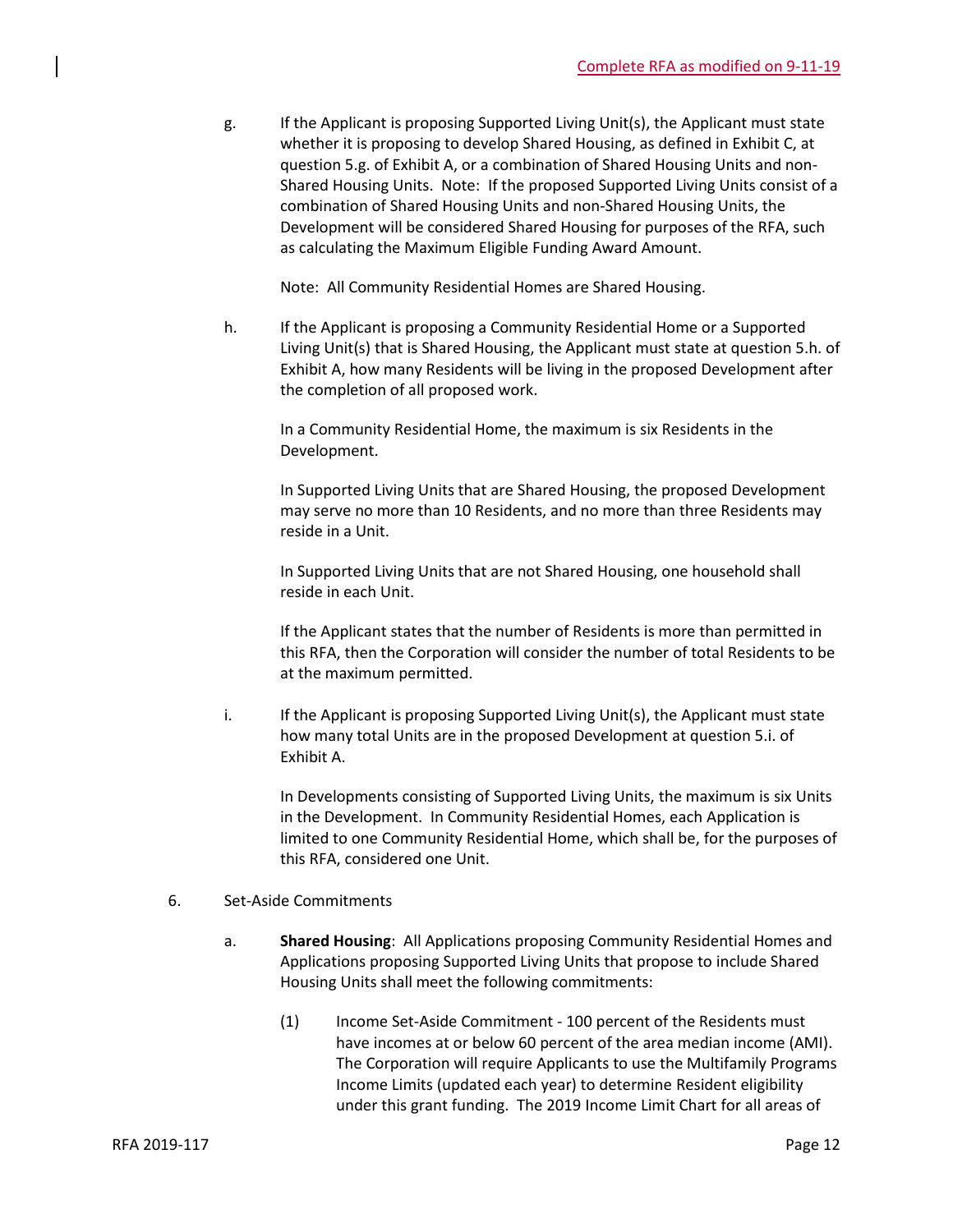the state is provided on the Corporation website at 2019 Florida Housing Rental Programs - MTSP Income and Rent Limits (Eff. 4-24-19) (also accessible by clickin[g here\)](https://www.floridahousing.org/owners-and-managers/compliance/rent-limits). Income certification of tenants will be required throughout the affordability period.

- (2) Required ELI Commitments An Applicant with a proposed Development that serves two or more Residents must commit to the applicable ELI set-aside, as specified in (a) below.
	- (a) ELI commitments:

| Number of Total             | Minimum Number of ELI Residents |
|-----------------------------|---------------------------------|
| Residents in the            |                                 |
| <b>Proposed Development</b> |                                 |
| 1 Resident                  | No ELI Resident Requirement     |
| $2 - 3$ Residents           | A minimum of 1 ELI Resident     |
| $4 - 6$ Residents           | A minimum of 2 ELI Residents    |
| $7 - 8$ Residents           | A minimum of 3 ELI Residents    |
| $9 - 10$ Residents          | A minimum of 4 ELI Residents    |

(b) For purposes of this provision, the requirement to set aside units for ELI Households refers to the 2019 ELI Area Median Income (AMI) level for the county where the proposed Development is located.

> The 2019 Income Limit Chart for all areas of the state is provided on the Corporation website at 2019 Florida Housing Rental Programs - MTSP Income and Rent Limits (Eff. 4-24-19) (also accessible by clickin[g here\)](https://www.floridahousing.org/owners-and-managers/compliance/rent-limits).

| 2019 ELI County Chart |                                       |         |                     |                                          |             |                                       |
|-----------------------|---------------------------------------|---------|---------------------|------------------------------------------|-------------|---------------------------------------|
| County                | FLI Set-<br><b>Aside AMI</b><br>level |         | County              | <b>ELI Set-Aside</b><br><b>AMI</b> level | County      | ELI Set-<br><b>Aside AMI</b><br>level |
| Alachua               | 33%                                   |         | Hardee              | 40%                                      | Okeechobee  | 40%                                   |
| Baker                 | 35%                                   |         | Hendry              | 40%                                      | Orange      | 33%                                   |
| Bay                   | 35%                                   |         | Hernando            | 33%                                      | Osceola     | 33%                                   |
| <b>Bradford</b>       | 40%                                   |         | Highlands           | 40%                                      | Palm Beach  | 28%                                   |
| Brevard               | 35%                                   |         | Hillsborough        | 33%                                      | Pasco       | 33%                                   |
| <b>Broward</b>        | 28%                                   |         | Holmes              | 40%                                      | Pinellas    | 33%                                   |
| Calhoun               | 40%                                   |         | <b>Indian River</b> | 35%                                      | Polk        | 40%                                   |
| Charlotte             | 40%                                   |         | Jackson             | 40%                                      | Putnam      | 40%                                   |
| Citrus                | 40%                                   |         | Jefferson           | 33%                                      | Saint Johns | 30%                                   |
| Clay                  | 30%                                   |         | Lafayette           | 40%                                      | Saint Lucie | 35%                                   |
| Collier               | 30%                                   |         | Lake                | 33%                                      | Santa Rosa  | 33%                                   |
| Columbia              | 40%                                   |         | Lee                 | 33%                                      | Sarasota    | 33%                                   |
| De Soto               | 40%                                   |         | Leon                | 33%                                      | Seminole    | 33%                                   |
| <b>Dixie</b>          | 40%                                   |         | Levy                | 40%                                      | Sumter      | 33%                                   |
| Duval                 | 30%                                   |         | Liberty             | 40%                                      | Suwannee    | 40%                                   |
| Escambia              | 33%                                   |         | Madison             | 40%                                      | Taylor      | 40%                                   |
| Flagler               | 35%                                   |         | Manatee             | 33%                                      | Union       | 40%                                   |
| Franklin              | 40%                                   |         | Marion              | 40%                                      | Volusia     | 40%                                   |
| Gadsden               | 33%                                   |         | Martin              | 35%                                      | Wakulla     | 35%                                   |
| Gilchrist             | 33%                                   | $\cdot$ | Miami-Dade          | 28%                                      | Walton      | 35%                                   |
| Glades                | 40%                                   |         | Monroe              | 25%                                      | Washington  | 40%                                   |
| Gulf                  | 40%                                   |         | Nassau              | 30%                                      |             |                                       |
| Hamilton              | 40%                                   |         | Okaloosa            | 33%                                      |             |                                       |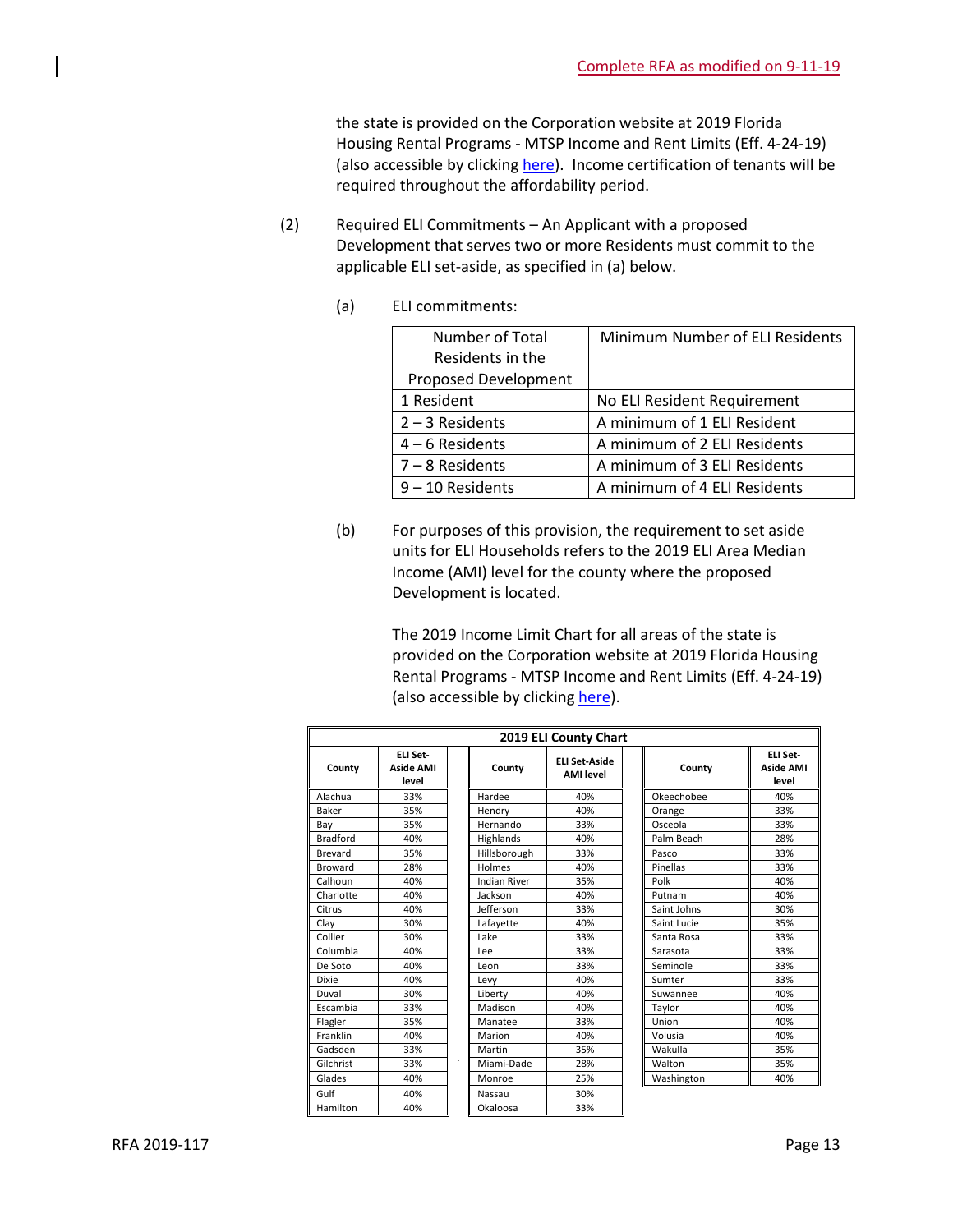(c) Example of Required Set-Aside and ELI Commitment:

If the Unit is a Supported Living Unit in which three Residents each have their own Bedroom, but share a Unit in Monroe County, the Applicant must commit to serve all three Residents with incomes at or below 60 percent of the AMI, and at least one of those three Residents must have an income at or below 25 percent of the AMI.

- b. **Non-Shared Housing**: Non-Shared Housing Units are Supported Living Units in which a person resides alone or with others as one household. Applications that propose to include non-Shared Housing Units shall meet the following commitments:
	- (1) The lesser of three non-Shared Housing Units or 50 percent of the non-Shared Housing Units must either serve a Resident or a household consisting of at least one Resident that meets the definition of Persons with Developmental Disabilities
	- (2) Required Income Set-Aside Commitments 100 percent of the households must have incomes at or below 60 percent of the AMI. Income certification of tenants will be required throughout the affordability period.
	- (3) Required ELI Commitments An Applicant with a proposed Development composed of two or more Supported Living Units must commit to the applicable ELI set-aside, as specified below.
		- (a) ELI commitments:

| Number of Total Units in<br>the Proposed<br>Development | Minimum Number of ELI<br>Units |
|---------------------------------------------------------|--------------------------------|
| 1 Unit                                                  | No ELI Resident                |
|                                                         | Requirement                    |
| $2 - 3$ Units                                           | A minimum of 1 ELI Unit        |
| $4 - 5$ Units                                           | A minimum of 2 ELI Units       |
| 6 Units                                                 | A minimum of 3 ELI Units       |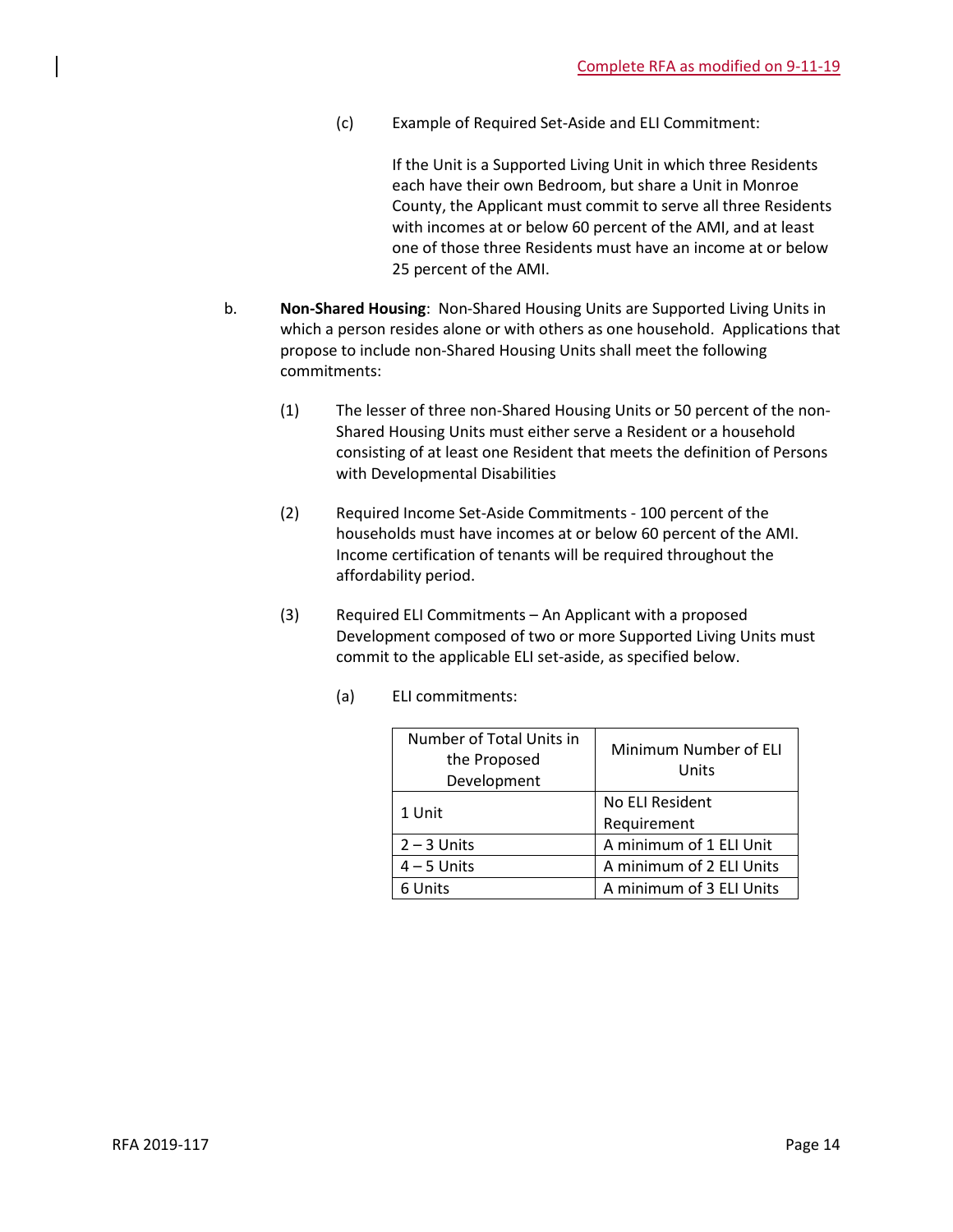| 2019 ELI County Chart |                                       |         |                     |                                          |             |                                       |
|-----------------------|---------------------------------------|---------|---------------------|------------------------------------------|-------------|---------------------------------------|
| County                | ELI Set-<br><b>Aside AMI</b><br>level |         | County              | <b>FLI Set-Aside</b><br><b>AMI</b> level | County      | ELI Set-<br><b>Aside AMI</b><br>level |
| Alachua               | 33%                                   |         | Hardee              | 40%                                      | Okeechobee  | 40%                                   |
| Baker                 | 35%                                   |         | Hendry              | 40%                                      | Orange      | 33%                                   |
| Bay                   | 35%                                   |         | Hernando            | 33%                                      | Osceola     | 33%                                   |
| <b>Bradford</b>       | 40%                                   |         | Highlands           | 40%                                      | Palm Beach  | 28%                                   |
| Brevard               | 35%                                   |         | Hillsborough        | 33%                                      | Pasco       | 33%                                   |
| <b>Broward</b>        | 28%                                   |         | Holmes              | 40%                                      | Pinellas    | 33%                                   |
| Calhoun               | 40%                                   |         | <b>Indian River</b> | 35%                                      | Polk        | 40%                                   |
| Charlotte             | 40%                                   |         | Jackson             | 40%                                      | Putnam      | 40%                                   |
| Citrus                | 40%                                   |         | Jefferson           | 33%                                      | Saint Johns | 30%                                   |
| Clay                  | 30%                                   |         | Lafayette           | 40%                                      | Saint Lucie | 35%                                   |
| Collier               | 30%                                   |         | Lake                | 33%                                      | Santa Rosa  | 33%                                   |
| Columbia              | 40%                                   |         | Lee                 | 33%                                      | Sarasota    | 33%                                   |
| De Soto               | 40%                                   |         | Leon                | 33%                                      | Seminole    | 33%                                   |
| <b>Dixie</b>          | 40%                                   |         | Levy                | 40%                                      | Sumter      | 33%                                   |
| Duval                 | 30%                                   |         | Liberty             | 40%                                      | Suwannee    | 40%                                   |
| Escambia              | 33%                                   |         | Madison             | 40%                                      | Taylor      | 40%                                   |
| Flagler               | 35%                                   |         | Manatee             | 33%                                      | Union       | 40%                                   |
| Franklin              | 40%                                   |         | Marion              | 40%                                      | Volusia     | 40%                                   |
| Gadsden               | 33%                                   |         | Martin              | 35%                                      | Wakulla     | 35%                                   |
| Gilchrist             | 33%                                   | $\cdot$ | Miami-Dade          | 28%                                      | Walton      | 35%                                   |
| Glades                | 40%                                   |         | Monroe              | 25%                                      | Washington  | 40%                                   |
| Gulf                  | 40%                                   |         | Nassau              | 30%                                      |             |                                       |
| Hamilton              | 40%                                   |         | Okaloosa            | 33%                                      |             |                                       |

(b) The chart below outlines the income levels defining ELI on a per county basis:

## (c) Example of Required Set-Aside and ELI Commitment

If a Development has four Units with a total of four households in Monroe County, the Applicant must commit to set aside all four Units for households with incomes at or below 60 percent of the AMI, and at least two of the Units must be set aside for ELI households at 25 percent of the AMI. At least two of the units must serve a Resident or at household that include at least one Resident that meets the definition of Persons with Developmental Disabilities.

- c. Compliance Period for all Developments funded through this RFA Applicants must irrevocably commit to the demographic commitment, the income setaside and ELI set-aside commitment for a minimum of 10 years. Income certification of Residents will be required throughout the Compliance Period.
- 7. Required Design and Construction Features
	- a. Federal Requirements and State Building Code Requirements:

All proposed Developments must meet all federal requirements and state building code requirements, including, but not limited to:

• Florida Accessibility Code for Building Construction as adopted pursuant to Section 553.503, F.S.;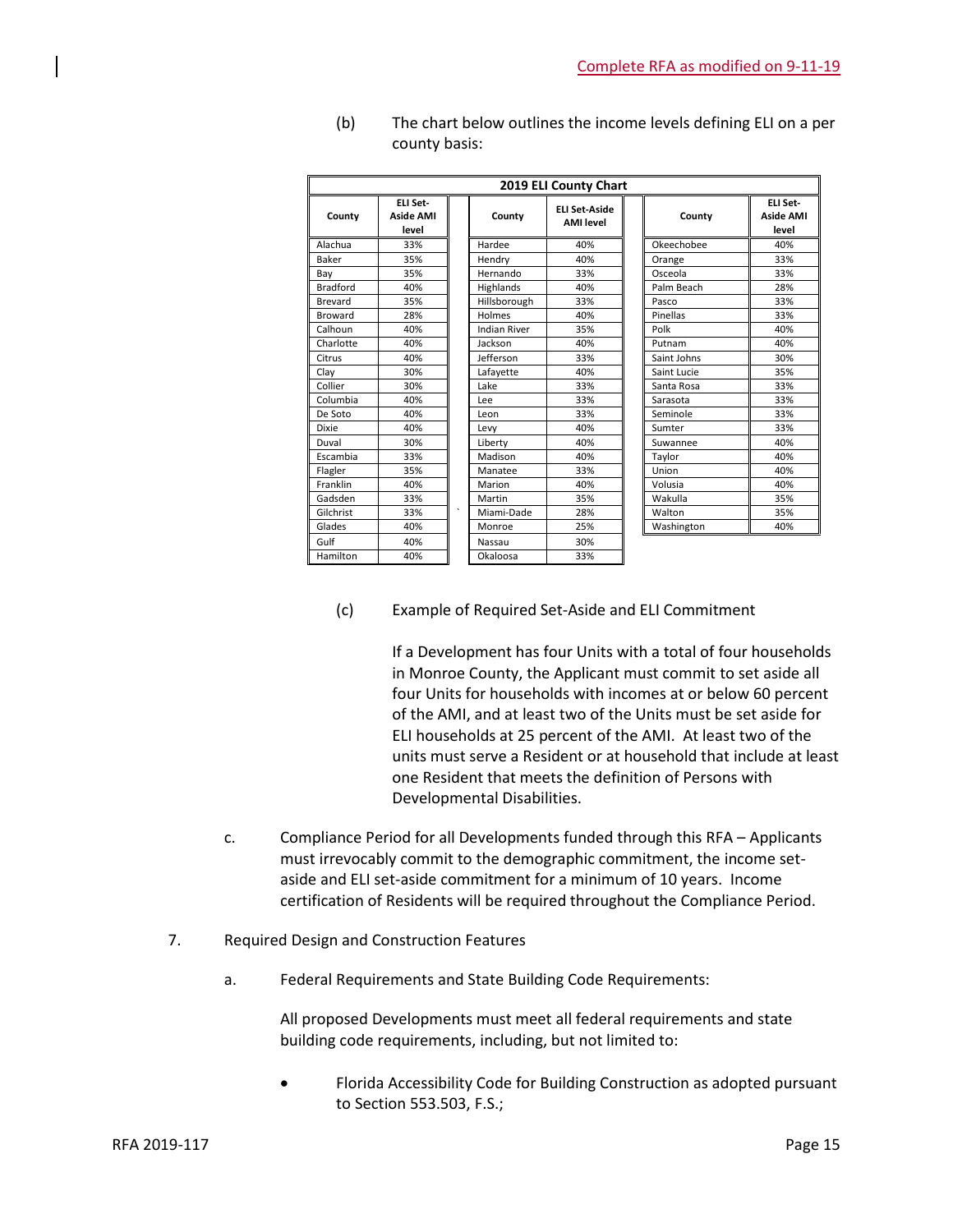- The Fair Housing Act as implemented by 24 CFR 100, regardless of the age of the Development\*; and
- Titles II and III of the Americans with Disabilities Act of 1990 as implemented by 28 CFR 35, incorporating the most recent amendments, regulations and rules.

\*To the extent that a Development is not otherwise subject to The Fair Housing Act as implemented by 24 CFR 100, the Development shall nevertheless comply with The Fair Housing Act as implemented by 24 CFR 100 as requirements of the Corporation funding program to the same extent as if the Development were subject to The Fair Housing Act as implemented by 24 CFR 100 in all respects. To that end, when certain construction features standards and requirements are otherwise not applicable due to the age of the building, all Developments receiving Corporation funding will be treated as if they are applicable.

The above documents are available on the RFA Website.

- b. Additional Construction Features
	- (1) Shared Housing Construction Features
		- (a) Each Resident shall have a private Bedroom with a locking door;
		- (b) For every two Residents, there must be at least one full bathroom with a locking door that is accessible to those Residents; and
		- (c) Adding bedroom(s) and bathroom facilities for non-Residential use:

In Community Residential Homes, Grant funding may also be used to construct one suite consisting of one additional bedroom and one additional bathroom for family or caregivers or staff, but not for Resident care. Note: If an additional bedroom and/or bathroom is constructed for family or caregivers or staff, it will not increase the Maximum Eligible Funding Award Amount, which is based on the number of Residents stated by the Applicant at question 5.h. of Exhibit A.

- c. Green Building, Accessibility, Adaptability, Universal Design and Visitability Features
	- (1) All Developments must provide:
		- Termite prevention and pest control throughout the entire Compliance Period;
		- Window covering for each window and glass door inside each unit;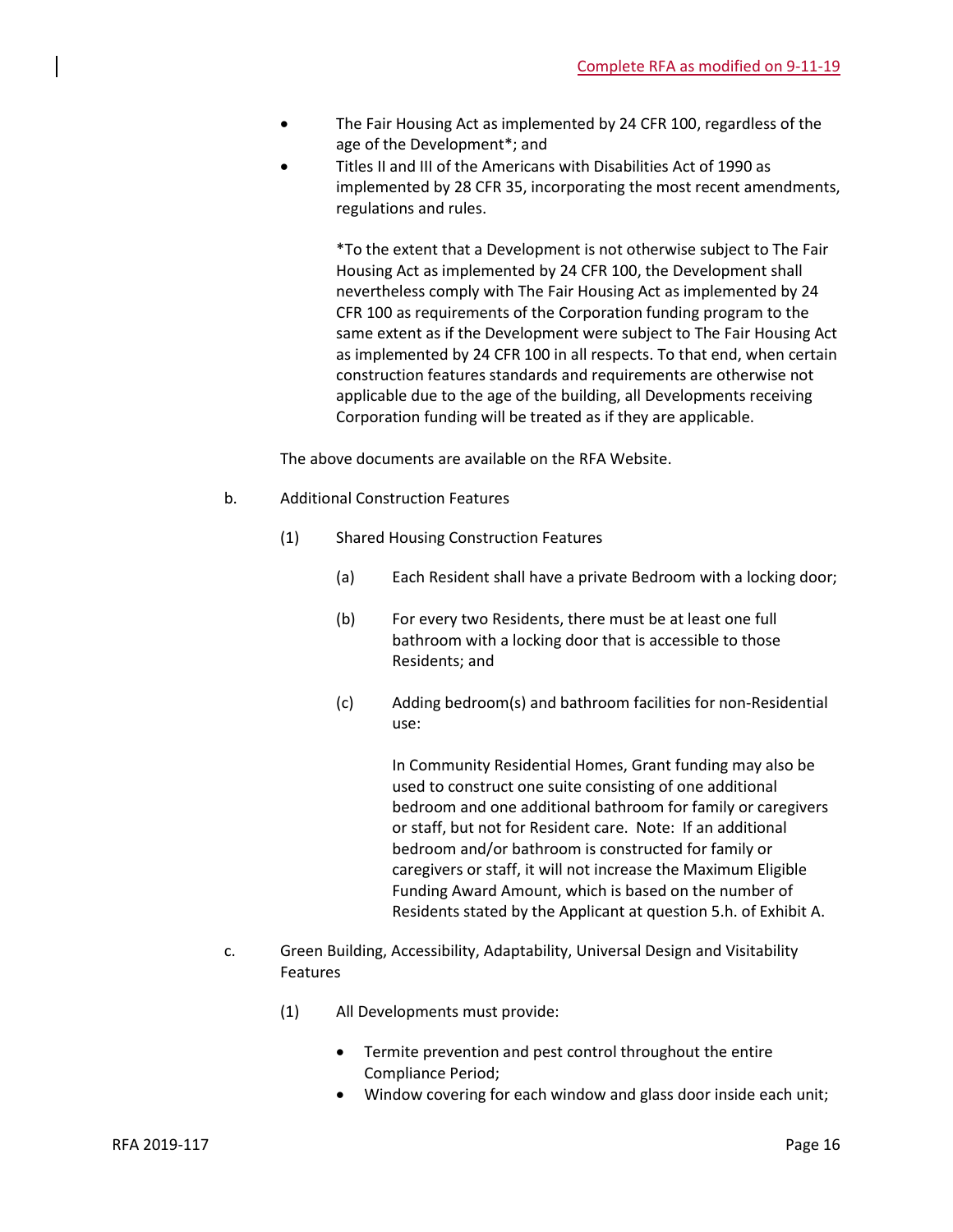- Cable or satellite TV hook-up in each unit and, if the Development offers cable or satellite TV service to the residents, the price cannot exceed the market rate for service of similar quality available to the Development's residents from a primary provider of cable or satellite TV;
- Number of full bathrooms in each unit of the proposed Development must be equal to or greater than the number of existing full bathrooms;
- Installation of a permanent, standby generators in all Community Residential Homes. The permanent, standby generator must be purchased from a manufacturer certified distributor that has certified installers who meet the required product and installation specifications; and
- A full-size range and oven in all Units.

If the proposed Development is a Supported Living Unit and meets the definition of Scattered Sites, all features that are not Unit-specific shall be located on each of the Scattered Sites. Community Residential Homes may not be Scattered Sites.

(2) Green Building Features

For all Developments, any areas of the Development that are new construction must include the green building features listed below, as appropriate:

- Low or No-VOC paint for all interior walls (Low-VOC means 50 grams per liter or less for flat paint; 150 grams per liter or less for non-flat paint);
- Low-flow water fixtures in bathrooms—WaterSense labeled products or the following specifications:
	- o Toilets: 1.28 gallons/flush or less;
	- o Urinals: 0.5 gallons/flush;
	- o Lavatory Faucets: 1.5 gallons/minute or less at 60 psi flow rate;
	- o Showerheads: 2.0 gallons/minute or less at 80 psi flow rate;
- Energy Star certified refrigerator;
- Energy Star certified dishwasher;
- Energy Star certified washing machine, if provided;
- Energy Star certified exhaust fans in all bathrooms; and
- Minimum SEER of 15 for air conditioners.
- (3) Accessibility, Adaptability, Universal Design and Visitability Features

To ensure that all of the features committed to by the Applicant are provided, the Corporation shall require at least two on-site inspections for new construction during the construction phase. The Corporation shall determine the number and timing of on-site inspections and who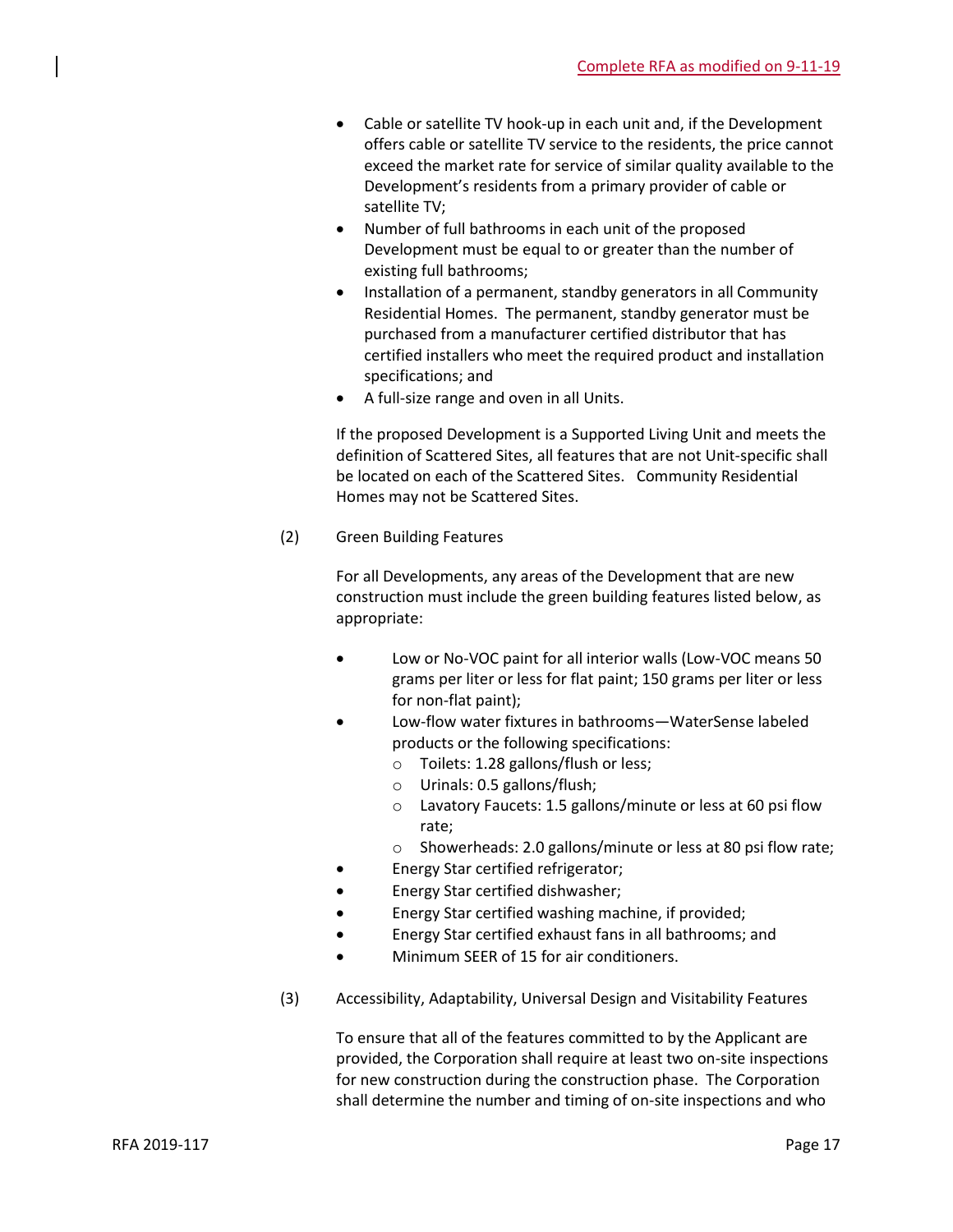will provide them. An Accessibility Review ordered by the Credit Underwriter and performed by an independent third party will serve as the basis for the accessibility features that are required for the scope of work for the project.

(a) Accessibility, Adaptability, Universal Design and Visitability features

> All Developments must provide all of the accessibility, adaptability, universal design and Visitability features listed below, and should be a consideration for site selection. As part of the predevelopment inspection, review, and credit underwriting process, the costs associated with the items below will be incorporated in the scope of the work to be done.

- (i) In accordance with the Federal and state accessibility codes required in 7.a. above, all Community Residential Homes and Supported Living Units consisting of Shared Housing must provide accessibility features in all common areas, including the kitchen. In addition, for a For a Community Residential Home, 50 percent of the Bedrooms and a minimum of one bathroom must be fully accessible, in accordance with the 2010 ADA Standards for Accessible Design. These fully accessible Bedrooms and the fully accessible bathroom(s) shall provide mobility features that comply with the Residential Dwelling Units provision of the 2010 ADA Standards for Accessible Design. At least one of the total Bedrooms shall be accessible to persons with visual and hearing impairments in accordance with the 2010 ADA Standards for Accessible Design. The Bedroom(s) that is accessible to persons with visual and hearing impairments shall comply with the communication features described for Residential Dwelling Units with Communication Features in the 2010 ADA Standards for Accessible Design. The 2010 ADA Standard for Accessible Design can be found at http://www.ada.gov/regs2010/2010ADAStandards/201 0ADAstandards.htm (also accessible by clicking [here\)](http://www.ada.gov/regs2010/2010ADAStandards/2010ADAstandards.htm);
- (ii) For Supported Living Units that consist of Non-Shared Housing, a minimum of 50 percent of the total Units shall be fully accessible in accordance with the 2010 ADA Standards for Accessible Design. These fully accessible Units shall provide mobility features that comply with the Residential Dwelling Units provision of the 2010 ADA Standards for Accessible Design. At least one of the total Units shall be accessible to persons with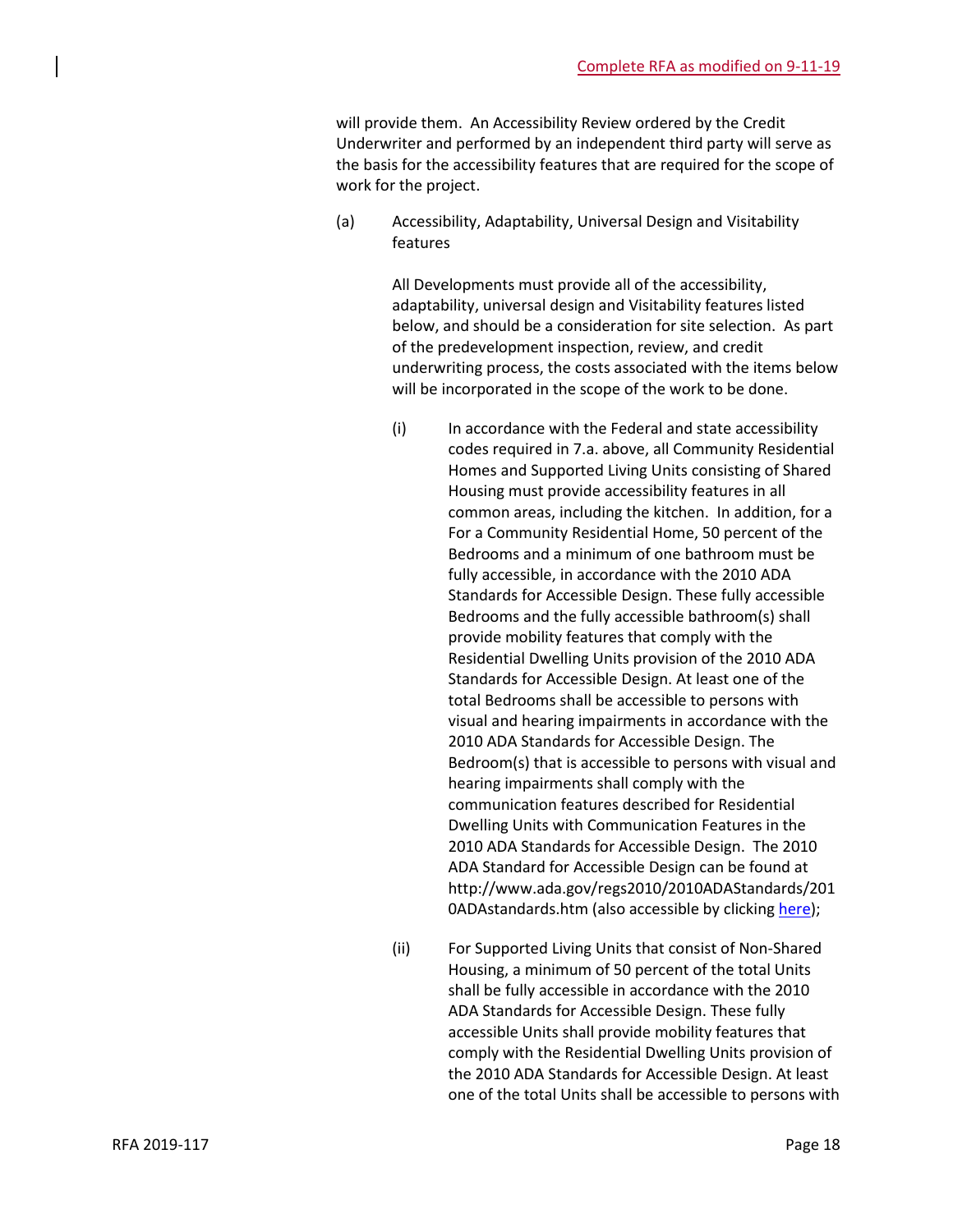visual and hearing impairments in accordance with the 2010 ADA Standards for Accessible Design. The Unit(s) that is accessible to persons with visual and hearing impairments shall comply with the communication features described for Residential Dwelling Units with Communication Features in the 2010 ADA Standards for Accessible Design. The 2010 ADA Standard for Accessible Design can be found at http://www.ada.gov/regs2010/2010ADAStandards/201 0ADAstandards.htm (also accessible by clicking [here\)](http://www.ada.gov/regs2010/2010ADAStandards/2010ADAstandards.htm);

- (iii) The Development must provide an accessible route that meets the 2010 ADA Standards for Accessible Design. A continuous, unobstructed path throughout the site and the building that connects all the accessible features, elements, and spaces shall be provided. This shall include the backyard and all amenities of the Development;
- (iv) The primary entrance door shall have a threshold with no more than a ½-inch rise;
- (v) Thresholds at doorways of exterior sliding doors shall not exceed ½-inch in height;
- (vi) When a secondary exterior door exits onto decks, patios, or balcony surfaces constructed of impervious materials, such as concrete or asphalt, the accessible route may be interrupted. In this case, the outside landing surface may be dropped a maximum of 4 inches below the floor level of the interior of the dwelling unit to prevent water infiltration at door sills, as allowed in the Fair Housing Act Guidelines;
- (vii) If the exterior surface is constructed of pervious material, such as a wood deck that will drain adequately, that surface must be maintained to within ½-inch of the interior floor level;
- (viii) All exterior doors shall provide a clear opening of not less than 32 inches. This includes the primary entrance door, all sliding glass doors, French doors, other doubleleaf doors, doors that open onto private decks, balconies, and patios, and any other exterior doors;
- (ix) All door handles on primary entrance door and interior doors must have lever handles;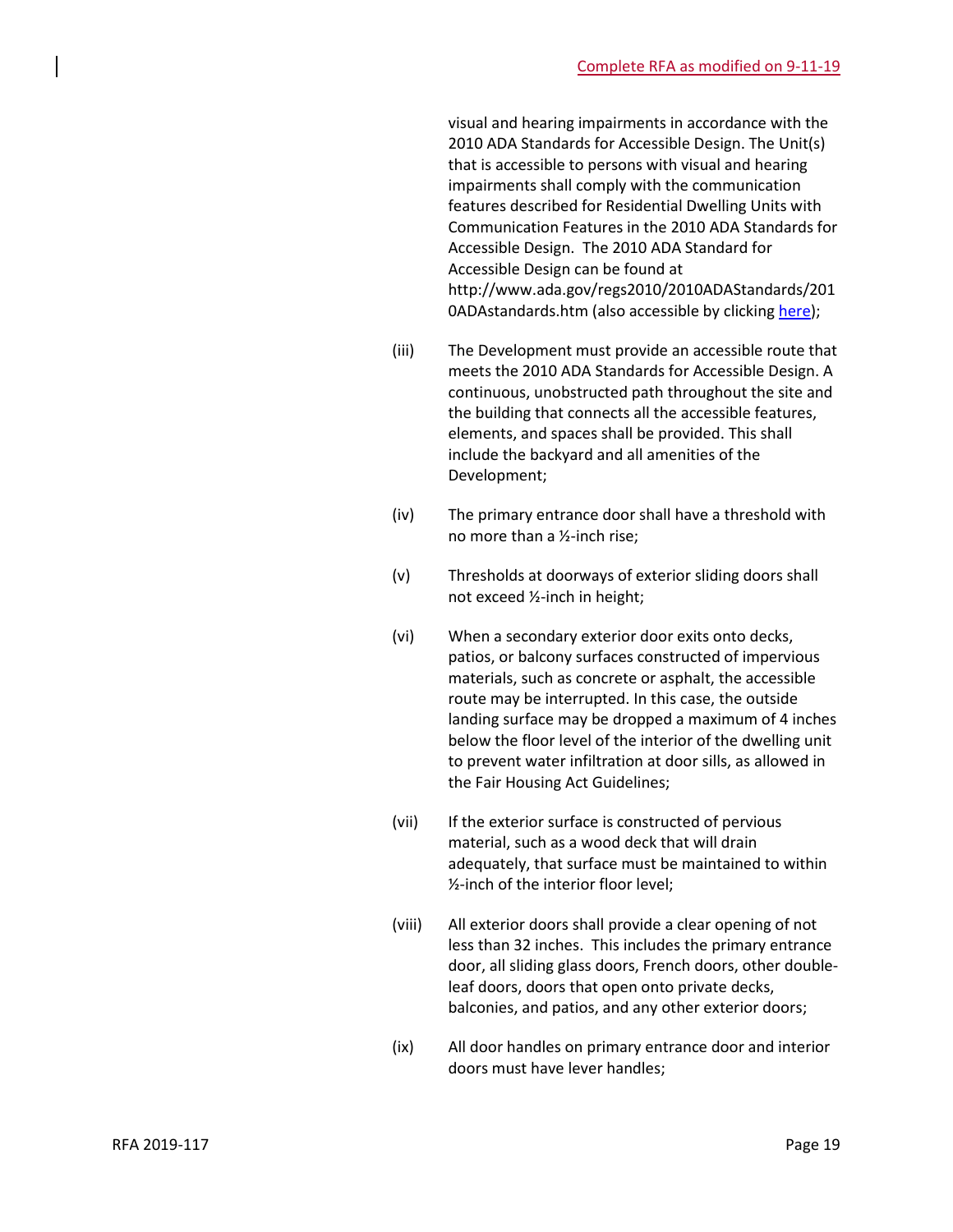- (x) Interior doorways shall provide a clear opening of not less than 32 inches;
- (xi) All interior doorways must have flush thresholds;
- (xii) Hall widths must be at least 36 inches wide to allow a person in a wheelchair to make a 90 degree turn into or out of a 32'' door opening;
- (xiii) Lever handles on all bathroom faucets and kitchen sink faucets;
- (xiv) Toilets must be at least 16.5 inches in height as measured from the finished floor to the top of the toilet seat; and
- (xv) Mid-point on light switches and thermostats shall not be more than 48 inches above finished floor level.
- d. Recommended to Applicants during Construction

NOTE: To ensure that new construction is carried out to take the greatest advantage of energy efficiency options, the Corporation recommends that Applicants awarded financing incorporate the following into their construction plans (not a requirement):

- To most efficiently implement the recommendations from the preconstruction blower door test, hire a contractor that includes or works with an expert with blower door training from the Florida Solar Energy Center, RESNET or the Building Performance Institute (does not have to be a certified energy rater) who can work with the contractor on how to improve the building envelope in the most cost effective manner. This can reduce the amount of time looking for leaks, seal the building properly and save the Applicant money; and
- Minimize bends in all exhaust ductwork carried out to be less than 90 degrees to provide less restriction on air movement.
- 8. Resident Community-Based Services Coordination (Mandatory only for Applicants requesting funding for Community Residential Homes):

The provision of community-based services coordination will be the responsibility of the Applicant, but may be in conjunction with public and/or private partnerships as approved by the Corporation in credit underwriting. All proposed Developments will be required to assist interested Residents with the coordination of their community-based services. The purpose is to assist each Resident to become aware of, access and/or maintain adequate and appropriate community-based services and resources. It is not the intent for this Resident service to take the place of services coordination already provided for a Resident by a program and/or agency as part of their supportive services plan. The focus shall be to assist Residents not receiving community-based services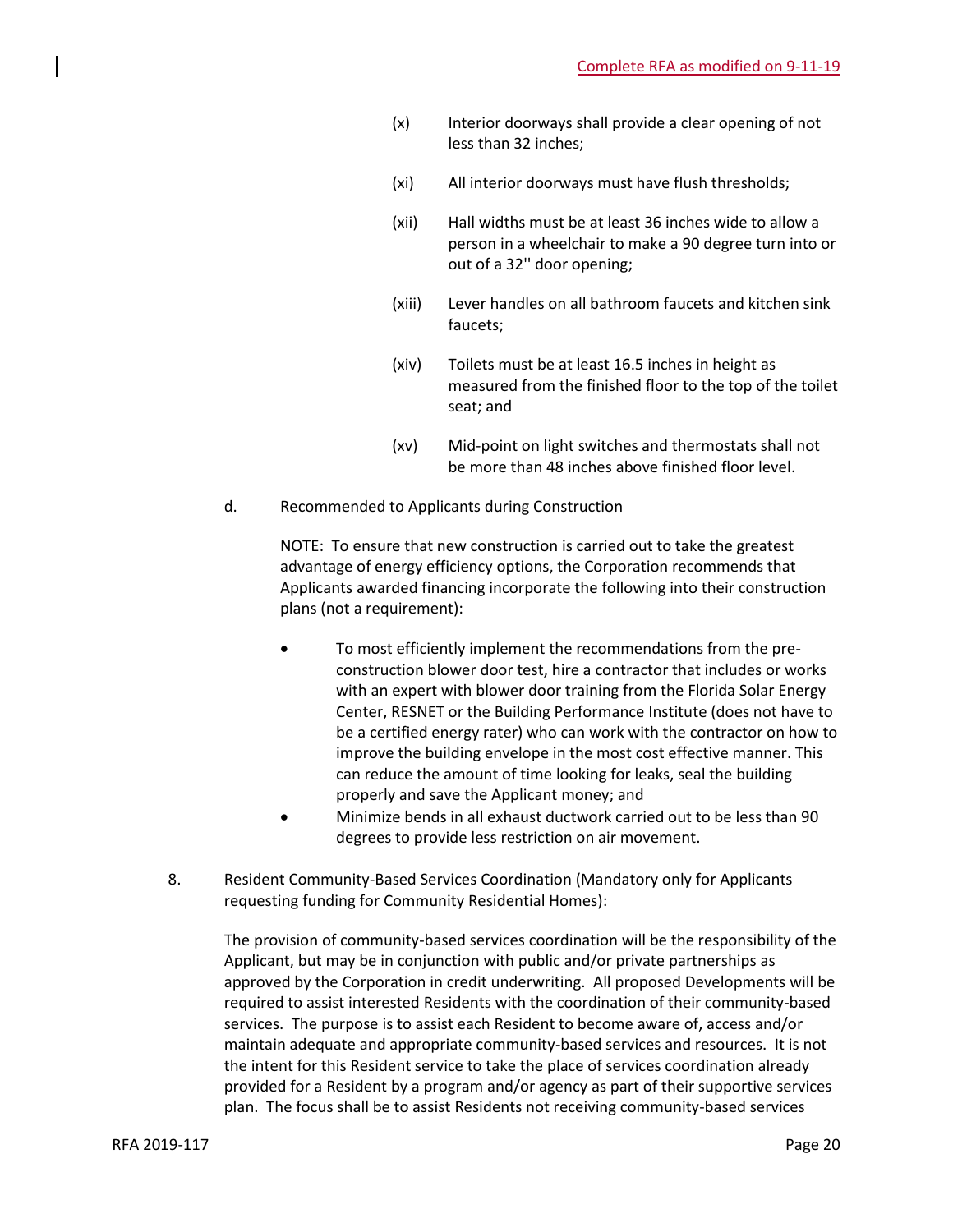coordination by another program and/or agency, as well as to assist those Residents who need additional assistance with coordination of community-based services.

The approved provider of this service must have a minimum of three years' experience administering and providing supportive services including outreach, information and referral services, benefits counseling, community-based services planning and coordination, and/or other related supportive services. Such experience must demonstrate that the supportive services listed above have been oriented to the needs and preferences of each intended Resident in assisting them to access services related to health care, independent activities of daily living, employment, income and housing. The provider of this Resident service shall also provide, at credit underwriting, information demonstrating its mission, qualifications, experience, agreements and/or contracts with state and federal supportive services programs, professional staffing and experience in serving the intended Residents described in question 2. of Exhibit A.

Community-based services coordination shall be offered and made available to the Residents initially and regularly, and Resident participation shall be voluntary. If the proposed Development consists of Scattered Sites, the community-based services coordination shall be equally available to Residents of each Unit on each Scattered Site. Resident participation shall not be a requirement for new or continued residency. The Applicant shall commit to submit a services coordination plan at credit underwriting. The services coordination plan shall adhere to guidelines developed by the Corporation, in conjunction with state agencies, or their designee(s), that administer publicly funded supportive services for the intended Residents.

Property management and Resident community-based services coordination cannot be the responsibility of the same staff persons; the functions must be entirely separate.

9. Access to Community-Based Services and Resources (Maximum 60 Points):

The ability of the intended Residents described in question 2 of Exhibit A. to effectively and efficiently access community-based services and resources is vital to assist these households in obtaining and maintaining choice, independence and full inclusion in the community. As specified in each section below, provide a description of the Applicant's plan to provide access to general community services including retail stores, recreation venues, and educational opportunities, as well as specific supportive services and resources that address the needs of the intended Residents, including healthcare centers and job-skills programs. Equitable access to community-based services and resources must be a consideration when proposing Scattered Site Units, and Applicants are expected to describe how each Unit in a proposed Scattered Site Development will have access to community-based services. In addition to the specific criteria for each section below, Applicant responses to these items will be evaluated based on the following criteria: (i) improvement to Residents' health, safety, stability, education and employment capacities, and quality of life; and (ii) improvement to Residents' ability to effectively utilize living skills to successfully live and be integrated in the community.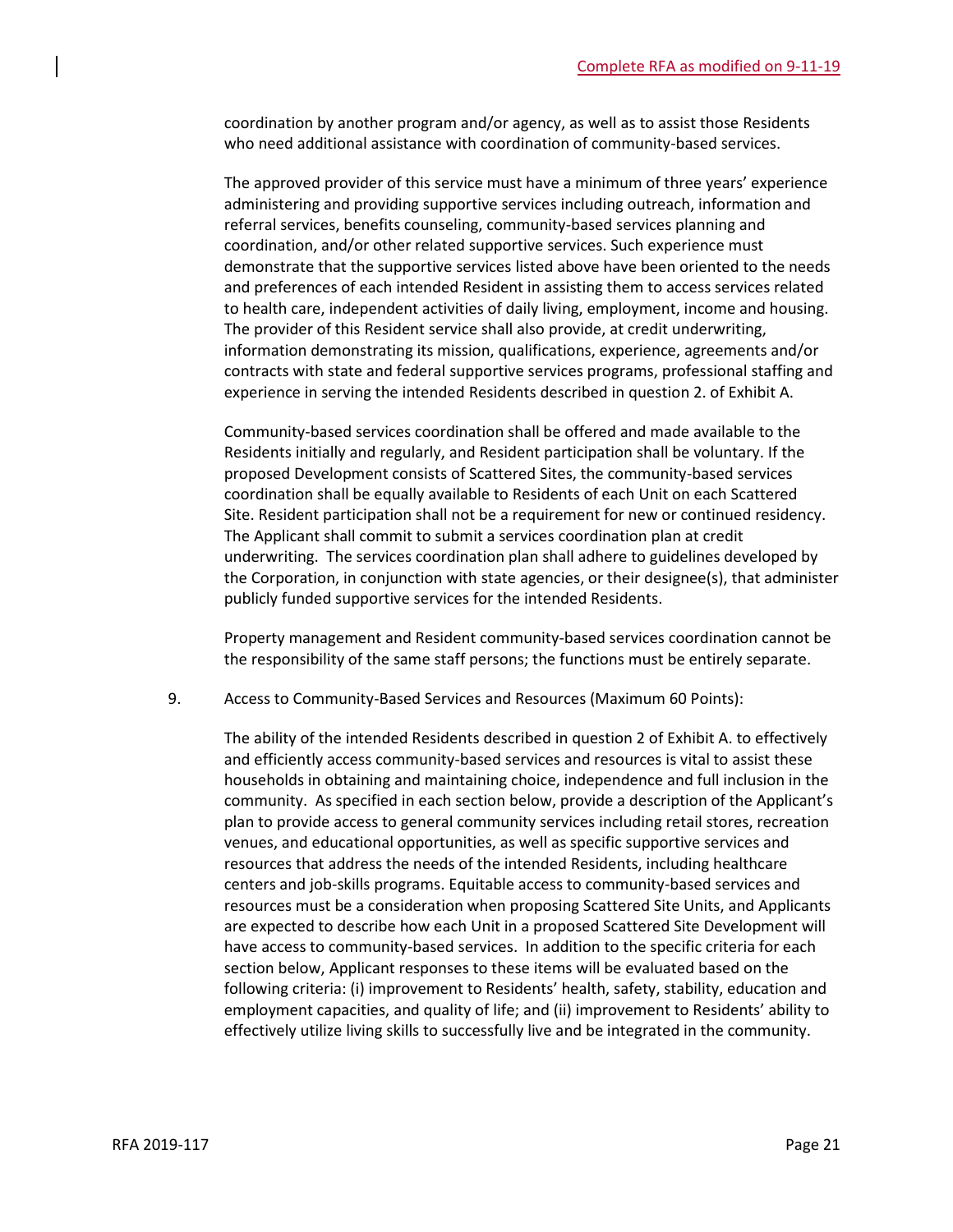All Applicants proposing Community Residential Homes may be awarded points for providing information regarding access to community-based services and resources outlined below.

All Applicants proposing Supported Living Units may be awarded points for providing information regarding access to community-based services and resources outlined below.

- a. Community Residential Homes:
	- (1) Private Transportation for Residents of Community Residential Homes (Up to 24 Points)

Private transportation is required for all Community Residential Homes. Applicants requesting funding for a Community Residential Home must provide at least one safe and serviceable vehicle and driver that can transport residents to off-site locations for medical appointments, public service facilities, shopping, educational, vocational, religious, cultural and social events, and other services and activities. Although very beneficial resources, a nearby bus stop or access to programs such as "Dial-a-Ride" will not be sufficient for purposes of this RFA.

Applicants proposing Community Residential Homes may be awarded up to 24 points by providing the following:

Describe the details of the transportation provided, including the number of vehicles available to the proposed Development, the type of vehicles (such as car or vans), and whether the vehicles are owned or leased, or provided in some other manner. The description should include whether the vehicles are shared among sites, and if shared, describe when they are available to the residents of the proposed Development. The Applicant may be required to verify the described transportation in credit underwriting.

Describe the level of mobility-impairment of each intended Resident and how the transportation provided by the Applicant will assist each resident in accessing off-site services and activities.

The Applicant's description(s) is limited to no more than two typed pages within the text box at question 9.a.(1) of Exhibit A. Any items described will be considered commitments by the Applicant. If the Applicant is awarded funding but unable to fulfill some or all of the commitments stated here, the funding may be rescinded. Note: Although the online Application system allows for more than two pages, any portion of the description that is beyond two pages will not be considered.

(2) Access to Groceries, Education, Household Shopping, and Employment for Residents in Community Residential Homes (Up to 12 Points)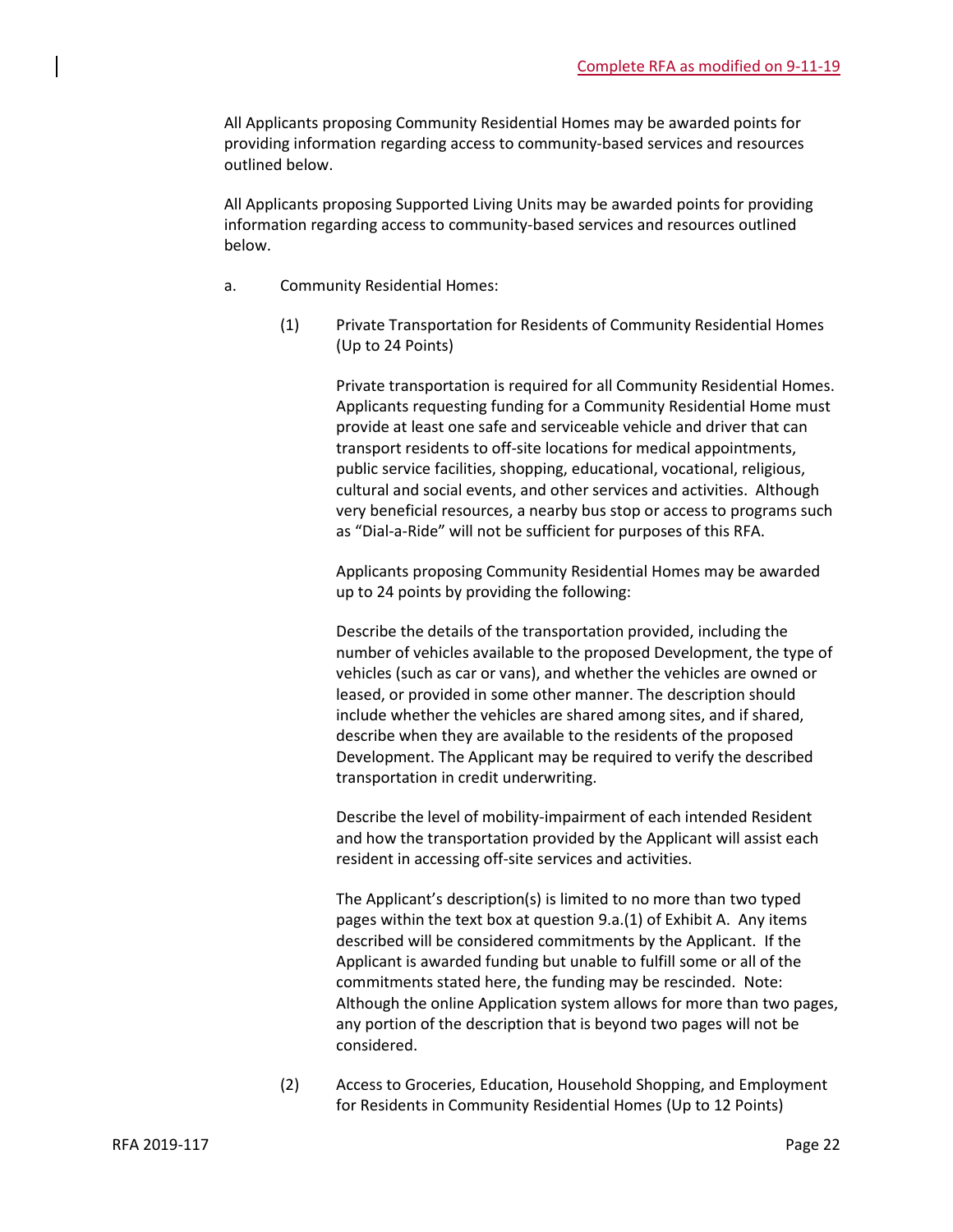Describe the general community-based services and resources that will be accessible to Residents, such as shopping for groceries, medicine, clothing, and other household and personal items. Include other services such as public schools, higher education, training and employment. The description should specify the variety of these services and resources that will be available. The description should also include information regarding any community-based services available to assist an intended Resident to access these services, if assistance is needed.

The Applicant's description(s) is limited to no more than two typed pages within the text box at question 9.a.(2) of Exhibit A. Any items described will be considered commitments by the Applicant. If the Applicant is awarded funding but is unable to fulfill some or all of the commitments stated here, the funding may be rescinded. Note: Although the online Application system allows for more than two pages, any portion of the description that is beyond two pages will not be considered.

(3) Specific Healthcare and/or Supportive Services Needs of Each Intended Resident in Community Residential Homes (Up to 24 Points)

> Describe the access to medical and healthcare services for each intended Resident described in question 2 of Exhibit A. This description should include how each Resident will have access to specific services that address their medical and healthcare needs. Describe how the required private transportation will be used to provide access to routine primary care screenings and how often these healthcare services are available to the resident. Describe by what method and how often the residents receive dental care, specialty medical care for individual resident's conditions, mental health services, and other applicable health services by using the transportation provided. The description should specify which services and resources are provided on the Development's site and which are available/provided at a location(s) in the community.

The Applicant's description(s) is limited to no more than two typed pages within the text box at question 9.a.(3) of Exhibit A. Any items described will be considered commitments by the Applicant. If the Applicant is awarded funding but is unable to fulfill some or all of the commitments stated here, the funding may be rescinded. Note: Although the online Application system allows for more than two pages, any portion of the description that is beyond two pages will not be considered.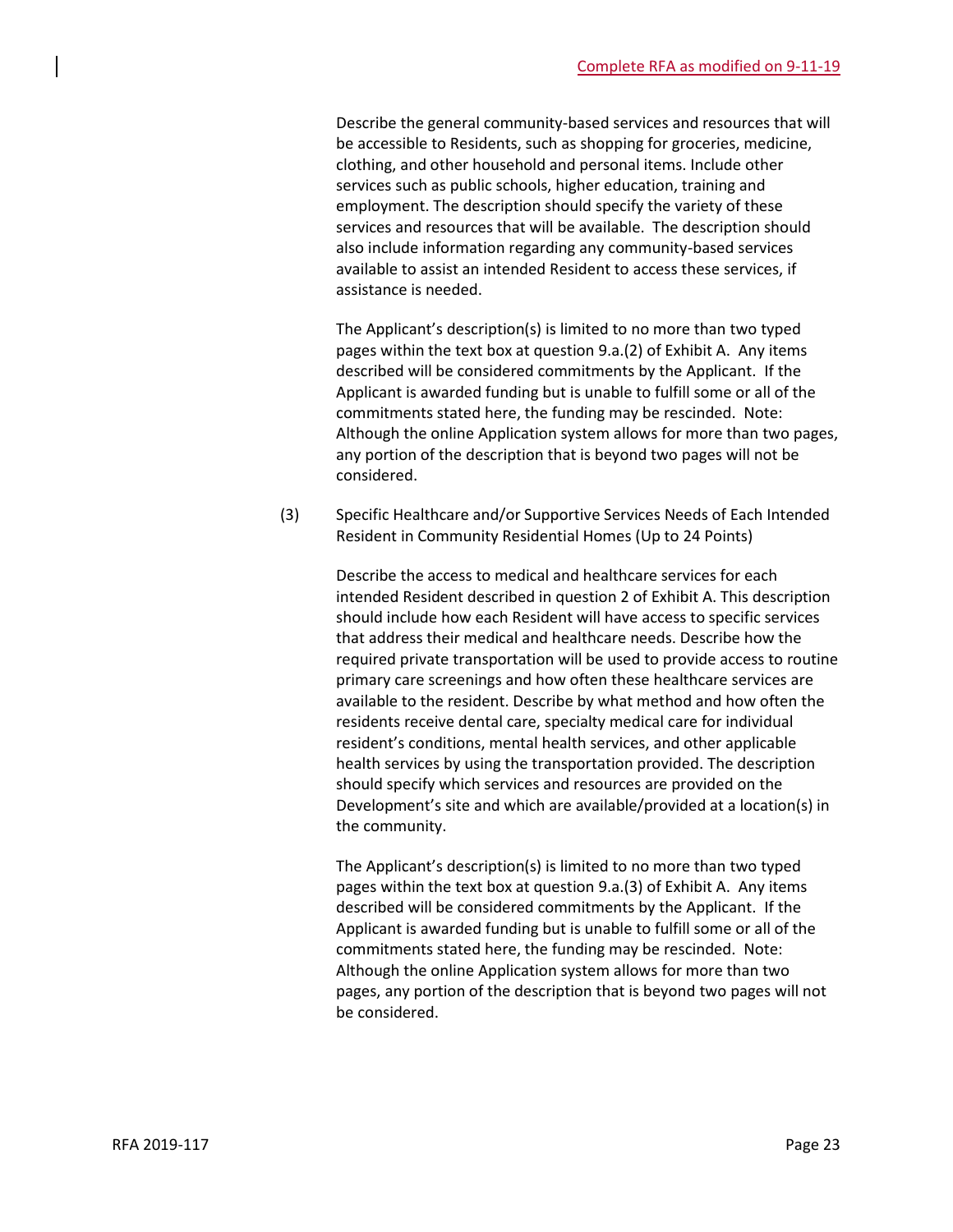b. Applicants proposing Supported Living Units

Scoring consideration will be given to whether the Applicant has provided the proposed Development's Location in question 5.d. of Exhibit A, and therefore is able to describe the actual Resident access to services in relation to the Development's physical location; or whether the Applicant has yet to obtain a site, and is only able to describe the Applicant's intention for each Resident's access to the following services.

(1) Access to Groceries, Education, Household Shopping, and Employment for Residents in Supported Living Units (Up to 24 Points)

> Describe the general community-based services and resources that will be accessible to Residents, such as shopping for groceries, medicine, clothing, and other household and personal items. Include other services such as public schools, higher education, training and employment. If the description of how the intended residents will access the services includes public transportation, such as bus or rail, state the exact measurement of walking distance to the current bus or rail stop from the proposed Development. State how frequently the bus or rail stop may be accessed by the residents of the proposed Development. Include the cost to the tenant of all public and/or private transportation options listed. The description should also include information regarding any community-based services available to assist an intended Resident to access these services, if assistance is needed.

> The Applicant's description(s) is limited to no more than two typed pages within the text box at question 9.b.(1) of Exhibit A. Any items described will be considered commitments by the Applicant. If the Applicant is awarded funding but is unable to fulfill some or all of the commitments stated here, the funding may be rescinded. Note: Although the online Application system allows for more than two pages, any portion of the description that is beyond two pages will not be considered.

(2) Specific Healthcare and/or Supportive Services Needs of Each Intended Resident in Supported Living Units (Up to 24 Points)

> Describe access to community-based resources and services to address the specific healthcare and/or supportive services needs of each intended Resident described in question 2 of Exhibit A, including, but not limited to, health and dental care, wellness programs, supported living coaching, counseling, and education or training. The description should specify which services and resources are provided on the Development's site and which are available/provided at a location(s) in the community. The physical proximity of the services and resources that are off-site to the Development should be described in the response. If the description of how the intended residents will access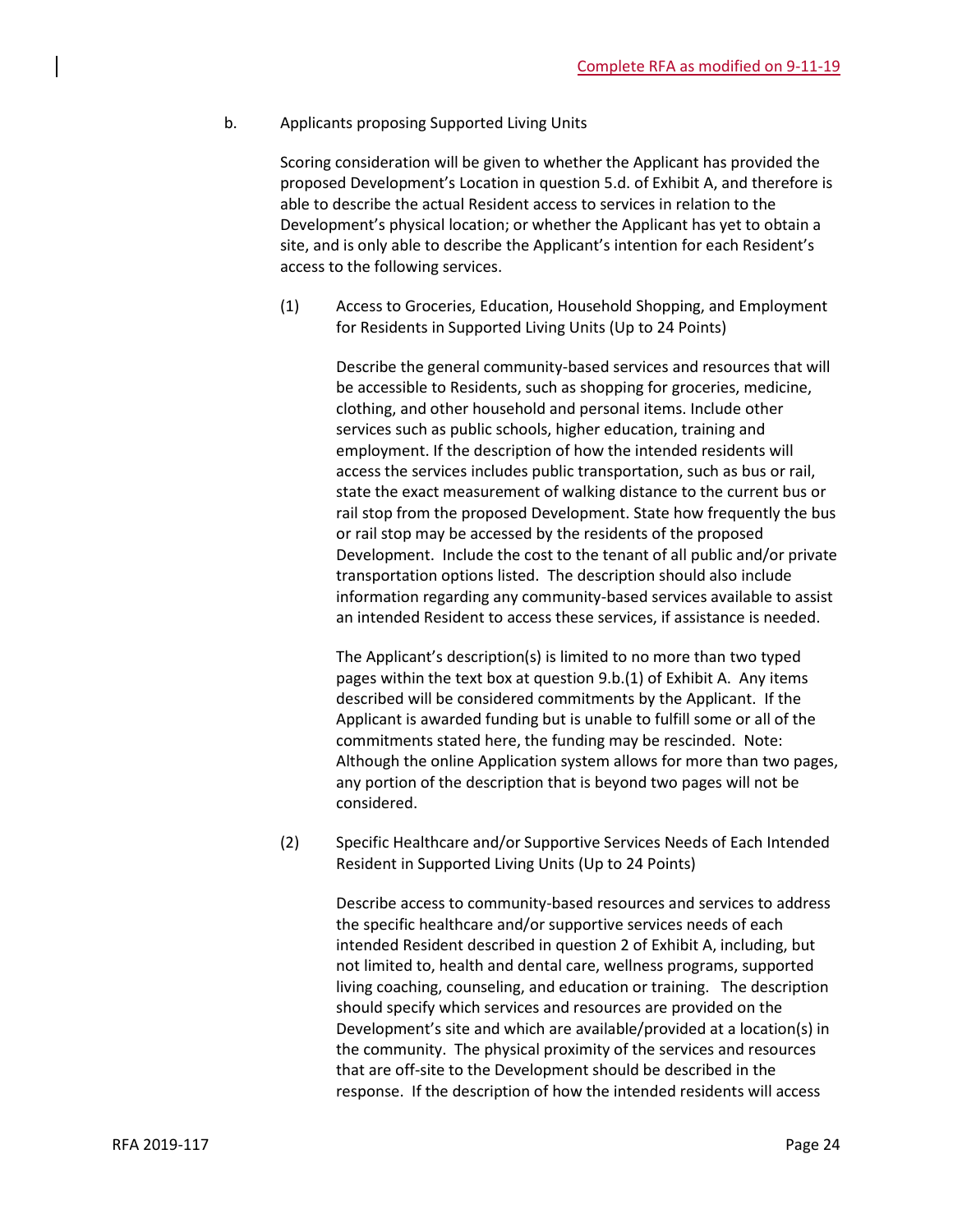the services includes public transportation, such as bus or rail, state the exact measurement of walking distance to the current bus or rail stop from the proposed Development. State how frequently the bus or rail stop may be accessed by the residents of the proposed Development. Include the cost to the tenant of all public and/or private transportation options listed.

The Applicant's description(s) is limited to no more than two typed pages within the text box at question 9.b.(2) of Exhibit A. Any items described will be considered commitments by the Applicant. If the Applicant is awarded funding but is unable to fulfill some or all of the commitments stated here, the funding may be rescinded. Note: Although the online Application system allows for more than two pages, any portion of the description that is beyond two pages will not be considered.

(3) Other Best Practices that will be implemented in Supported Living Units (Up to 12 Points)

> List and describe Best Practices not described above that will be implemented by the Applicant that have been found to promote and facilitate Residents' full inclusion in their community. When possible, cite studies or references that demonstrate that the Best Practice is an industry wide accepted Best Practice. Best Practices may include, but are not limited to, programs or services related to volunteerism, recreation, social activities, education, or greater employment opportunities. Best Practices shall be provided by the Applicant and/or by an appropriately executed partnership with public and/or private entities.

The Applicant's description(s) is limited to no more than two typed pages within the text box at question 9.b.(3) of Exhibit A. Any items described will be considered commitments by the Applicant. If the Applicant is awarded funding but is unable to fulfill some or all of the commitments stated here, the funding may be rescinded. Note: Although the online Application system allows for more than two pages, any portion of the description that is beyond two pages will not be considered.

10. Calculating the Maximum Eligible Funding Award Amount

Applications will initially be selected for funding using the Maximum Eligible Funding Award Amount. The Maximum Eligible Funding Award Amount will be determined by adding the Base Award that the Applicant is eligible for in a. below, plus \$18,000 as described in b. below, plus the following, as applicable: \$10,000 for demolition costs as described in c. below, up to \$100,000 for the South Florida Large County Boost as described in d. below, and up to \$20,000 for the purchase and installation of permanent, standby generators as described in e. below. This funding will be used for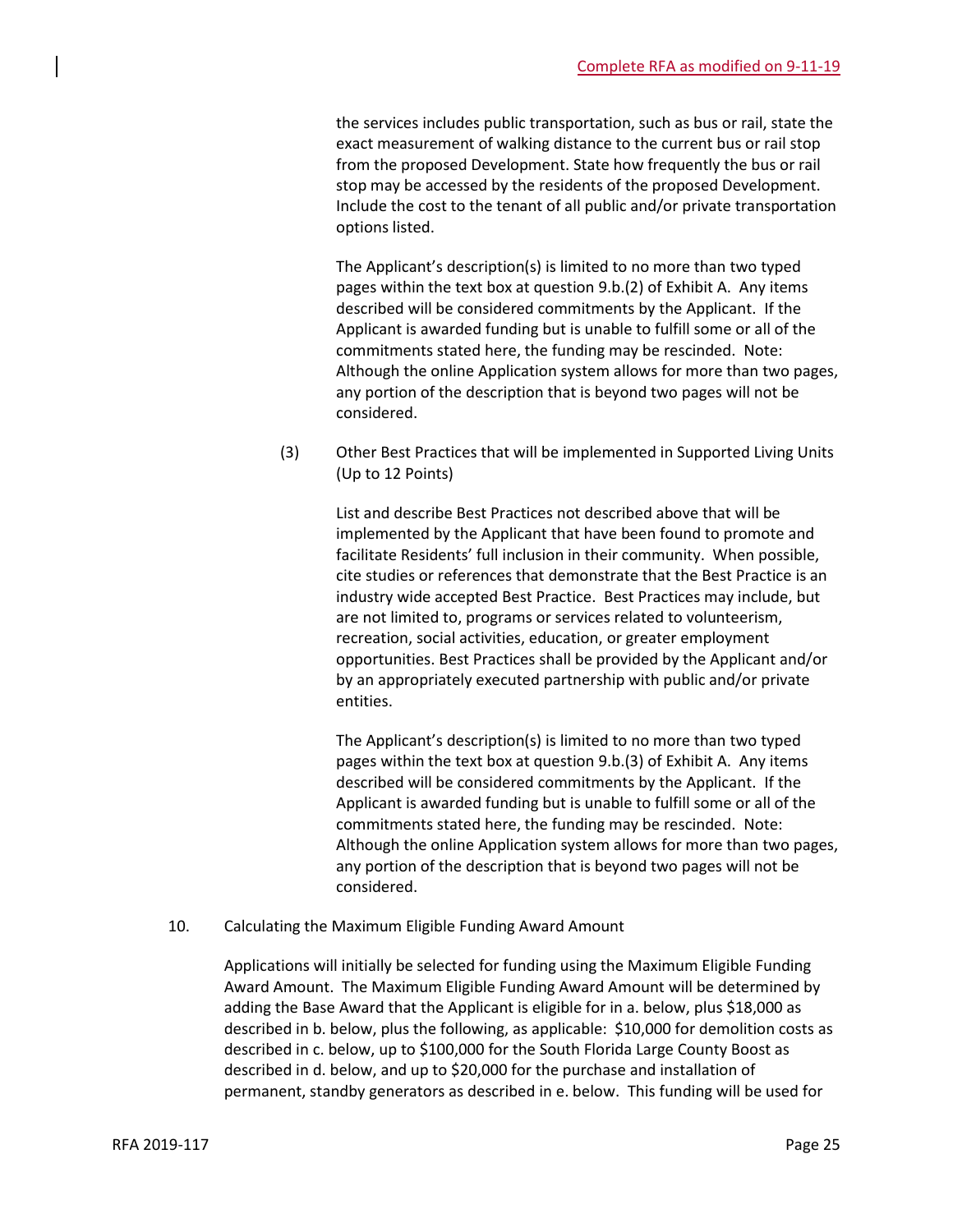the hard costs associated with construction as described below, the costs associated with predevelopment inspections as described in b. below, technical assistance and credit underwriting as described in c. below, and reimbursable fees as described in (3) below.

#### Required items:

All Applicants will be required to address the following required items. If the Credit Underwriter, in consultation with the Corporation and the Applicant, determines that the required items below cannot be addressed with the Maximum Eligible Funding Award Amount from the Corporation (plus any additional funding obtained by the Applicant from other sources), the proposed Development will be deemed infeasible and the Corporation will withdraw funding from the proposed Development.

- Required Features in Section Four, 7. of the RFA, including construction, green building, accessibility, universal design and Visitability requirements. The final scope of work prepared in credit underwriting must explain how the property will meet these requirements; and
- Additional Bedrooms and bathroom requested by the Applicant in the Application (i.e., the funding requested by the Applicant for this purpose may only be spent for this purpose).

Hierarchy of optional items:

The optional items are listed in order of priority and will be funded based on availability of funding remaining after required items below are addressed, based on a determination by the Credit Underwriter, in consultation with the Corporation and the Applicant.

- Additional items, including energy and accessibility features, requested by the Applicant; and
- 12-36 Month Physical Needs. Repairs, replacements and deferred and other large system and maintenance items that must be addressed within 12-36 months.
- a. Base Award

To complete the work described above, the Applicant will be eligible for the following amounts of funding up to the maximum specified below for construction needs, plus additional funding for the inspections and other work carried out as part of predevelopment and credit underwriting, and other soft costs associated with construction, as listed in b. below.

(1) Shared Housing for Community Residential Homes:

| Developments with $1 - 3$ Residents*: | up to \$235,000 |
|---------------------------------------|-----------------|
| Developments with 4 Residents*:       | up to \$300,000 |
| Developments with 5 Residents*:       | up to \$375,000 |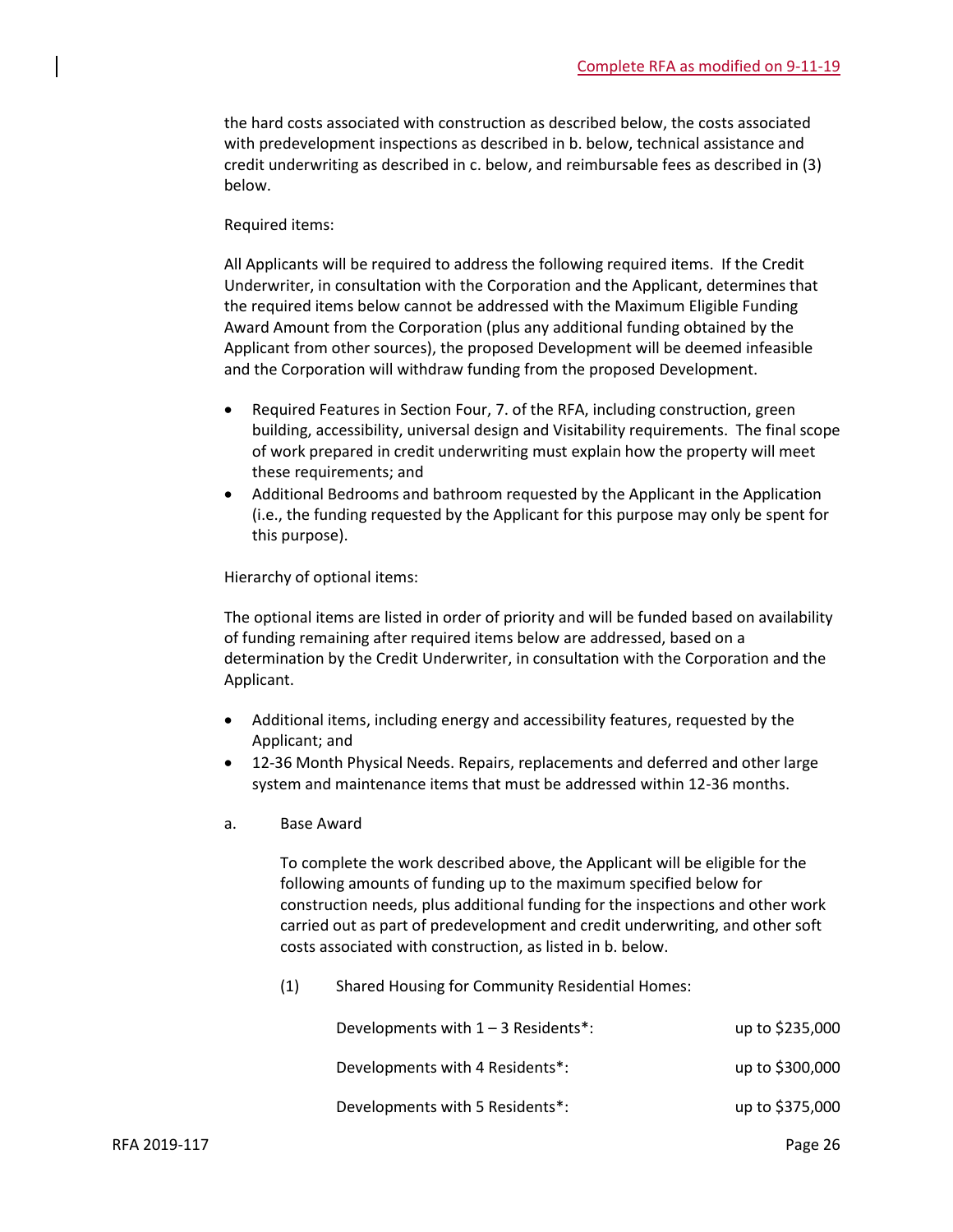|     | Developments with 6 Residents*:            | up to \$450,000 |
|-----|--------------------------------------------|-----------------|
| (2) | Shared Housing for Supported Living Units: |                 |
|     | Developments with $1 - 3$ Residents*:      | up to \$235,000 |
|     | Developments with 4 Residents*:            | up to \$350,000 |
|     | Developments with 5 Residents*:            | up to \$460,000 |
|     | Developments with 6 - 8 Residents*:        | up to \$575,000 |
|     | Developments with 9 - 10 Residents*:       | up to \$690,000 |

\* These award amounts are based on the number of Residents that will be living in the proposed Development, as stated in 5.h. of Exhibit A, inclusive of the one additional bedroom and bathroom described in Section Four, A.7.b.(1)(c) of the RFA. If the scope of work for the proposed Development includes any additional bedrooms and/or bathrooms beyond those described in Section Four, 7.b.(1)(c) of the RFA, the Applicant will need to provide a pro-rata share of funding beyond the grant funding offered in this RFA to cover these additional construction features not contemplated with this RFA, to be determined in credit underwriting.

## (3) Non-Shared Housing (Only Supported Living Units):

| Up to \$235,000 |
|-----------------|
| Up to \$350,000 |
| Up to \$460,000 |
| Up to \$575,000 |
| Up to \$690,000 |
| Up to \$800,000 |
|                 |

\*\*These award amounts are based on the number of Units stated in 5.i. of Exhibit A.

Note: If the proposed Supported Living Units consist of a combination of Shared Housing Units and non-Shared Housing Units, the Development will be considered Shared Housing for purposes of the RFA, such as calculating the Maximum Eligible Funding Award Amount.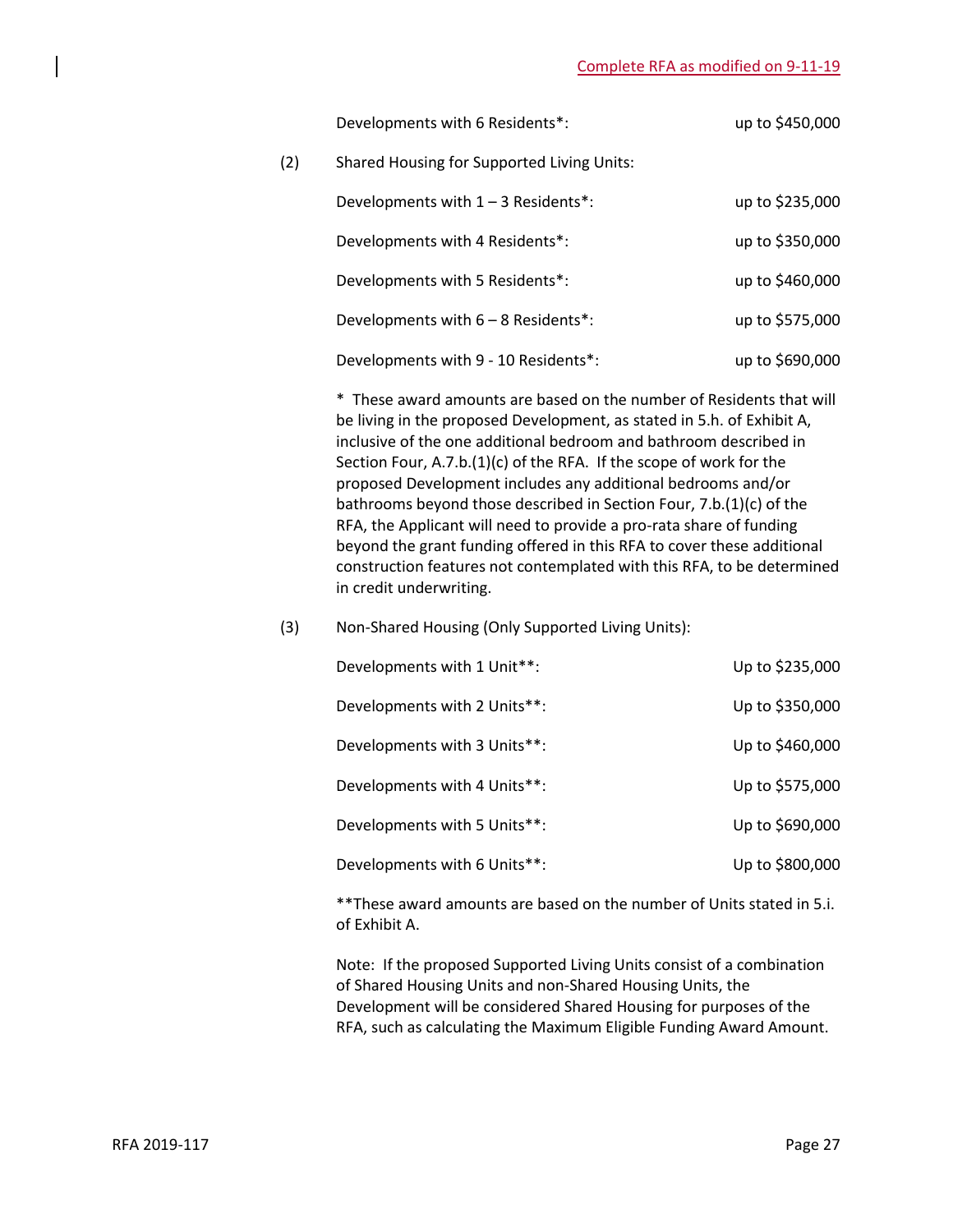b. Funding for Predevelopment and Credit Underwriting Costs

\$18,000 will be added to all Base Awards described in a. above. This funding is for credit underwriting costs of \$8,505.74 and predevelopment costs which are estimated to be \$9,494.26 or less. Any funding remaining from the amount set aside for predevelopment costs and/or demolition costs may be utilized for Development costs. The Corporation will pay the following expenses directly and deduct the appropriate amounts from the award:

- (1) The Corporation will pay these expenses directly and deduct the appropriate amounts from the award:
	- (a) A plan and cost review (desk review), ordered by the Credit Underwriter from an independent third party, including a cost analysis that will serve as the basis for a check on the proposed scope of work for the project. The review will be required to evaluate the feasibility of the required features in Section Four, A.7. of the RFA, including construction, green building, accessibility, universal design and Visitability requirements and all additional items, including energy and accessibility features, requested by the Applicant; and
	- (b) Accessibility review In credit underwriting the Applicant is required to provide a floor plan and other documentation needed for this review.
- (2) The Credit Underwriter reserves the right to assign a technical assistance provider to any Application in credit underwriting. If assigned, the provider will assist the Applicant as needed in formalizing the Development plans proposed in the response to this RFA and with the closing process.
- (3) The following fees are eligible for reimbursement or direct payment from the grant funding:
	- (a) Construction Inspection Fee estimated to be \$668 for each site inspection and up to an additional \$170 per hour to process each draw by the Credit Underwriter. These fees will be due for each draw processed. Fees related to up to four draws are eligible for reimbursement from the grant funding;
	- (b) Grant Commitment Fee: 1.0% of the amount of the final grant award, up to a maximum of \$2,000; and
	- (c) Compliance Monitoring Fees \$100 per year for 10 years (the affordability period). Additional fees may be required if site visits and follow up reviews are necessary.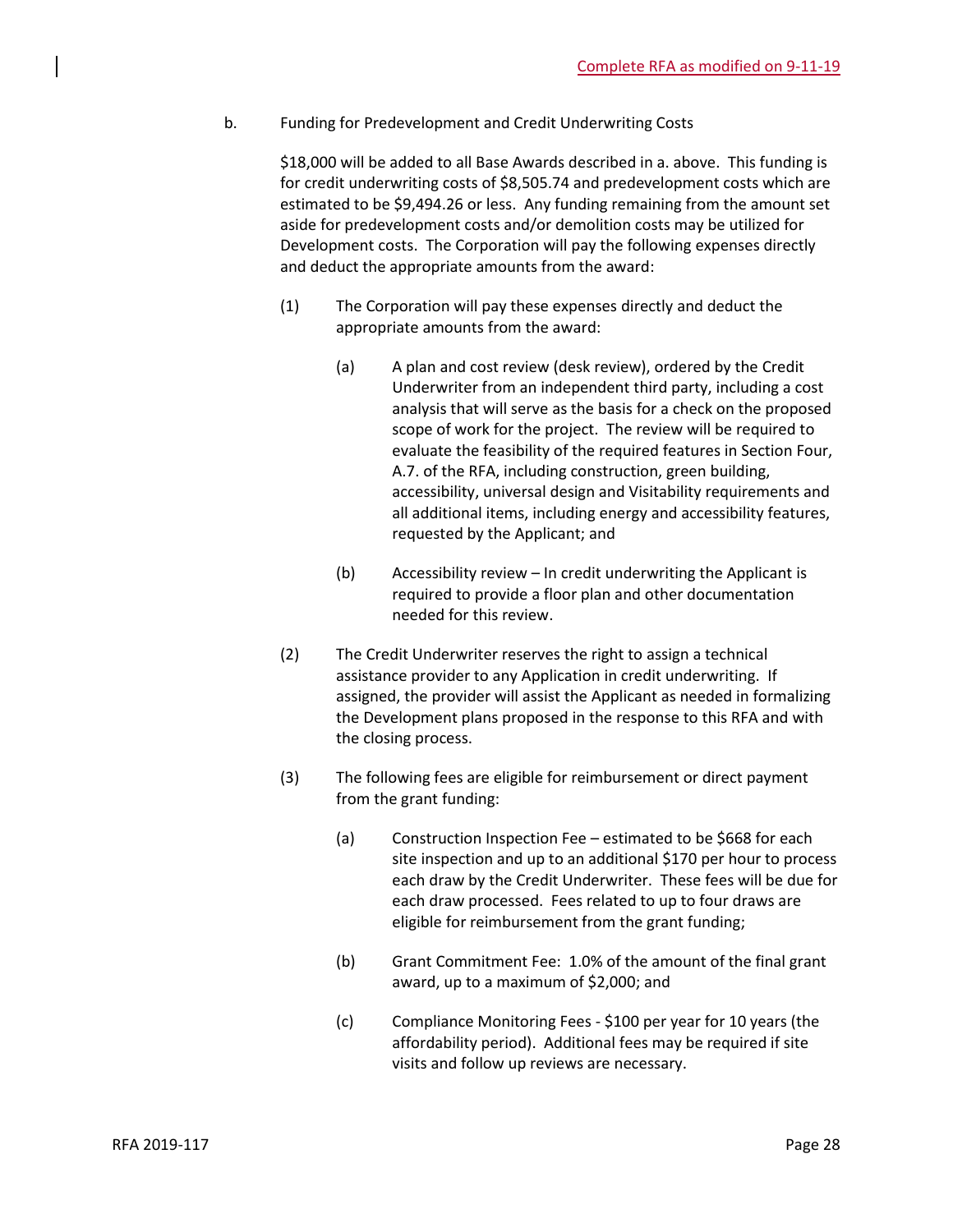- (d) Third-party fees:
	- (i) Estimated cost for an appraisal of an unincorporated property being purchased is \$600;
	- (ii) Estimated cost for an appraisal of a 2-4 unit residential facility is \$1,000;
	- (iii) Estimated cost for a Transaction Screen Process (ASTM Standard E 1528) is \$1,000;
	- (iv) Estimated costs to test for lead-based paint and asbestos is \$2,200;
	- (v) Estimated costs for property title report (Ownership and Encumbrance Report) is \$250;
	- (vi) Cost for the recording fees for the grant closing is \$250; and
	- (vii) Estimated cost for the boundary survey is \$1,000.
- (4) Non-reimbursable fees the following fees are not eligible to be reimbursed to the Applicant from the grant funding:
	- (a) Credit Underwriting Report Approval Deadline Extension Fee of \$250, if required, as further explained in Exhibit D, Part I, Item C.4.;
	- (b) Closing Extension Fee of \$250, if required, as further explained in Exhibit D, Part I, Item C.5.; and
	- (c) Assumption/Renegotiation Fees:

If the Applicant is requesting a sale and/or transfer and assumption of the Development, the Grantee shall submit to the Corporation a non-refundable assumption fee of one-tenth of one percent of the grant amount.

c. \$10,000 for Developments that involves demolition

Applicants that state at question 5.c. of Exhibit A that the of proposed Development involves demolition will qualify for an increase of \$10,000 to offset costs associated with the demolition.

- d. South Florida Large County Boost of up to \$100,000
	- (1) Applicants proposing Community Residential Homes that qualify for the South Florida Large County Boost will receive an increase of \$100,000.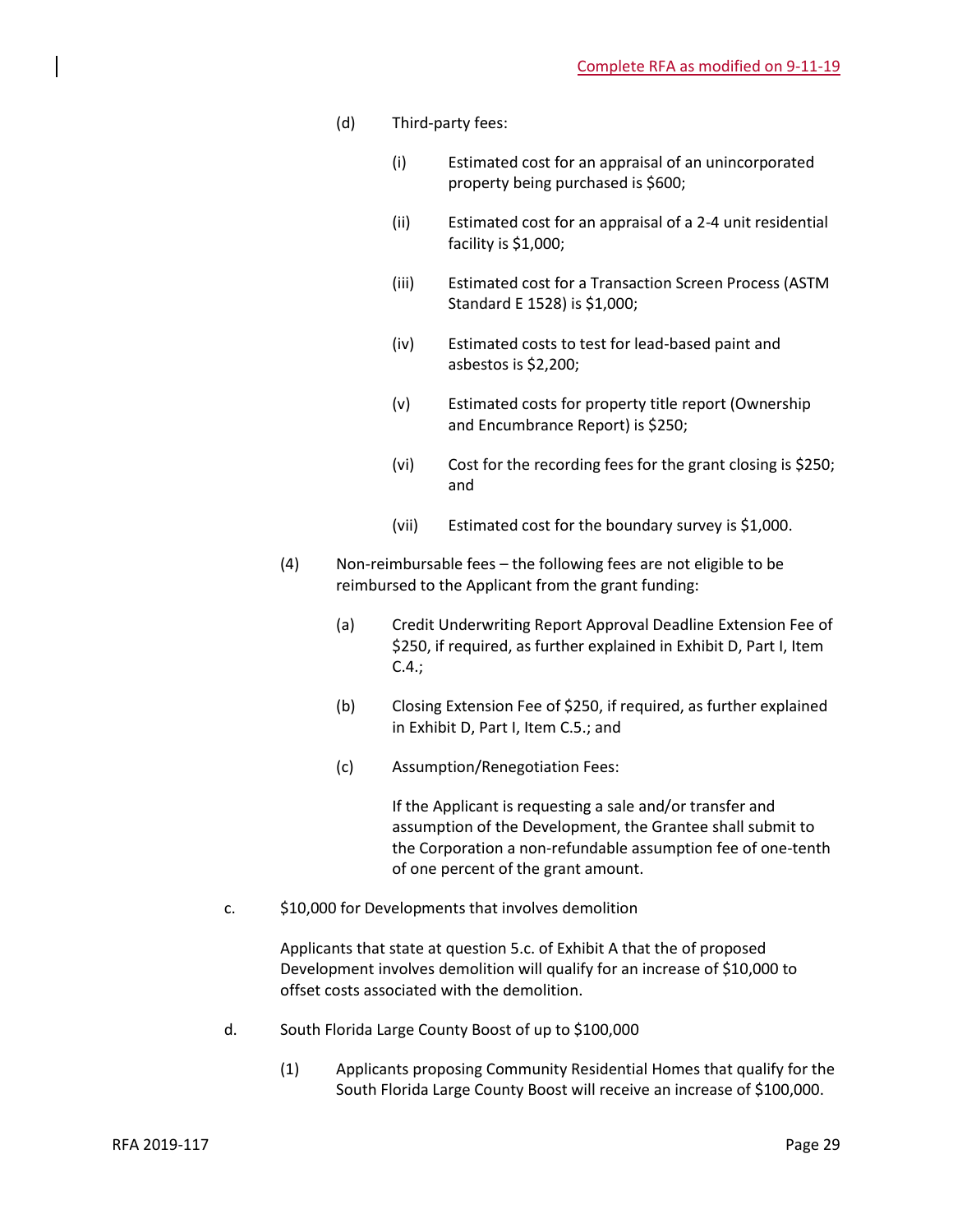To qualify for the South Florida Large County Boost, Applicants proposing Community Residential Homes must (i) proposed Developments that are located in Broward County, Miami-Dade County, or Palm Beach County; and (ii) proposed Developments that have six Residents.

- (2) Applicants proposing Supported Living Units that qualify for the South Florida Large County Boost will receive an increase to the Applicant's Maximum Eligible Funding Award Amount of \$20,000 per Unit, up to a maximum total of \$100,000. To qualify for the South Florida Large County Boost, Applicants proposing Supported Living Units must (i) proposed Developments that are located in Broward County, Miami-Dade County, or Palm Beach County; and (ii) provide the number of Units at question 5.i. of Exhibit A.
- e. Permanent Standby Generator Boost of up to \$20,000

All Community Residential Homes are required to provide permanent standby generators and therefore will qualify for an increase of \$20,000. Applicants proposing Supported Living Units that commit to will qualify for an increase of \$20,000 to offset costs associated with the purchase and installation of a permanent standby generator.

11. Qualifying Financial Assistance Preference

To qualify for the Qualifying Financial Assistance Preference, the Applicant must meet one of the following requirements:

a. Cash Funding Equals at Least 10 Percent of the Base Award Amount

To qualify, the Applicant must state the amount of cash loans, cash grants and/or cash on hand ("Cash Funding") from local or other non-Corporation sources (all of which for purposes of this provision will be considered to be "Qualifying Financial Assistance"). If the Non-Corporation Funding total sources are equal to at least 10 percent of the Base Award described in 10.a. above, the Applicant will receive funding preference as described in Section Five, A.1 of the RFA. If the Applicant qualifies for this preference through the cash funding and is awarded funding under this RFA, the Applicant must provide and maintain at least 10 percent of the Base Award within the permanent sources of financing or the award will be withdrawn.

b. Donation of Land by a Local Government

To qualify, the Total Development Cost cannot consist of any land costs during scoring or during the credit underwriting process; the entire site must have been donated or will be donated from a Local Government to the Applicant; and, when submitted, the site control documentation must reflect one of the following: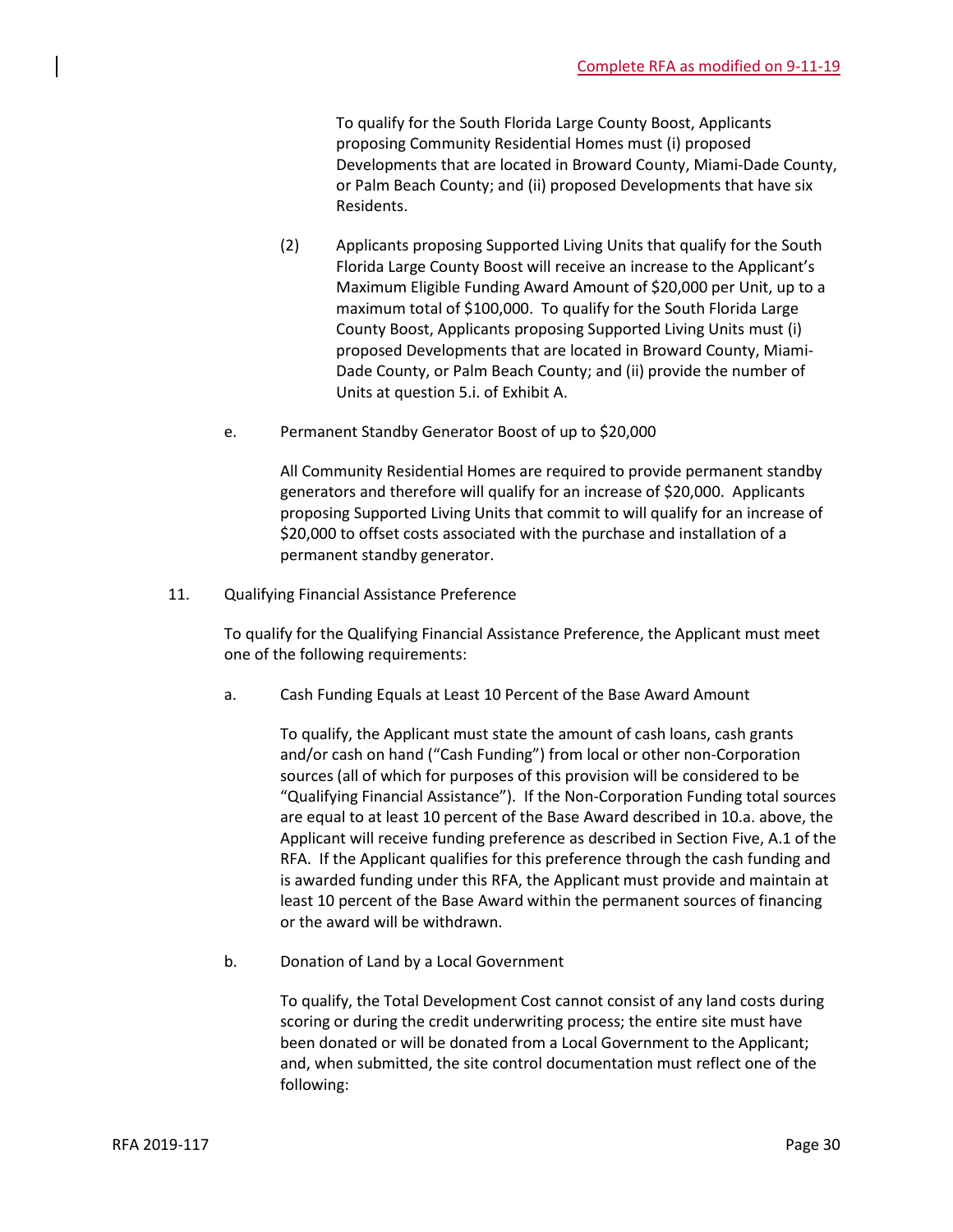- The eligible contract must reflect that a Local Government is the seller and the Applicant is the buyer, and the price of the land must be \$10 or less;
- The deed must reflect the Local Government as the grantor, the transaction must have occurred no more than 12 months prior to the Application Deadline, the price of the land must have been \$10 or less, and the closing statement must be provided demonstrating that the price of land was \$10 or less; or
- The eligible lease must reflect a Local Government as the Lessor and the Applicant as the Lessee, and the lease payments must equal \$10 a year or less.

If the Applicant qualifies for this preference through the donation of land and is awarded funding under this RFA, the Applicant will not receive any Corporation funding towards the cost of the land.

Note: In-kind donations, waivers of any fees, and any funding from the Corporation are not considered Qualifying Financial Assistance, although they can be used to help reduce costs in the construction of the proposed Development.

- 12. Additional Information
	- a. To carry out such activities as credit underwriting, construction inspections and draws, compliance monitoring fees will be assessed, as outlined in Section Four, 10.b. of this RFA.
	- b. Sources of funding must equal or exceed expenses. However, if any funding shortfalls are discovered, the Applicant will be required to demonstrate during credit underwriting that it has secured adequate sources of funding to pay for all Development expenses. Sources of funding related to the value of in-kind donations of labor and/or materials will not be recognized in credit underwriting, although they can be used to help reduce costs in the construction of the proposed Development.
	- c. Developer overhead shall be limited to 10% of Development Cost.
	- d. The Maximum Eligible Funding Award Amount will be the amount of funding used for the Funding Selection Process; however, the actual amount of award may be less than the Maximum Eligible Funding Award Amount. To ensure that these scarce resources are allocated to Developments in a prudent manner, after preliminary awards are made, the Corporation may reduce the amount of the grant award based on needs determined in credit underwriting.

## **B. Addenda**

The Applicant may use the Addenda section of Exhibit A to provide any additional information or explanatory addendum for items in the Application, except for questions 2, 4, 5.c.(2), 9.a.(1),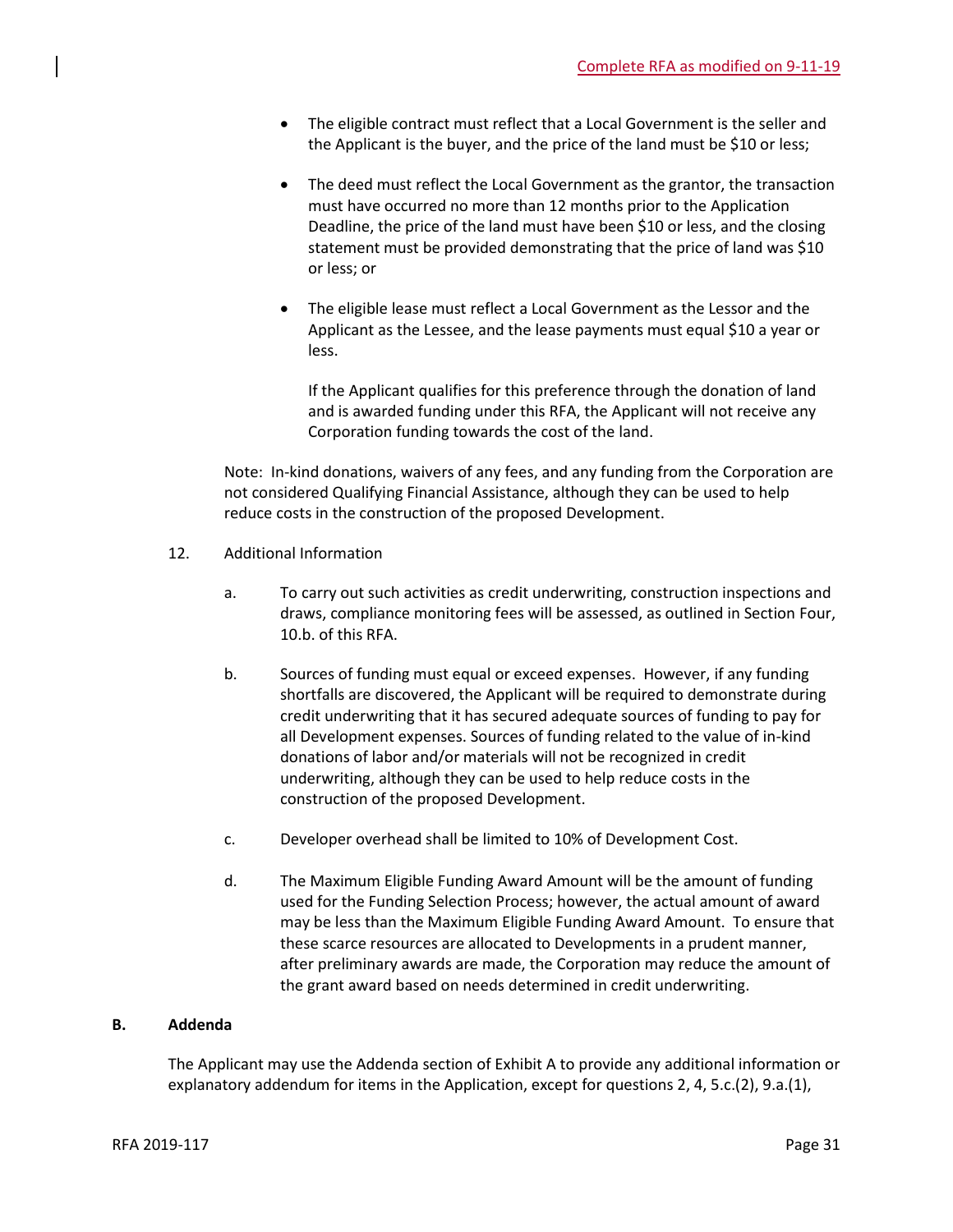9.a.(2), 9.a.(3), 9.b.(1), 9.b.(2), or 9.b.(3), of the RFA. Please specify the particular item to which the additional information or explanatory addendum applies.

## **SECTION FIVE SCORING AND SELECTION PROCESS**

## A. Scoring the RFA

1. Determining Eligibility

Only Applications that meet all of the following Eligibility Items will be eligible for funding and considered for funding selection.

| <b>Eligibility Items</b>                                                          |
|-----------------------------------------------------------------------------------|
| Submission Requirements Met*                                                      |
| Demographic Commitment description provided                                       |
| Contact information provided                                                      |
| Name of Applicant provided                                                        |
| Verification that no more than two Applications were submitted by the same        |
| Applicant entity                                                                  |
| Evidence Applicant is a legally formed entity qualified to do business in Florida |
| provided                                                                          |
| Evidence that since August 1, 2018, or earlier, the Applicant is a private Non-   |
| Profit organization provided                                                      |
| For Community Residential Homes, evidence that since August 1, 2018, or           |
| earlier, the Applicant entity's primary mission includes serving Persons with     |
| Developmental Disabilities provided                                               |
| For Supported Living Units, evidence that as of the Application Deadline, the     |
| Applicant entity's primary mission includes providing housing or services for     |
| persons with developmental disabilities, persons with disabling conditions or     |
| persons with disabilities provided                                                |
| Confirmation that Non-Profit Applicant entity owns at least 51% of ownership      |
| interest in Development provided                                                  |
| Confirmation that Non-Profit Applicant entity is receiving at least 50% of the    |
| Developer overhead provided                                                       |
| Name of Proposed Development provided                                             |
| County where the proposed Development is or will be located provided              |
| If demolition of existing Community Residential Home or Supported Living Unit     |
| is involved, Tenant Relocation Plan is provided                                   |
| If Supported Living Unit, Development Type provided                               |
| Whether the proposed Development is a Community Residential Home or               |
| <b>Supported Living Units</b>                                                     |
| If Supported Living Unit, question whether the Development is Shared Housing      |
| answered                                                                          |
| If Shared Housing, total number of Residents that will be living in the proposed  |
| Development provided                                                              |
| If Supported Living Unit, total number of Units provided                          |
| Minimum of 60 points achieved                                                     |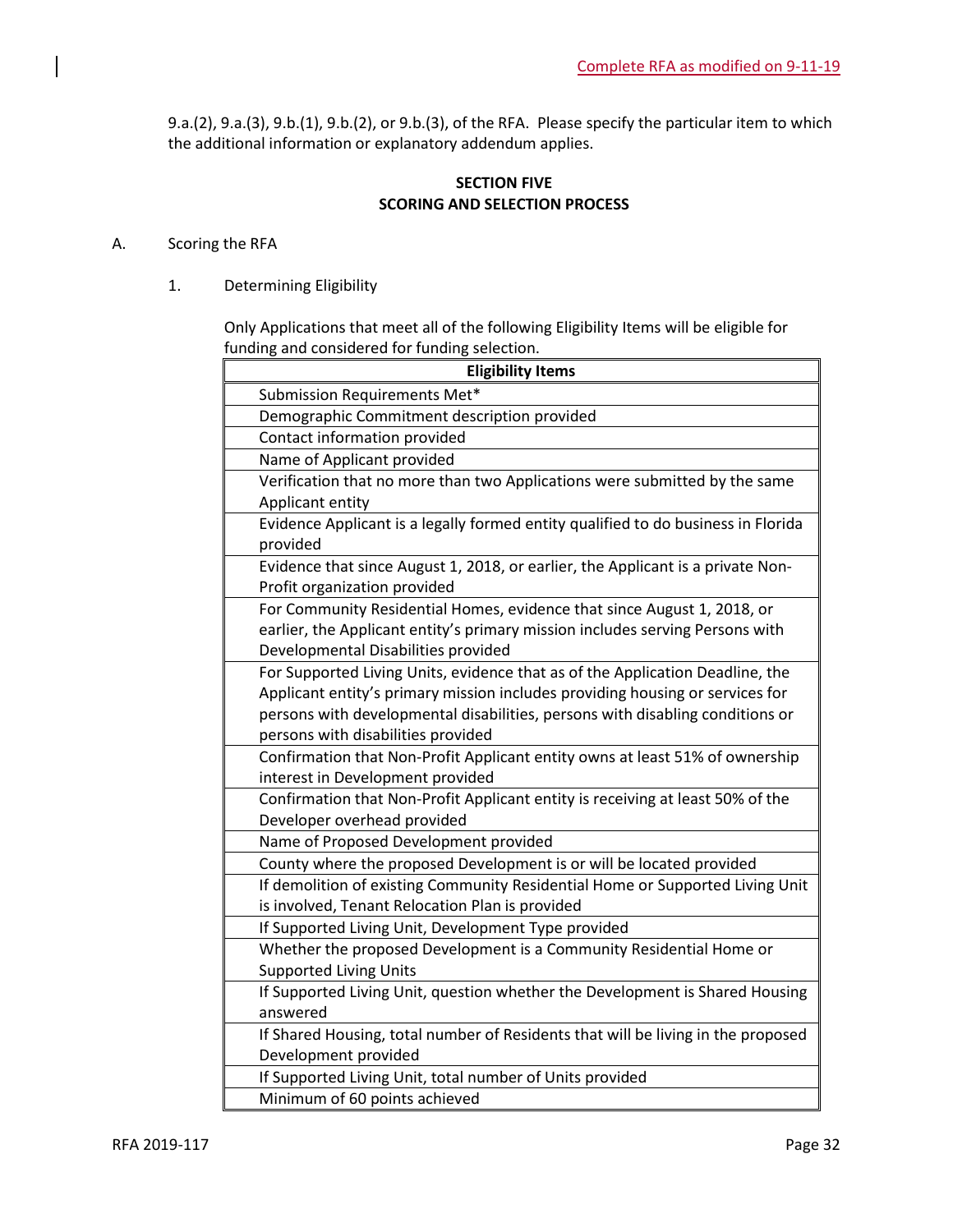Submission Requirement

To be eligible for funding, the following submission requirements must be met: (i) the Application must be submitted online by the Application Deadline, (ii) the required number of hard copies must be submitted by the Application Deadline, (iii) the Applicant's hard copy submission must be contained in a sealed package, and (iv) the required Application fee must be submitted as of the Application Deadline.

2. The following is a summary of the Items for which Points May Be Awarded:

| <b>Items for which Points May Be Awarded</b>           | <b>Maximum</b> |
|--------------------------------------------------------|----------------|
|                                                        | <b>Points</b>  |
| <b>Operating/Managing Permanent Supportive Housing</b> |                |
| Experience                                             | 40             |
| Access to Community-Based Services and Resources:      |                |
| Private Transportation (in Community Residential       |                |
| Homes only)                                            | 24             |
| Groceries, education, household shopping,              |                |
| employment (in Community Residential Homes             |                |
| only)                                                  | 12             |
| Groceries, education, household shopping,              |                |
| employment (in Supported Living Units only)            | 24             |
| Specific healthcare/supportive service needs of        |                |
| intended Residents (for both Community                 |                |
| Residential Homes and Supported Living Units)          | 24             |
| Other Best Practices that will be implemented (in      |                |
| Supported Living Units only)                           | 12             |
|                                                        |                |
| <b>Total Possible Points:</b>                          | 100            |

## B. Selection Process

- 1. Sorting Order All Applications may receive points up to the maximum outlined above. Applications that received at least 60 points and met all other Mandatory Items ("eligible Applications") will first be sorted by score (from the highest score to lowest score with a preference to select the Applicant with the highest score over one with a lower score). In the event that multiple Applications receive the same number of points, tie-breakers will be used in the following order to determine how these Applications are sorted in the funding selection process:
	- a. Qualifying Financial Assistance Preference Applicants that can demonstrate use of cash loans, cash grants and/or cash on hand ("Cash Funding") from local or other non-Corporation sources (all of which for purposes of this provision will be considered to be "Qualifying Financial Assistance") will receive preference in the funding selection process if such sources are equal to at least 10 percent of the Applicants' Base Award described in Section Four, A.10.a. of the RFA and/or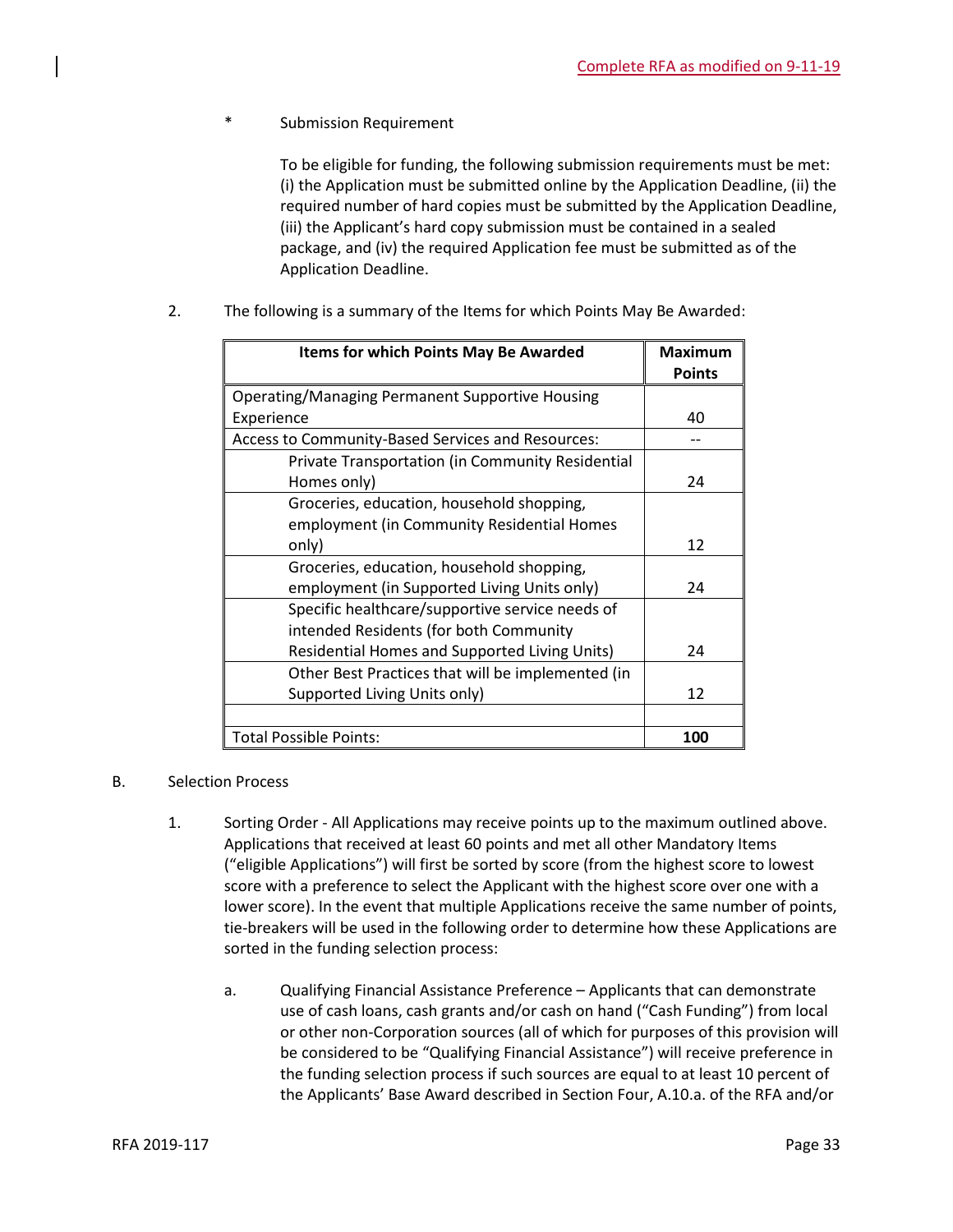those that meet the requirements because they have received a donation of land will be listed above Applications that do not demonstrate this amount. Cash Funding must be listed at question 10. of Exhibit A, and may include pending, approved, and received funding. If the Applicant qualifies for this preference and is awarded funding under this RFA, the Applicant must provide and maintain either (1) at least 10 percent of the Base Award within the permanent sources of financing, or (2) the donation of land within the parameters set forth in Section four, A.11.b. of the RFA or the award will be withdrawn and/or the expense will not be paid or reimbursed out of the grant funding.

Note: In-kind donations, or other assets, waivers of any fees, and any funding from the Corporation are not considered Qualifying Financial Assistance although they can be used to help reduce costs in the construction of the proposed Development.

b. Florida Job Creation Preference - Section 420.507, F.S., requires that all of the Corporation's competitive programs include a preference for Applications that demonstrate the highest rate of Florida job creation in the development and construction of affordable housing.

To determine eligibility for the preference, the Corporation will calculate each Application's Florida Job Creation score, which will reflect the number of Florida jobs per \$1 million of the Base Amount Award (without any of the qualifying funding add-ons).

Applications must have a Florida Job Creation score equal to or greater than 8.83 to qualify for the Florida Job Creation Ranking Preference.

(1) The Corporation will calculate the Rate of Florida Job Creation using the following formula:

Number of Units x 3.974 Florida Jobs per Unit x \$1,000,000 / Base Amount Award = Florida Jobs per \$1 million in Grant funding.

Example A:

Application A consists of 1 new construction Community Residential Unit (with 6 Residents) having a Base Award Amount of \$450,000.

1 x 3.974 x 1,000,000 / 450,000 = Florida Job Creation score of 8.83.

- (2) In the above example, Application A will qualify for the Job Creation Preference because they each have a Florida Job Creation score that is equal to or more than 8.83.
- c. Lottery if the tie-breakers above do not break all ties, then the Application that received the lowest lottery number will receive preference.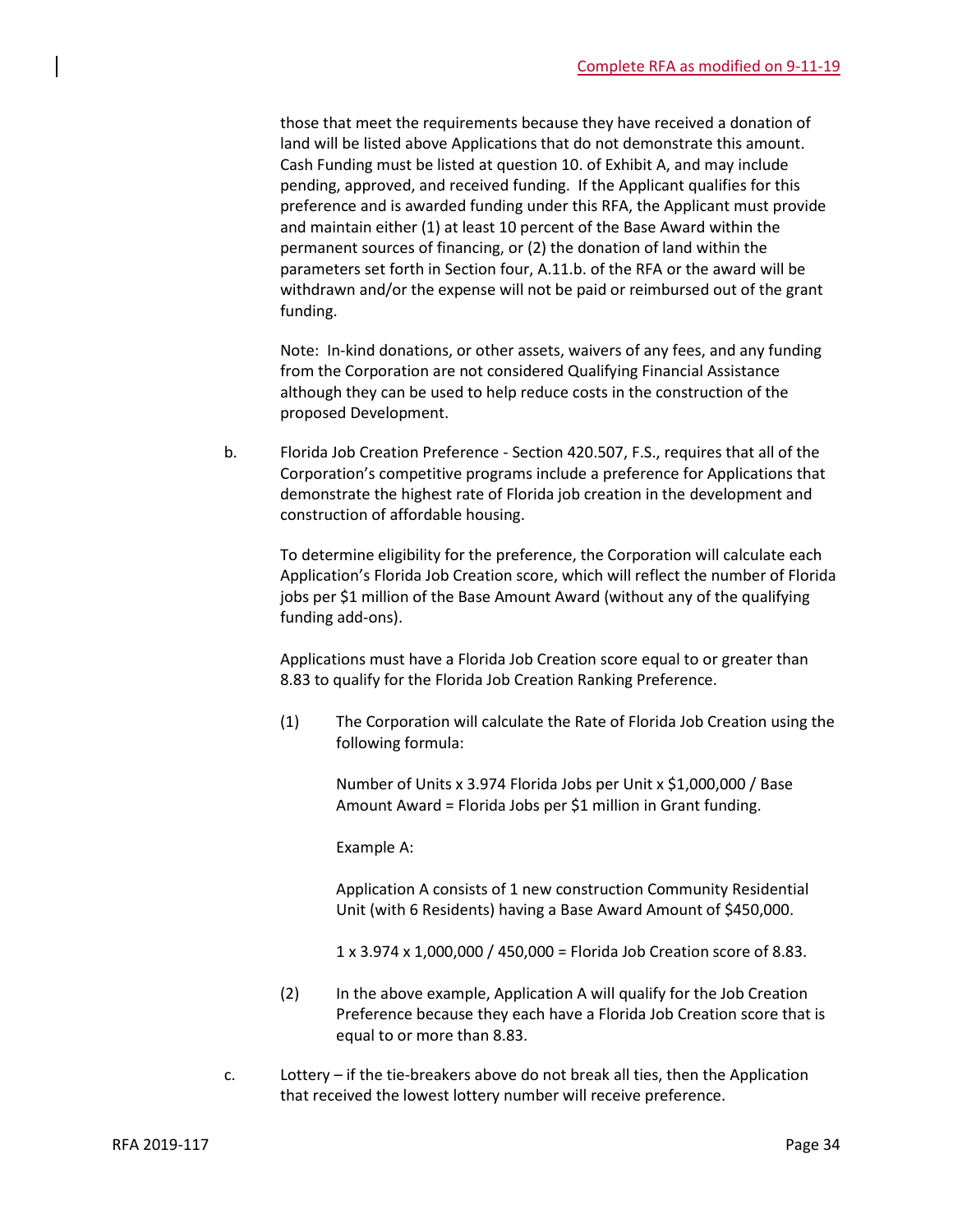- 2. Funding Available: Amounts of Grant Funding available:
	- \$3,000,000 in Grant Funding
- 3. Funding Tests:
	- a. 100% Funding Test The 100% Funding Test means that Applications will be selected for funding only if there is enough funding available to fully fund the Maximum Eligible Funding Award Amount
	- b. 90% Funding Test The 90% Funding Test means that Applications will be selected for funding only if there is enough funding available to fund at least 90% of the Maximum Eligible Funding Award Amount.

Note: If an Application is selected for funding because it meets the 90% Funding Test but could not be fully funded, the Applicant will be required to demonstrate in credit underwriting that it can secure enough sources to pay for all expenses.

4. County Award Tally: All counties will be listed on two separate lists: The Community Residential Home County Award Tally and the Supported Living Unit County Award Tally.

As each Application proposing a Community Residential Home is selected for tentative funding, the county where the proposed Development is located will have one Application credited toward the Community Residential Home County Award Tally, with two exceptions

- The first Community Residential Home Applications selected for funding in Broward County, Miami-Dade County and Palm Beach County will not count towards the County Award Tally. The second Application selected for funding in these counties, as well as all subsequent Applications selected in these counties will be applied towards the County Award Tally; and
- The County Award Tally will not be applied towards the first Intensive Behavior Community Residential Home Applications considered for funding in Lake County, Orange County, Osceola County and Seminole County. The County Award Tally will be applied towards the first non-Intensive Behavior Community Residential Home Application, second Intensive Behavior Community Residential Home Application, as well as all subsequent Applications considered in these counties.

As each Application proposing Supported Living Units is selected for tentative funding, the county where the proposed Development is located will have one Application credited toward the Supported Living Units County Award Tally.

In the funding selection process, all Community Residential Home Applications and Supported Living Unit Applications will be sorted together. Every county will have two different County Award Tallies – one for Community Residential Homes and one for Supported Living Units. The Corporation will prioritize eligible unfunded Applications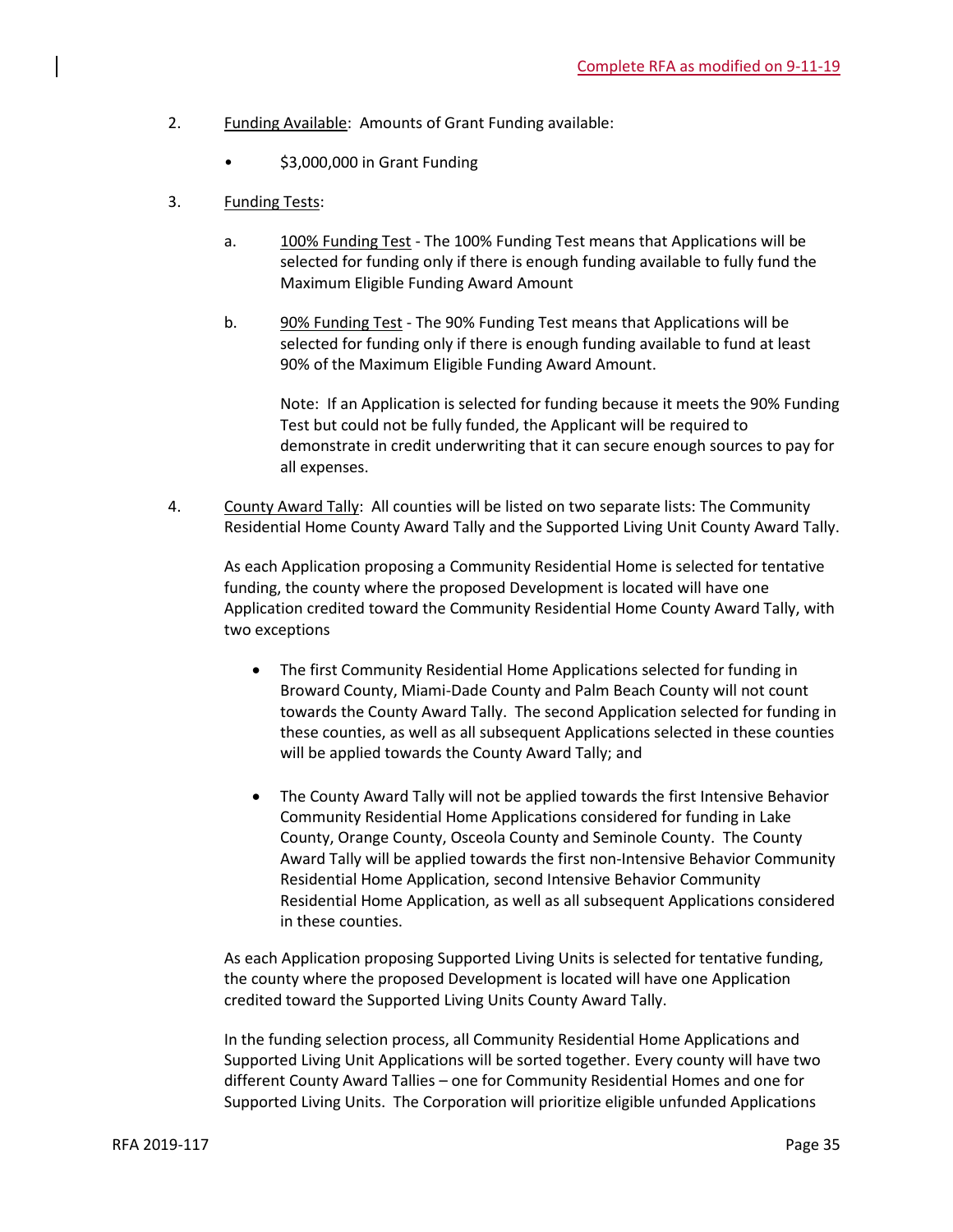that meet the Funding Test and have the lowest applicable County Award Tally above other eligible unfunded Applications with a higher County Award Tally that also meet the applicable Funding Test, even if the Applications with a higher County Award Tally are higher ranked. If there are multiple eligible unfunded Applications that have the lowest County Award Tally, the Corporation will select the highest ranking Application among them for tentative funding.

5. Selection Process: The first Application selected for funding will be the highest scoring eligible Application. After the first Application is selected for funding, the next highest scoring eligible Application(s) will be selected for funding, provided the Application (i) can meet the 100% Funding Test, and (ii) the county has a County Award Tally that is less than or equal to all other eligible unfunded NC and A/R Applications that also meet the 100% Funding Test.

If none of the eligible unfunded Applications meet the 100% Funding Test, then the remaining funding will be awarded to the highest scoring eligible unfunded Applications provided the Application (i) can meet the 90% Funding Test, and (ii) the county has a County Award Tally that is less than or equal to all other eligible unfunded Applications that also meet the 90% Funding Test.

If none of the unfunded eligible Applications meet the 90% Funding Test, any remaining funding will be distributed as approved by the Board.

6. Returned Funding - Any returned funding shall be distributed as approved by the Board.

## **SECTION SIX AWARD PROCESS**

- A. The Corporation's Executive Director will appoint a staff review Committee. Each member of the review Committee will be assigned a certain part or parts of each Application to review and score, consulting with non-committee Corporation staff and legal counsel as necessary and appropriate.
- B. The Committee shall conduct at least one public meeting during which the Committee members may discuss their evaluations, select Applicants to be considered for award, and make any scoring adjustments deemed necessary to best serve the interests of the Corporation's mission. The Committee will list the Applications deemed eligible for funding in order from highest total score to lowest total score, applying the tie-breaker criteria, and then the funding selection criteria outlined in Section Five above, and develop a recommendation or series of recommendations to the Board.
- C. The Board may use the Applications, the Committee's scoring, any other information or recommendation provided by the Committee or staff, and any other information the Board deems relevant in its selection of Applicants to award funding.
- D. After the Board approves preliminary awards, the Corporation shall provide notice of its decision, or intended decision, for this RFA on the Corporation's Website the day of the applicable Board vote. After posting, an unsuccessful Applicant may file a notice of protest and a formal written protest in accordance with Section 120.57(3), Fla. Stat., et. al. Failure to file a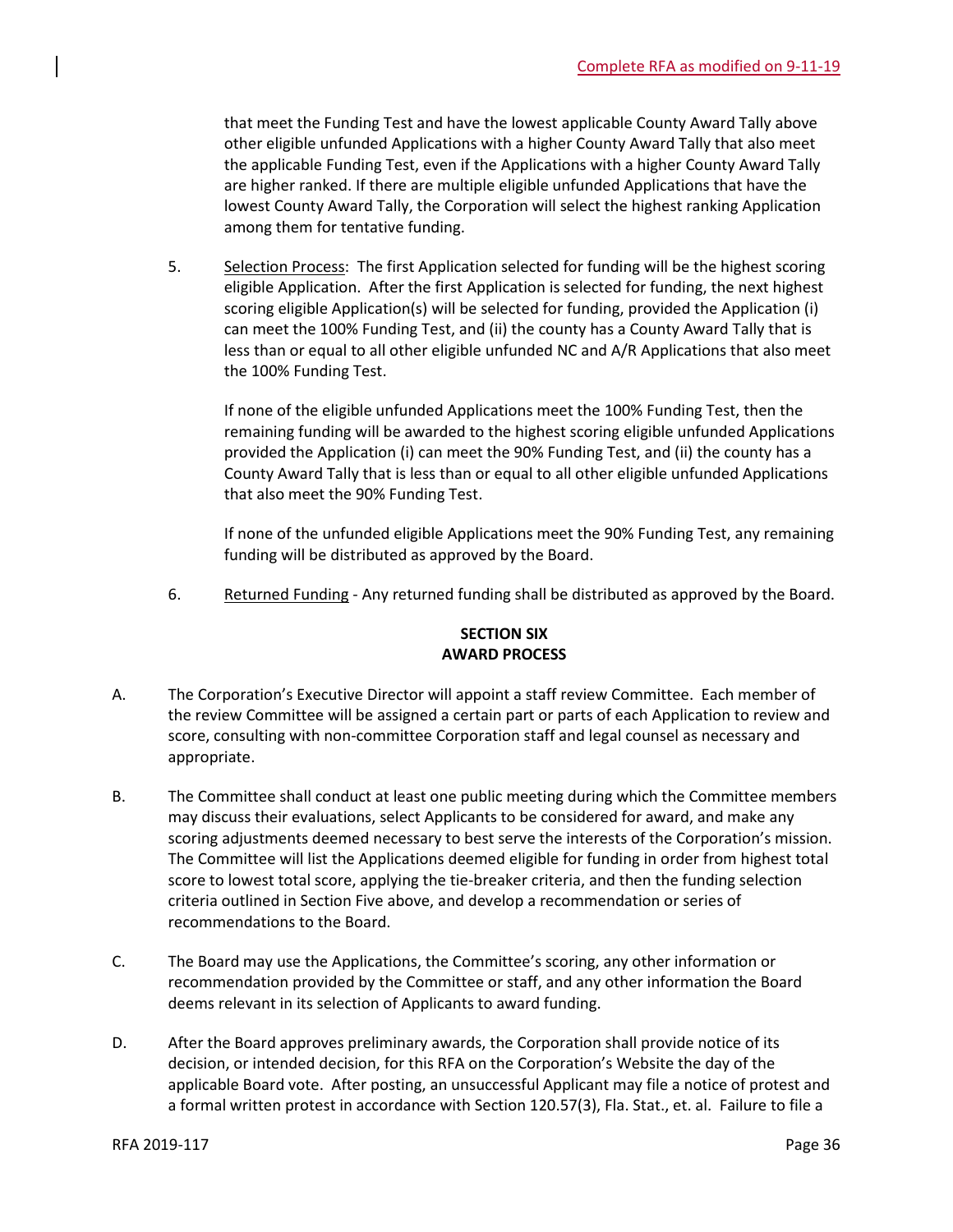protest within the time prescribed in Section 120.57(3), Fla. Stat., et. al., shall constitute a waiver of proceedings under Chapter 120, Fla. Stat.

E. After the Board's decision to select Applicants for funding in this RFA has become final action, each approved Application will be sent a Corporation letter of preliminary award outlining information that will need to be provided by the Applicant and the applicable deadlines as described in Part I, items A. and B. of Exhibit D. Once the Applicants meet those deadlines, they will be invited into credit underwriting. Credit underwriting reports for each preliminary award will be sent to the Board for final consideration. Notwithstanding a preliminary award by the Board pursuant to this RFA, a firm commitment of funding will be subject to a positive recommendation from the Credit Underwriter based on criteria outlined in the credit underwriting provisions in Exhibit D and subsequent approval of the credit underwriting report by the Board.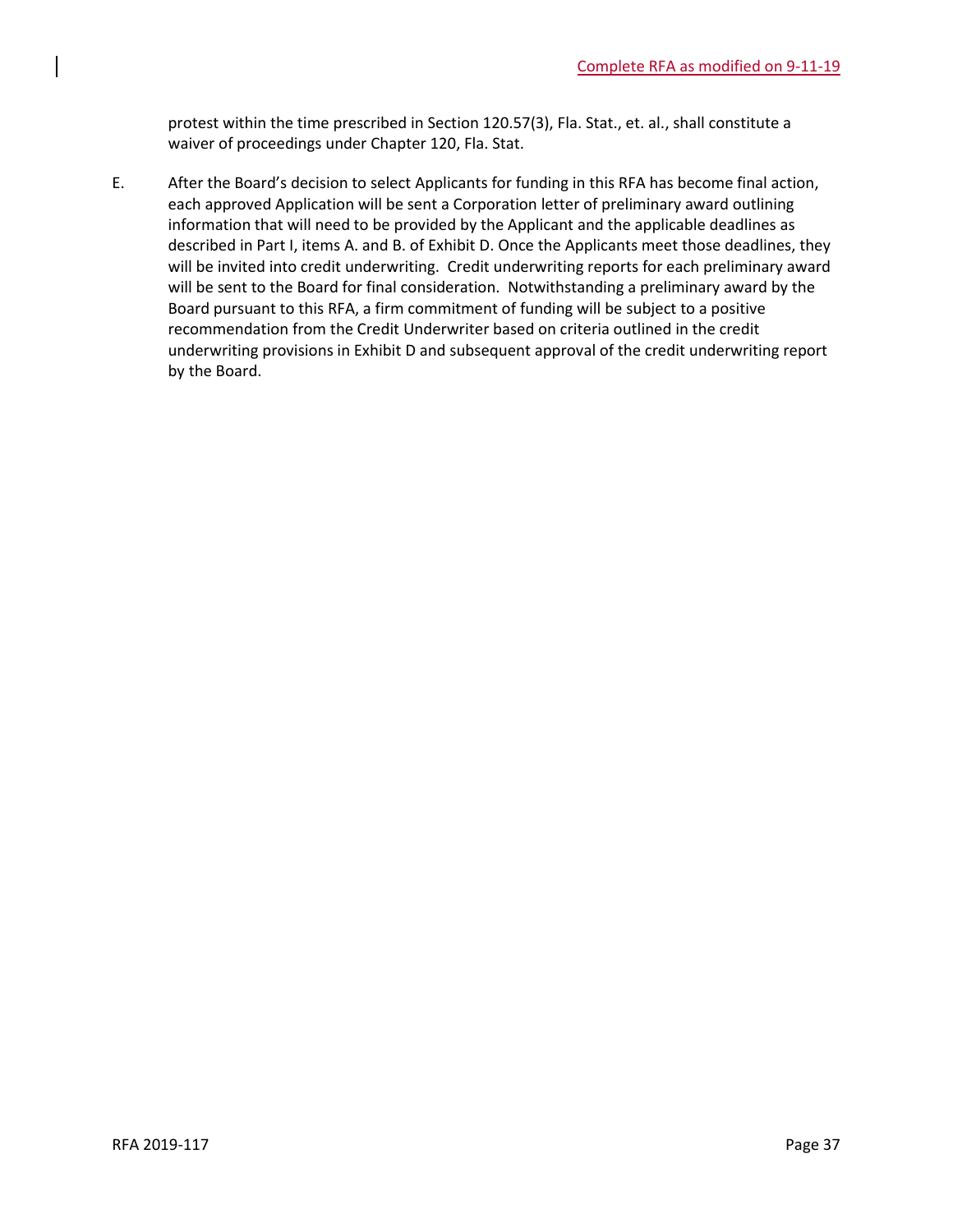## **Exhibit A to RFA 2019-117 Application**

The Applicant must provide a completed Application along with all applicable attachments thereto, including the Applicant Certification and Acknowledgement. The Applicant Certification and Acknowledgement form must be signed, the correct number of photocopies of the Original Hard Copy and all Attachments must be made and submitted as outlined in Section Three. **The Applicant should read Section Four of this RFA to find additional guidance in answering questions.**

1. Applicant Certification and Acknowledgement

The Applicant must include a signed Applicant Certification and Acknowledgement form as **Attachment 1** to Exhibit A, as outlined in Section Four A.1. of the RFA.

2. Persons with Developmental Disabilities Demographic Commitment

As further explained in Section Four A.2. of the RFA, provide a detailed description of the intended Residents' characteristics, Permanent Supportive Housing needs and preferences. Include a detailed description of how the proposed Development will meet the needs and preferences of the intended Residents. The Applicant's description(s) is limited to no more than two typed pages within the text box below.

Click here to enter text.

- 3. Applicant Information
	- a. Contact Person
		- (1) Authorized Principal Representative contact information (required)

Name: Click here to enter text. Organization: Click here to enter text. Street Address: Click here to enter text. City: Click here to enter text. State: Click here to enter text. Zip: Click here to enter text. Telephone: Click here to enter text. E-Mail Address: Click here to enter text.

(2) Operational Contact Person information (optional)

Name: Click here to enter text. Organization: Click here to enter text. Street Address: Click here to enter text. City: Click here to enter text. State: Click here to enter text. Zip: Click here to enter text. Telephone: Click here to enter text. E-Mail Address: Click here to enter text.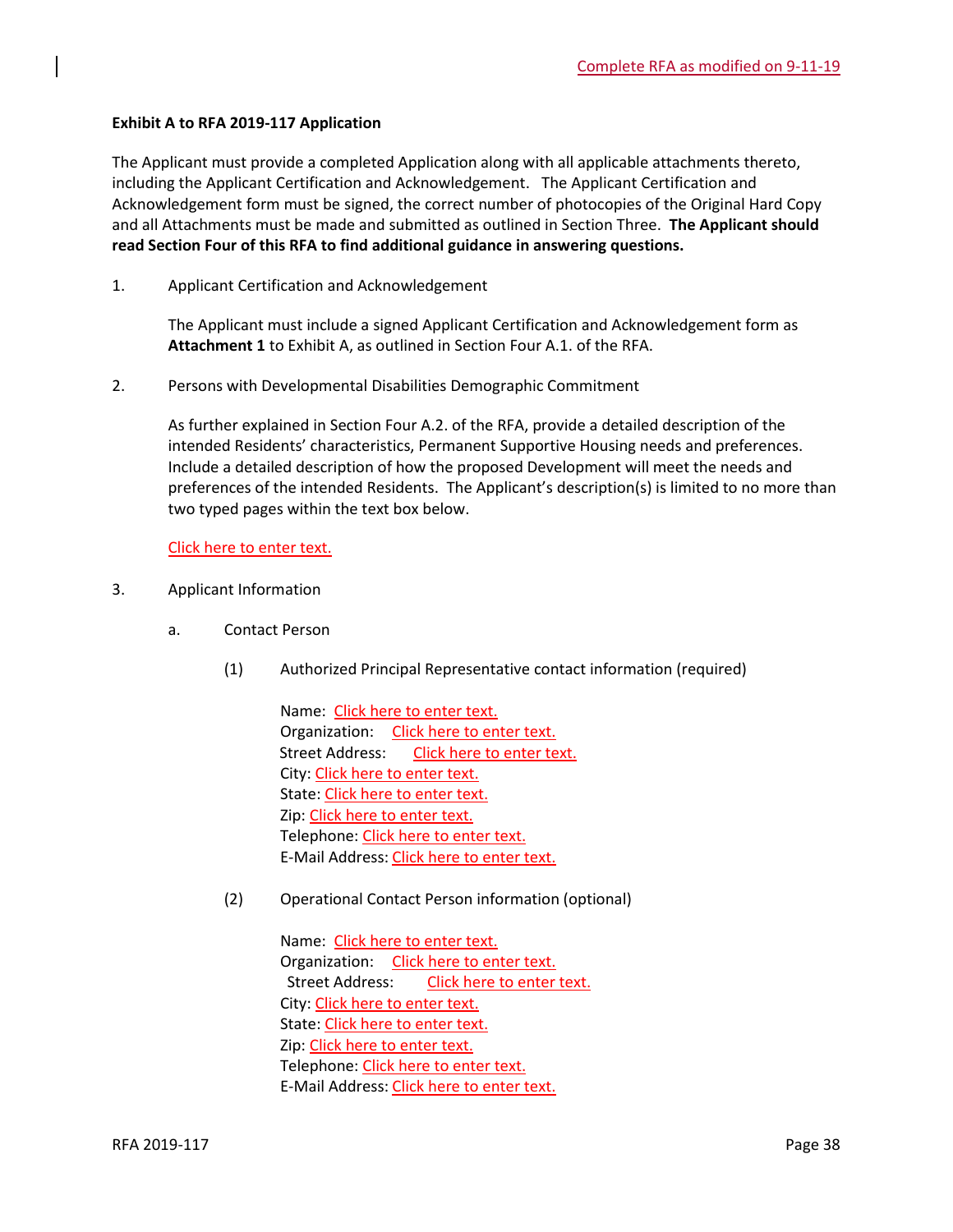- b. Applicant
	- (1) Name of Applicant

Click here to enter text.

(Notes: The site control documents, when submitted, must reflect this name. No more than two Applications may be submitted by the same Applicant entity.)

- (2) Provide the required documentation to demonstrate that the Applicant is a legally formed entity qualified to do business in the state of Florida as of the Application Deadline as **Attachment 2**.
- (3) Provide the IRS determination letter demonstrating that the Applicant entity has been a private Non-Profit organization under 501(c)(3) or 501(c)(4) of the IRC since August 1, 2018, or earlier as **Attachment 3**.
- (4) Provide the documentation demonstrating the Applicant entity's primary mission meets the requirements outlined in Section Four, A.3.b. as **Attachment 4**.
- c. Does the Applicant entity consist of both Non-Profit and for profit entities?

## Choose an item.

If Yes, answer questions (1) and (2) below.

(1) Does the Non-Profit Applicant entity own at least 51 percent of the ownership interest in the Development?

## Choose an item.

(2) Will the Non-Profit Applicant entity receive at least 50 percent of the Developer overhead?

Choose an item.

4. Operating/Managing Permanent Supportive Housing Experience (Up to 40 Points)

As further explained in Section Four, A.4. of the RFA, describe the Applicant's or management company's experience in operating and managing Permanent Supportive Housing, including performing operations and management functions specific to the needs of the intended Residents described in question 2. above. Providing only a list of Permanent Supportive Housing Developments and/or Units will not be a sufficient description of experience for any Applicant or the management company. The Applicant's description(s) is limited to no more than two typed pages within the text box below.

Click here to enter text.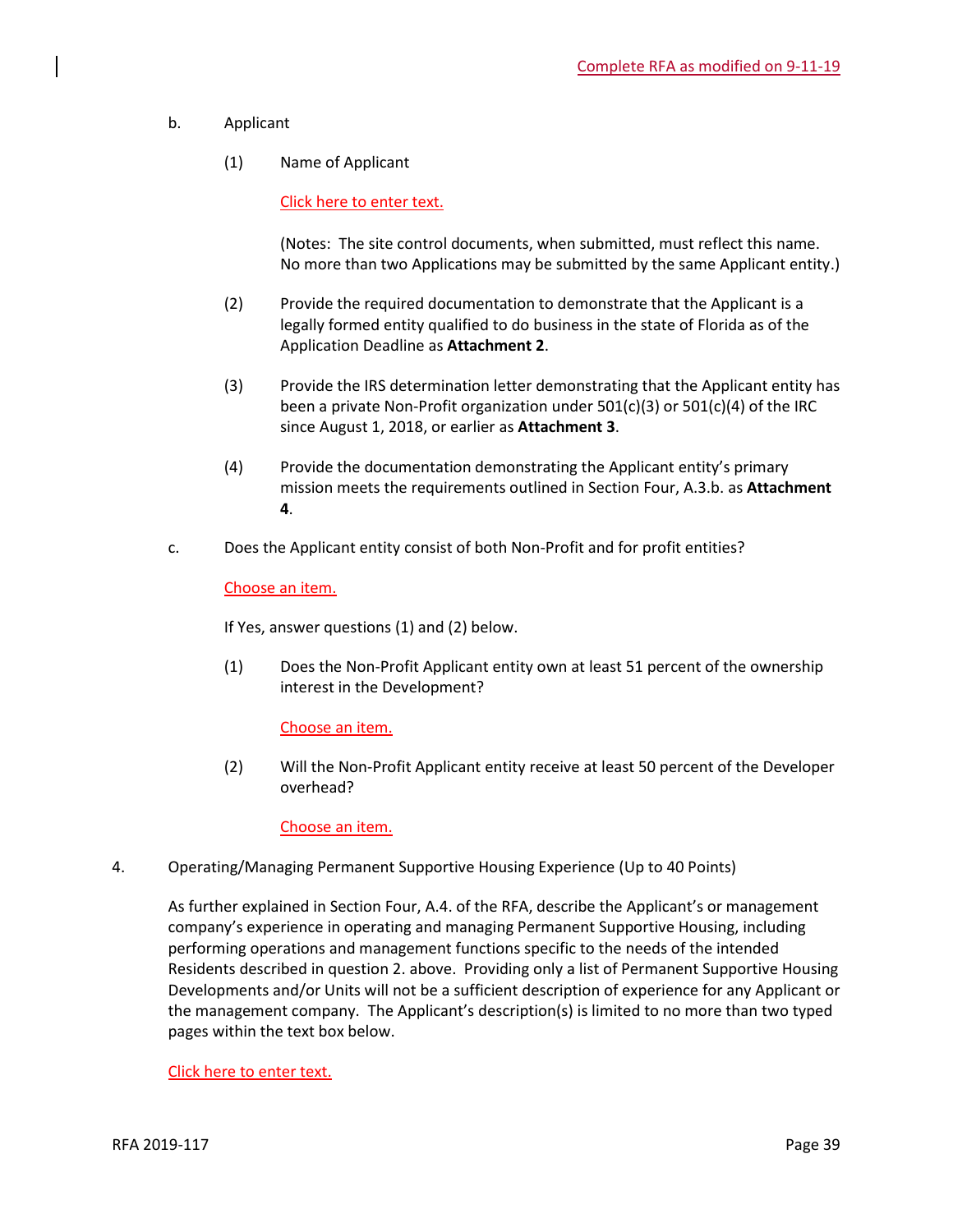- 5. General Development Information
	- a. State the name of the proposed Development:

Click here to enter text.

b. Indicate the county where the proposed Development is or will be located:

Choose a county.

c. All Applicants must commit to New Construction.

Does the proposed Development involve demolition?

## Choose an item.

- (1) If "Yes", the Maximum Eligible Funding Award Amount will be increased by \$10,000 and the Applicant must choose one of the following.
	- ☐ (a) The existing structure is not an occupied, existing Community Residential Home or Supported Living Unit.
	- ☐
- (b) The existing structure is an occupied, existing Community Residential Home or Supported Living Unit that will be demolished in order to build a new Community Residential Home or Supported Living Units so that they are better able to serve the needs of existing Residents. This will require a Tenant Relocation Plan, which has been described at (2) below.
- (2) Tenant Relocation Plan

As further explained in Section Four, A.5.c. of the RFA, if the Applicant states at question 5.c. above that the proposed Development involves demolition of an occupied, existing Community Residential Home or Supported Living Unit, the Applicant must detail how the temporary and permanent relocation will be handled. The Applicant's description(s) is limited to no more than two typed pages within the text box below.

## Click here to enter text.

d. Development Location:

The Applicant should state (i) the address number, street name, and name of city and/or (ii) the street name, closest designated intersection, and either name of city or unincorporated area of county for the proposed Development in the space provided, if known.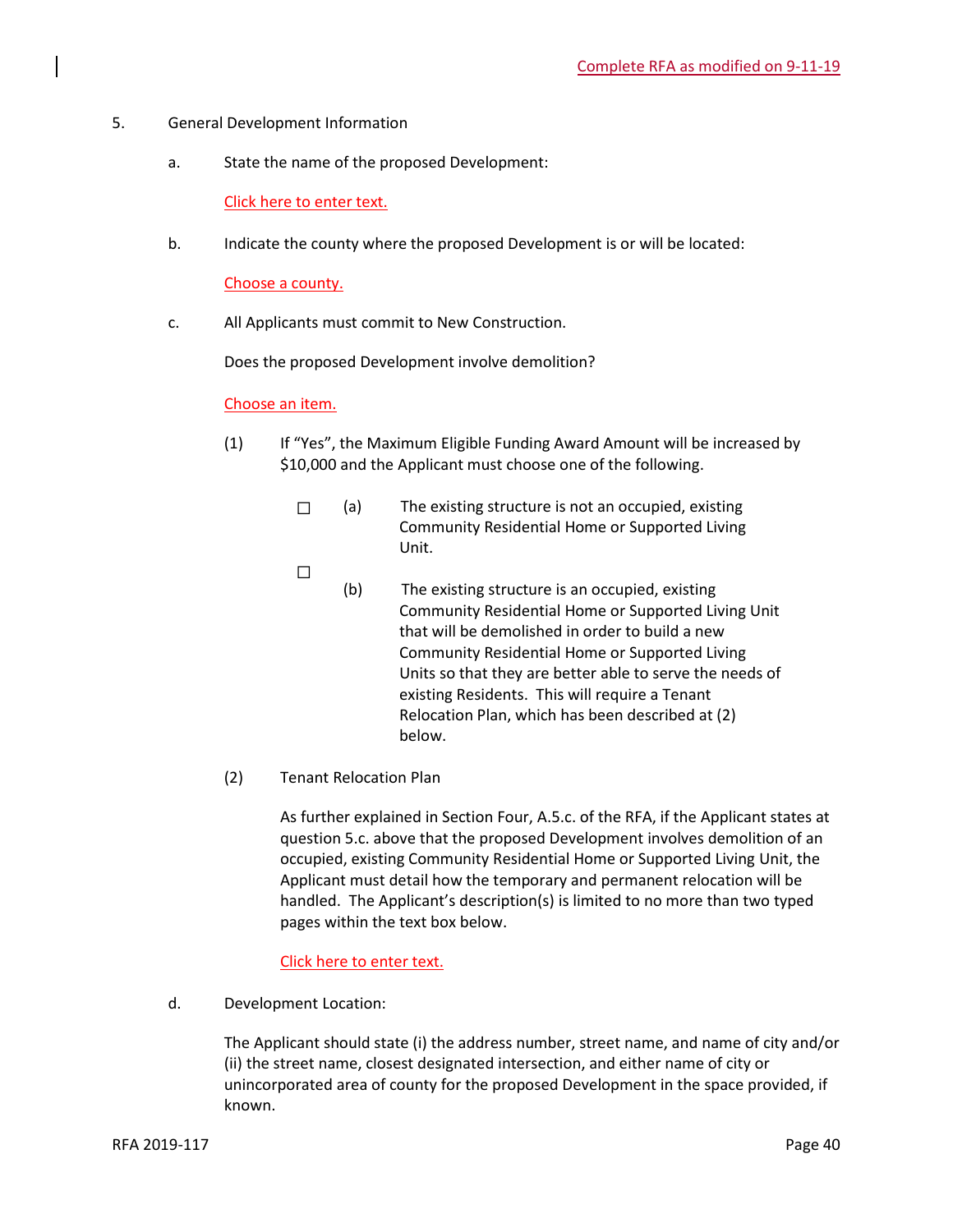## Click here to enter text.

e. Indicate whether the proposed Development is a Community Residential Home or whether it consists of Supported Living Units.

## Choose an item.

If proposing a Community Residential Home, will the Community Residential Home qualify as an Intensive Behavior Community Residential Home as described in Section Four, A.5.e. of the RFA?

## Choose an item.

If "Yes", provide, as **Attachment 5**, the Provider Status for Behavior Focus and Intensive Behavior Residential Habilitation document signed by the Agency for Persons with Disabilities.

- f. If Supported Living Units, select the Development Type(s) of the proposed Development.
	- ☐ Single Family
	- ☐ Duplex
	- ☐ Triplex
	- $\Box$  Other small complex of up to six units
- g. If Supported Living Units, is the Applicant proposing to develop Shared Housing, as defined in Exhibit C?

Choose an item.

- h. If the Applicant is proposing a Community Residential Home or if the Applicant is proposing a Supported Living Unit(s) that is Shared Housing, how many total Residents, as defined in Exhibit C, will be living in the proposed Development? Click here to enter text.
- i. If Supported Living Units, how many total Units are in the proposed Development? Click here to enter text.
- 6. Set-Aside Commitments requirements are stated in Section Four, A.6. of the RFA.
- 7. Required Design and Construction Features requirements are stated in Section Four, A.7. of the RFA.
- 8. Resident Community-Based Services Coordination requirements are stated in Section Four, A.8. of the RFA.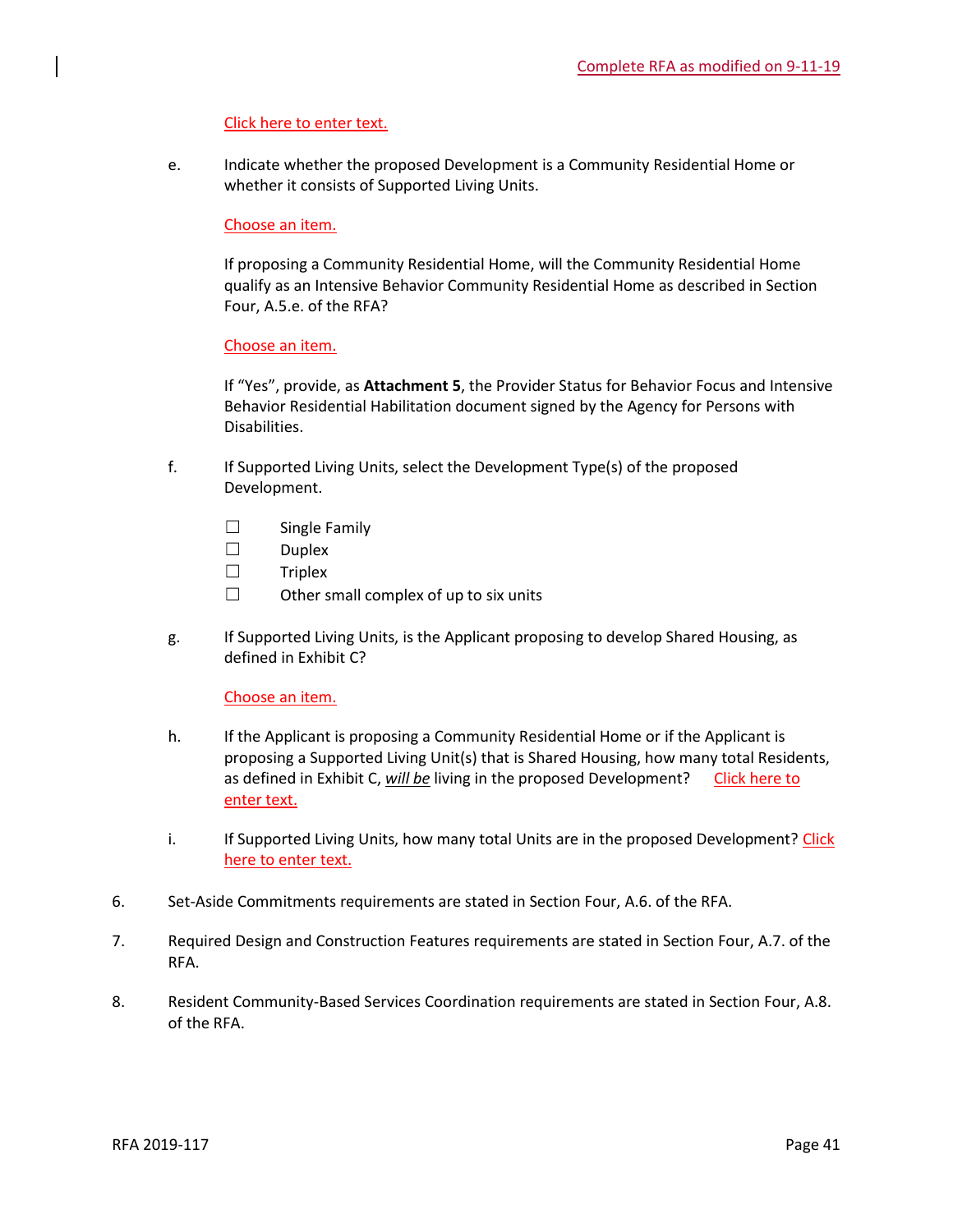9. Access to Community-Based Services and Resources (Maximum 60 Points):

As specified in each section below, provide a description of the Applicant's plan to provide access to general community services including retail stores, recreation venues, and educational opportunities, as well as specific supportive services and resources that address the needs of the intended Residents, including healthcare centers and job-skills programs.

All Applicants proposing Community Residential Homes may be awarded points for providing information regarding access to community-based services and resources outlined in a. below.

All Applicants proposing Supported Living Units may be awarded points for providing information regarding access to community-based services and resources outlined in b. below.

- a. Applicants proposing Community Residential Homes:
	- (1) Private Transportation for Residents of Community Residential Homes (Up to 24 points)

As further explained in Section Four, A.9.a.(1) of the RFA, Applicants proposing Community Residential Homes may be awarded up to 24 points by providing a description of the private transportation services that are offered.

The Applicant's description(s) is limited to no more than two typed pages within the text box below.

Click here to enter text.

(2) Access to Groceries, Education, Household Shopping, and Employment for Residents in Community Residential Homes (Up to 12 Points)

As further explained in Section Four, A.9.a.(2) of the RFA, describe the general community-based services and resources that will be accessible to Residents, such as shopping for groceries, medicine, clothing, and other household and personal items.

The Applicant's description(s) is limited to no more than two typed pages within the text box below.

## Click here to enter text.

(3) Access to Specific Healthcare and/or Supportive Services Needs of Intended Resident in Community Residential Homes (Up to 24 Points)

As further explained in Section Four, A.9.a.(3) of the RFA, describe access to community-based resources and services to address the specific healthcare and/or supportive services needs of each intended Resident described in question 2. of Exhibit A, including, but not limited to, health and dental care, wellness programs, supported living coaching, counseling, and education or training.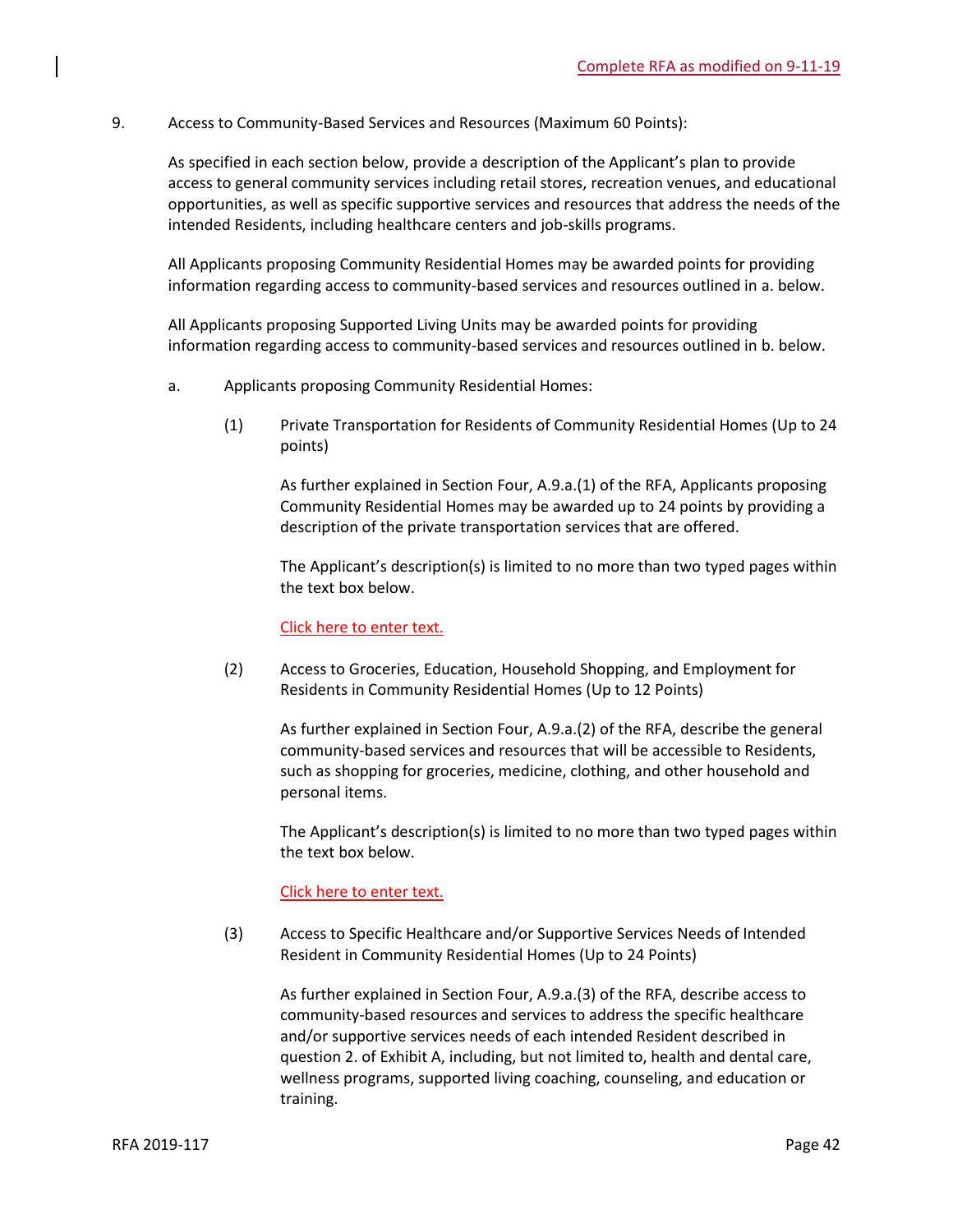The Applicant's description(s) is limited to no more than two typed pages within the text box below.

Click here to enter text.

- b. Applicants proposing Supported Living Units
	- (1) Access to Groceries, Education, Household Shopping, and Employment for Residents in Supported Living Units (Up to 24 Points)

As further explained in Section Four, A.9.b.(1) of the RFA, describe the general community-based services and resources that will be accessible to Residents, such as shopping for groceries, medicine, clothing, and other household and personal items.

The Applicant's description(s) is limited to no more than two typed pages within the text box below.

## Click here to enter text.

(2) Access to Specific Healthcare and/or Supportive Services Needs of Intended Resident in Supported Living Units (Up to 24 Points)

As further explained in Section Four, A.9.b.(2) of the RFA, describe access to community-based resources and services to address the specific healthcare and/or supportive services needs of each intended Resident described in question 2. of Exhibit A, including, but not limited to, health and dental care, wellness programs, supported living coaching, counseling, and education or training.

The Applicant's description(s) is limited to no more than two typed pages within the text box below.

## Click here to enter text.

(3) Other Best Practices that will be implemented in Supported Living Units (Up to 12 Points)

As further explained in Section Four, A.9.b.(3) of the RFA, list and describe Best Practices not described above that will be implemented by the Applicant and have been found to promote and facilitate Residents' full inclusion in their community.

The Applicant's description(s) is limited to no more than two typed pages within the text box below.

## Click here to enter text.

10. Calculating the Maximum Eligible Funding Award Amount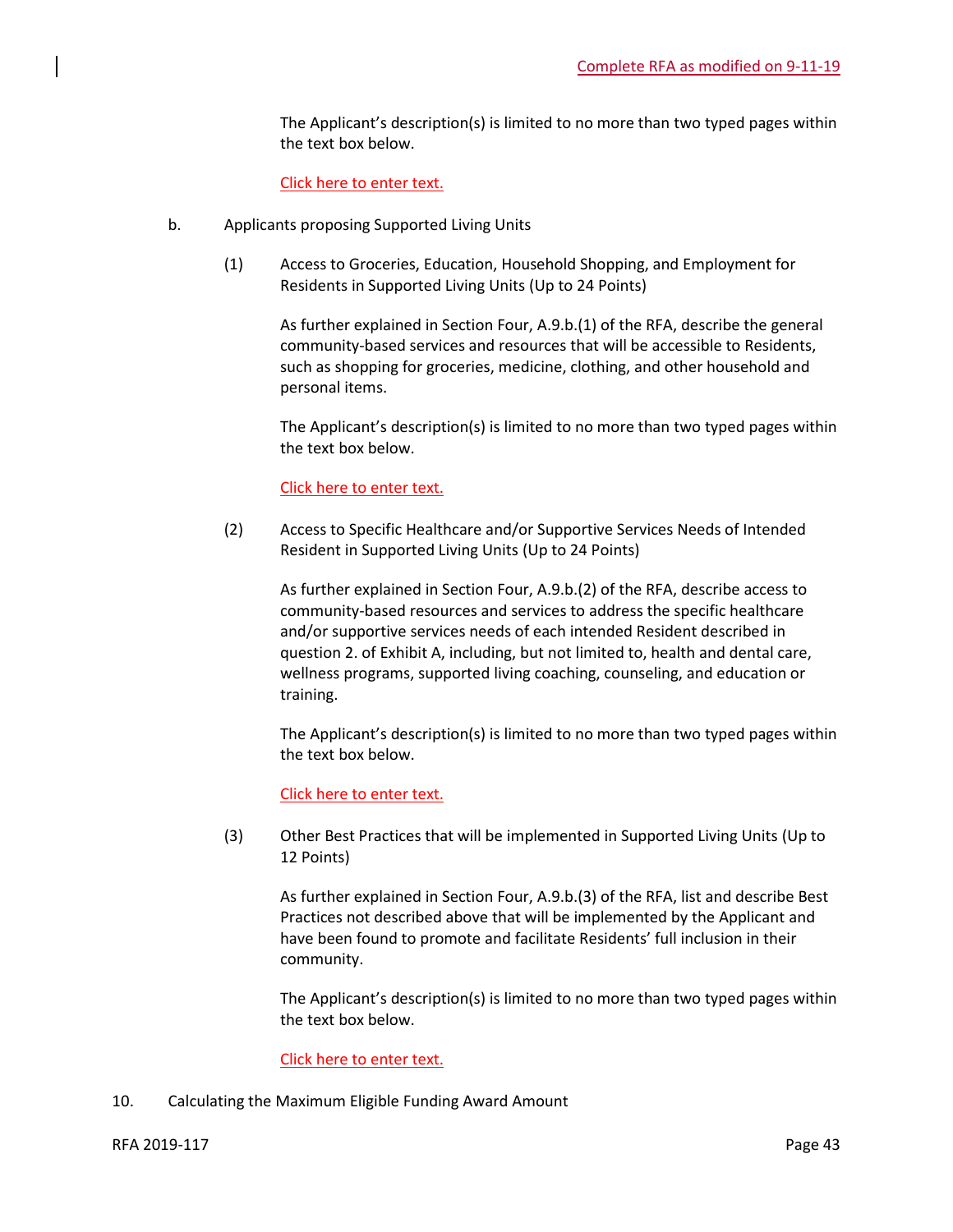The Maximum Eligible Funding Award Amount will be determined by the Corporation as described in Section Four, A.10. of the RFA.

- 11. Qualifying Financing Assistance Preference
	- a. Qualifying through Cash Funding

To qualify for the Qualifying Financing Assistance Preference, the Applicant must state the amount of cash loans, cash grants and/or cash on hand ("Cash Funding") from local or other non-Corporation sources (e.g., "Qualifying Financial Assistance"):

- (1) The Applicant has received\* the following amount to be used as a source of funding for the proposed Development \$Click here to enter text.
- (2) The following amount is an approved\* source to be used as a source of funding for the proposed Development  $\begin{aligned} \mathsf{S} \subset \mathsf{Click} \end{aligned}$  here to enter text.
- (3) The following amount is a pending\* source to be used as a source of funding for the proposed Development  $\mathsf{SClick}$  here to enter text.
- (4) The total amount of Cash Funding is  $\text{SClick here to enter text.}$  $(1)+(2)+(3)$

If the amount in (4) is equal to at least 10 percent of the Applicants' Base Award Amount, the Applicant will receive preference in the funding selection process. If the Applicant qualifies for this preference and is awarded funding under this RFA, the Applicant must provide and maintain at least 10 percent of the Base Award within the permanent sources of financing or the award will be withdrawn.

\*Received Cash Funding represents funding that the Applicant has collected and either deposited or used to pay for acquisition pursuant to Section Four, A.5.c. of the RFA. Approved Cash Funding represents funding that the provider of the funds has committed or agreed to provide, but the Applicant has not yet received. Pending Cash Funding represents all sources of funding the Applicant believes will be obtained, but which have not yet been committed to the Applicant. If the Applicant qualifies for this preference and is awarded funding under this RFA, the Applicant must provide and maintain at least 10 percent of the Base Award within the permanent sources of financing or the award will be withdrawn.

b. Qualifying though Donation of Land

Does the Application qualify for the Qualifying Financial Assistance Preference by meeting the requirements stated in Section Four for Donation of Land by a Local Government?

## Choose an item.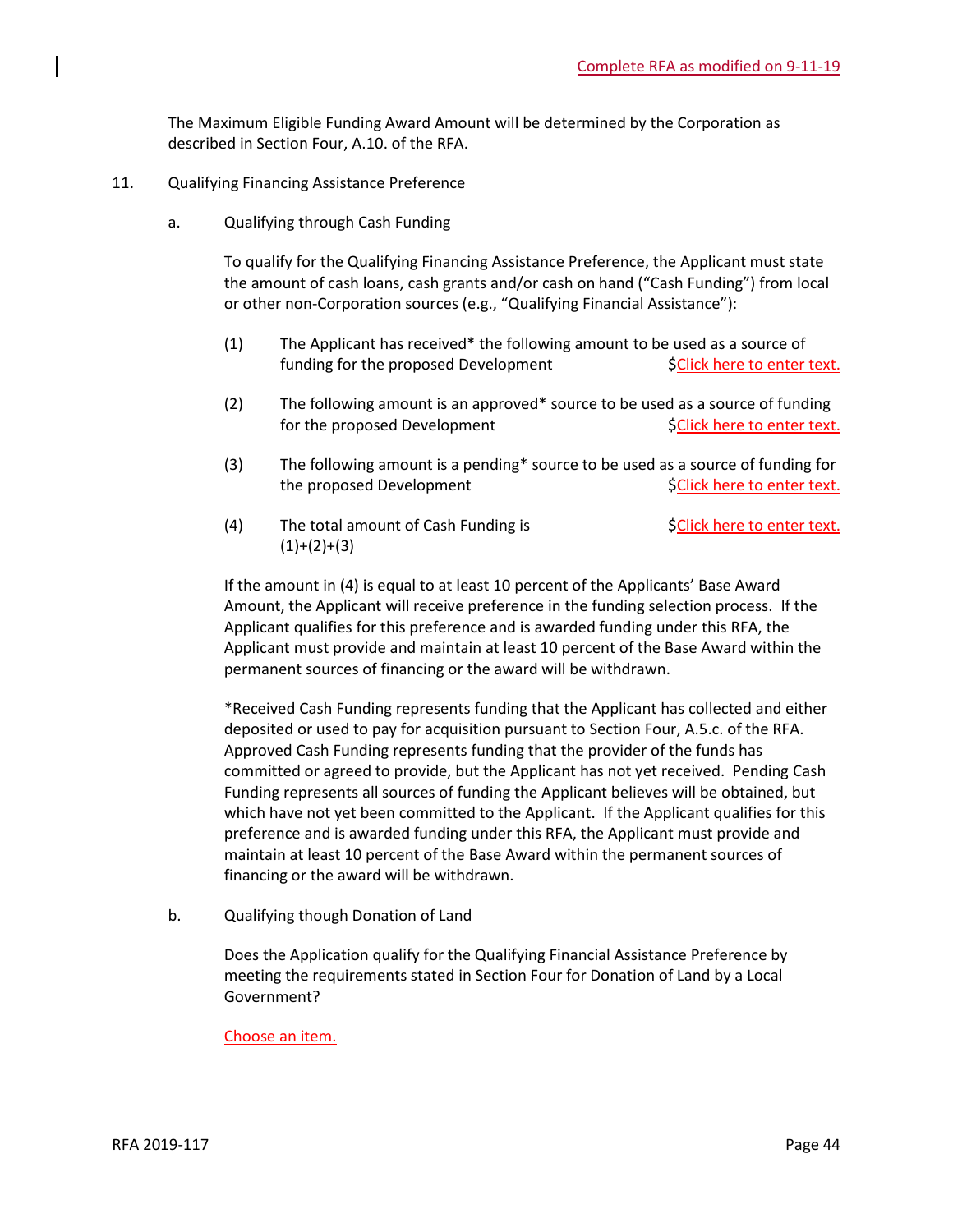## **Addenda**

The Applicant may use the space below to provide any additional information or explanatory addendum for items in the Application, except for questions 2, 4, 5.c.(2), 9.a.(1), 9.a.(2), 9.a.(3), 9.b.(1), 9.b.(2), or 9.b.(3), of the RFA. Please specify the particular item to which the additional information or explanatory addendum applies.

Click here to enter text.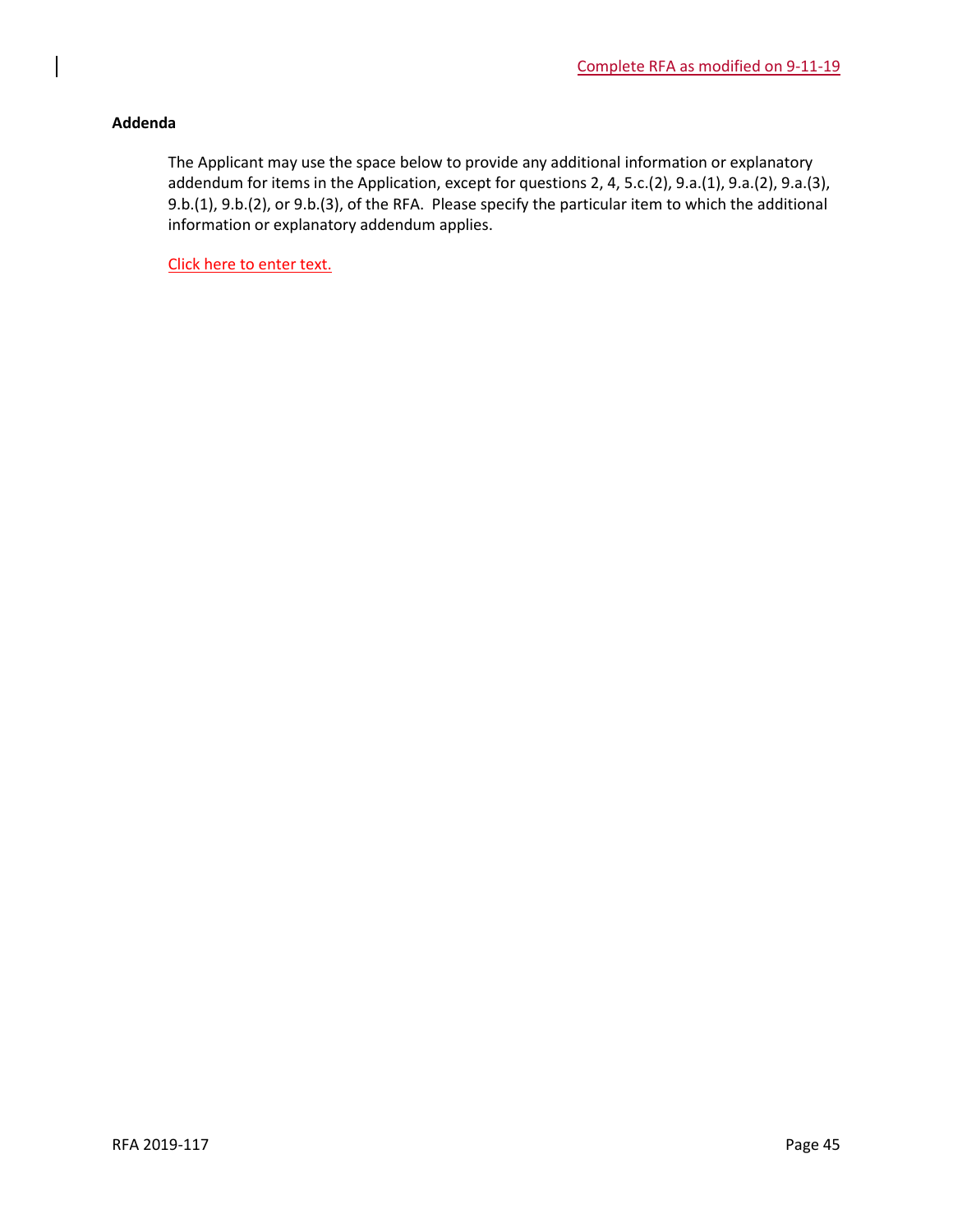## **Exhibit B to RFA 2019-117 - Applicant Certification and Acknowledgement**

1. The Applicant acknowledges and certifies that the following information will be provided by the due date outlined below, or as otherwise outlined in the Corporation letter of preliminary award. An invitation to credit underwriting will not be issued until these requirements are met.

Within 90 Calendar Days of the date of the Corporation letter of preliminary award, the Applicant must submit:

- a. All site control documentation as stated in Part I. Item A of Exhibit D\*; and
- b. All Ability to Proceed documentation as stated in Part I. Item B of Exhibit D\*\*. THIS PROCESS OFTEN TAKES LONGER THAN ANTICIPATED. APPLICANTS ARE STRONGLY ADVISED TO BEGIN THIS PROCESS AS EARLY AS POSSIBLE.

\*As stated in Part I. Item A of Exhibit D, failure to demonstrate site control by the stated deadline shall result in the withdrawal of the Corporation letter of preliminary award.

\*\* As stated in Part I. Item B of Exhibit D, failure to demonstrate Ability to Proceed by the stated deadline shall result in the withdrawal of the Corporation letter of preliminary award, unless an extension has been approved by the Corporation.

- 2. The Applicant acknowledges and certifies that the following information will be provided by the due date outlined below, or as otherwise outlined in the invitation to enter credit underwriting. Failure to provide the required information by the stated deadline may result in the withdrawal of the invitation to enter credit underwriting, unless an extension is approved by the Corporation.
	- a. Within seven Calendar Days of the date of the invitation to enter credit underwriting, the Applicant must respond to the invitation. The Corporation will then submit the credit underwriting fee and deduct the expense from the Maximum Eligible Funding Award Amount as outlined in Section Four, A.10. of the RFA.
	- b. Within 14 Calendar Days of the date of the invitation to enter credit underwriting, if requested by the Corporation, Applicants shall submit IRS Tax Information Authorization Form 8821 for all Financial Beneficiaries to the Corporation.
	- c. Within two months of the date of the invitation to enter credit underwriting, the Applicant must either provide a Transaction Screen Process (TSP) report in accordance with ASTM Practice E 1528 standards or Phase I Environmental Site Assessment for the entire Development site as further explained in Part I, Item C.3 of Exhibit D.
	- d. Within nine months of the date of the invitation to enter credit underwriting, the credit underwriting report must be approved by the Board, unless a written extension of time has been approved by the Corporation as explained in Part I. Item C.4. of Exhibit D. In the event that the extension is granted, extension fees will be assessed as outlined in the fee section of Section Four, A.10.b.(4) of the RFA.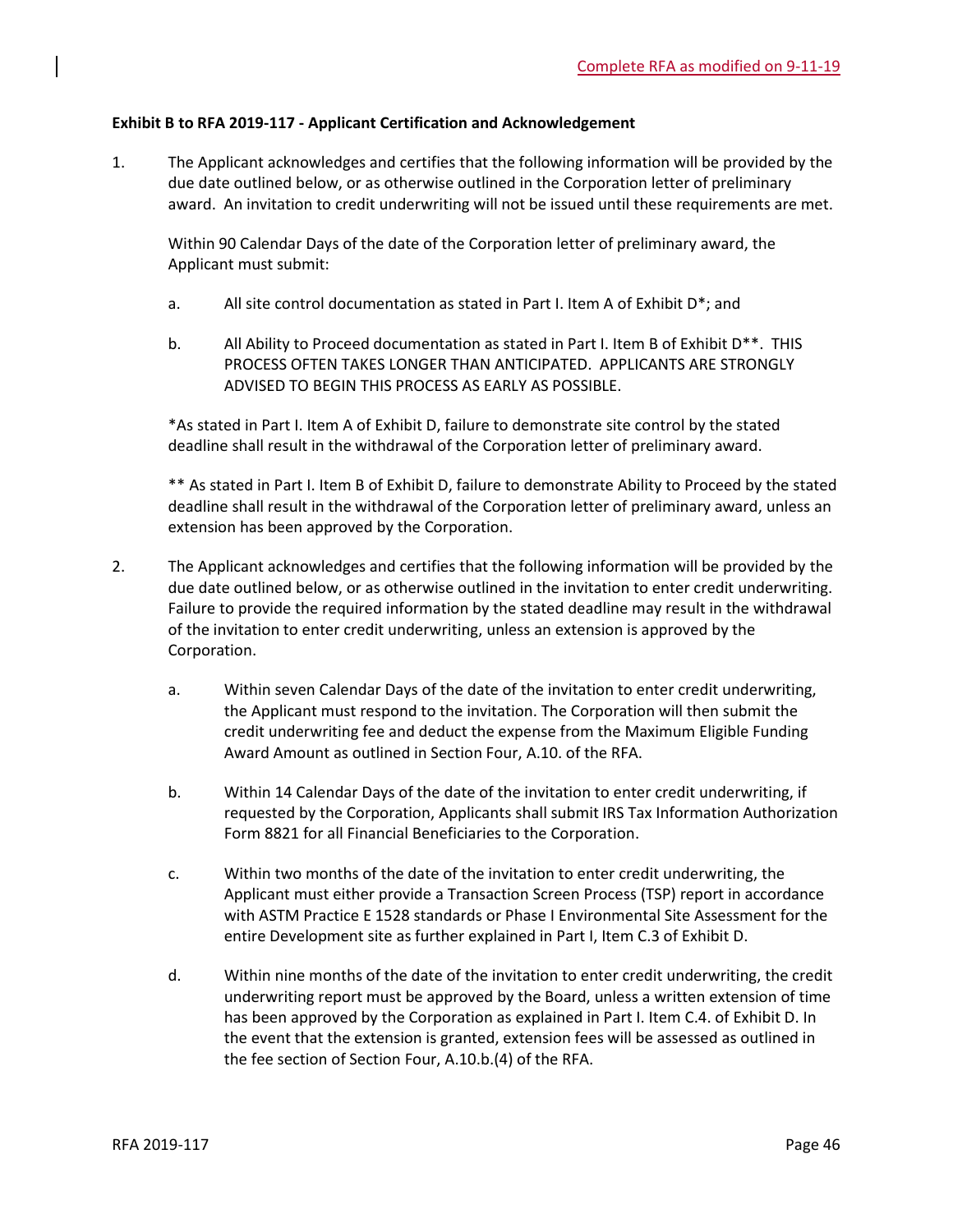- e. The grant funding must close within 12 months of the date of the invitation to enter credit underwriting. Applicants may request to extend the deadline up to 12 months as explained in Part I. Item C.5. of Exhibit D. In the event that the extension is granted, extension fees will be assessed as outlined in the fee section of Section Four, A.10.b.(5) of the RFA.
- 3. By submitting this RFA, the Applicant acknowledges and certifies that all requirements of the RFA and commitments made by the Applicant will be provided for the proposed Development and its Residents. Failure to do so shall result in the withdrawal of the invitation to enter credit underwriting:
	- a. All requirements set forth in the RFA and all commitments made by the Applicant will be met;
	- b. The proposed Development will meet all state building codes, including the Florida Accessibility Code for Building Construction; adopted pursuant to Section 553.503, F.S.; the Fair Housing Act as implemented by 24 CFR Part 100, including the Affirmative Fair Housing Marketing Plan; Violence Against Women Act Reauthorization Act of 2013; Section 504 of the Rehabilitation Act of 1973; and the Americans with Disabilities Act of 1990 as implemented by 28 CFR Part 35; incorporating the most recent amendments, regulations and rules
	- c. The information set forth in Exhibit D will be provided within the timeframes prescribed by the Corporation and/or the Credit Underwriter;
	- d. The Applicant acknowledges that any funding preliminarily secured by the Applicant is conditioned upon any independent review, analysis, and verification that may be conducted by the Corporation of all information contained in the Application and/or subsequently provided, the successful completion of credit underwriting, and all necessary approvals by the Board of Directors, Corporation or other legal counsel, the Credit Underwriter, and Corporation Staff;
	- e. If preliminary funding is approved, the Applicant will promptly furnish such other supporting information, documents, and fees requested or required by the Corporation or Credit Underwriter;
	- f. All awardees must provide a properly completed and executed Accessibility form at the end of construction certifying that the completed Development includes the applicable accessibility, adaptability, Visitability and universal design features required by the Corporation and proposed by the Applicant;
	- g. As a condition of the acceptance of funding, all awardees will be required to cooperate with the Corporation or any contractors affiliated with the Corporation in the evaluation of the effectiveness of Permanent Supportive Housing provided through this RFA. The Corporation is interested in collecting evidence to demonstrate the extent to which these Developments meet expected outcomes;
	- h. All awardees may be subject to compliance monitoring visits during the affordability period;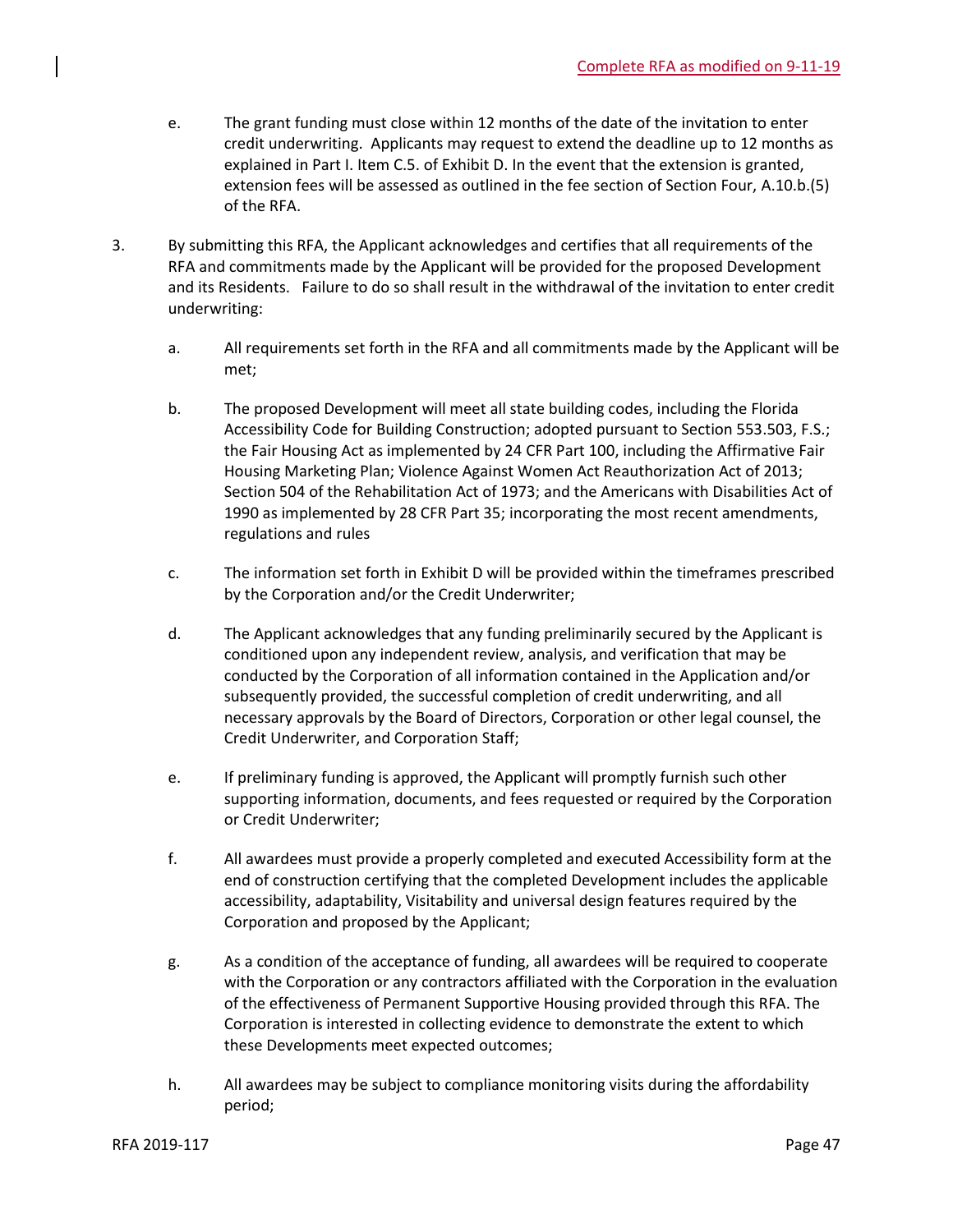- i. The Applicant developing Community Residential Homes shall commit to license the Community Residential Home for six or fewer Residents for the entire affordability period. The Applicant shall submit a hard copy of the facility's license to the Corporation within 30 Calendar Days from the date the license is issued by the licensing agency. The Applicant shall also submit all subsequent renewal Community Residential Homes facility licenses to the Corporation with each annual Continuing Program Compliance self-certification submitted. A current license shall be available on-site for compliance monitoring visits during the affordability period;
- j. The Applicant has read all applicable Corporation rules and provisions governing this RFA and has read the instructions for completing this RFA and will abide by the applicable Florida Statutes and the credit underwriting and program provisions outlined in the RFA;
- k. When eliciting information from third parties required by this RFA and/or included in this Application, the Applicant has provided such parties' information that accurately describes the Development. The Applicant has reviewed the third party information included in this Application and, to the best of the Applicant's knowledge, the information provided by any such party is based upon, and is accurate with respect to, the Development as proposed in this Application;
- l. The Applicant's commitments will be included in the Restrictive Covenant and Grant Agreement and must be maintained in order for the Development to remain in compliance, unless the Board approves a change;
- m. No more than two Applications can be submitted from the same Applicant entity. The Applicant understands that if more than two Applications are submitted from the same Applicant entity, all Applications submitted from that Applicant entity will be considered withdrawn, even if the Application(s) has been selected for funding and has entered into credit underwriting;
- n. The Applicant understands and agrees to cooperate with any audits conducted in accordance with the provisions set forth in Section 20.055(5), Fla. Stat.; and
- o. The undersigned is authorized to bind all Financial Beneficiaries to this certification and warranty of truthfulness and completeness of the Application.

Under the penalties of perjury, I declare and certify that I have read the foregoing and that the information is true, correct and complete.

\_\_\_\_\_\_\_\_\_\_\_\_\_\_\_\_\_\_\_\_\_\_\_\_\_\_\_\_\_\_\_\_\_\_\_\_\_\_ \_\_\_\_\_\_\_\_\_\_\_\_\_\_\_\_\_\_\_\_\_\_\_\_\_\_\_\_\_\_\_\_\_\_\_\_

Signature of Authorized Principal Representative Mame (typed or printed)

\_\_\_\_\_\_\_\_\_\_\_\_\_\_\_\_\_\_\_\_\_\_\_\_\_\_\_\_\_\_\_\_\_\_\_\_\_\_\_\_\_

Title (typed or printed)

NOTE: The Applicant must provide this form as Attachment 1 to the RFA. This form must be signed by the Authorized Principal Representative stated in Exhibit A.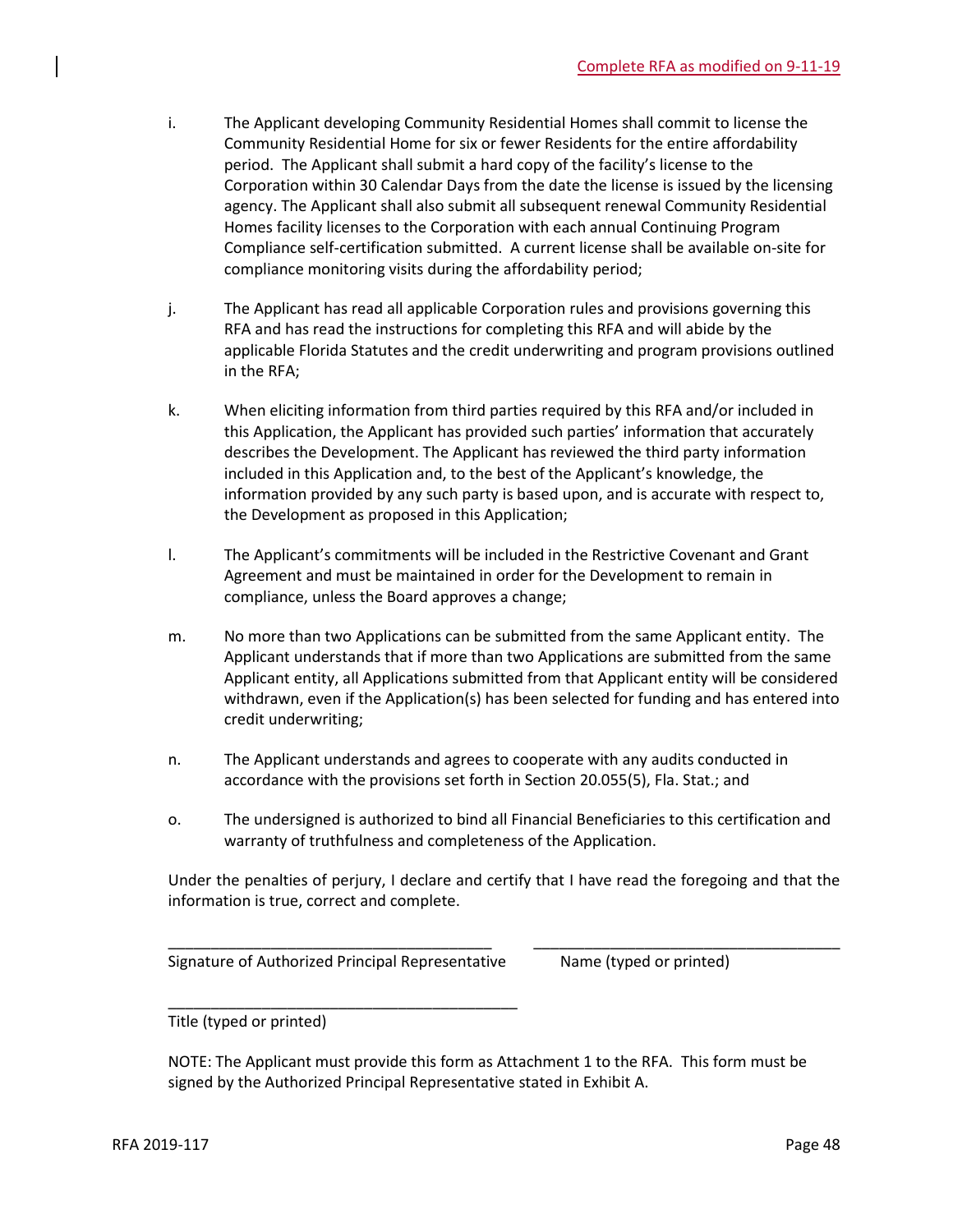## **Exhibit C to RFA 2019-117 - Definitions**

 $\overline{\phantom{a}}$ 

## **DEFINITIONS**

| "Address"                       | The address number, street name and city or, at a minimum, the street<br>name, closest designated intersection, and whether or not the Development<br>is located within a city or in the unincorporated area of the county. If located<br>within a city, include the name of the city.                                                                                                                                                                                                                                                                                                                                                                                                                                                                                                                        |
|---------------------------------|---------------------------------------------------------------------------------------------------------------------------------------------------------------------------------------------------------------------------------------------------------------------------------------------------------------------------------------------------------------------------------------------------------------------------------------------------------------------------------------------------------------------------------------------------------------------------------------------------------------------------------------------------------------------------------------------------------------------------------------------------------------------------------------------------------------|
| "Affiliate"                     | Any person that, (i) directly or indirectly, through one or more<br>intermediaries, controls, is controlled by, or is under common control with<br>the Applicant or Developer, (ii) serves as an officer or director of the<br>Applicant or Developer or of any Affiliate of the Applicant or Developer, (iii)<br>directly or indirectly receives or will receive a financial benefit from a<br>Development, excluding third party lenders, third party management agents<br>or companies, third party service providers, credit enhancers regulated by a<br>state or federal agency, or contractors whose total fees are within the limit<br>described in Exhibit D of the RFA, or (iv) is the spouse, parent, child, sibling,<br>or relative by marriage of a person described in (i), (ii) or (iii) above. |
| "Bedroom"                       | A sleeping area of a Unit for one or two Residents with usable floor space<br>that is under a ceiling which is not less than 7 feet, 6 inches in height. When<br>determining usable floor space, an alcove or any other part of the room that<br>does not have at least a 7-foot horizontal dimension shall be excluded.<br>Bedrooms designated for two Residents shall have no less than 65 square<br>feet of usable floor space per Resident, including closets.                                                                                                                                                                                                                                                                                                                                            |
| "Best Practice"                 | A program, activity or strategy that has been field tested and has been<br>shown to work effectively and produce successful outcomes and is<br>supported by subjective and objective evaluation and research.                                                                                                                                                                                                                                                                                                                                                                                                                                                                                                                                                                                                 |
| "Calendar Days"                 | The seven days of the week. For computing any period of time allowed by<br>this RFA, the day of the event from which the designated period of time<br>begins to run shall not be included. The last day of the period so computed<br>shall be included unless it is a Saturday, Sunday or legal holiday, in which<br>event the period shall run until the end of the next day which is neither a<br>Saturday, Sunday or legal holiday.                                                                                                                                                                                                                                                                                                                                                                        |
| "Committee"                     | The review committee composed only of employees of the Corporation.                                                                                                                                                                                                                                                                                                                                                                                                                                                                                                                                                                                                                                                                                                                                           |
| "Compliance Period"             | A period of time that the Development shall conform to all set-aside<br>requirements as described further in this RFA and agreed to by the Applicant<br>in the Application.                                                                                                                                                                                                                                                                                                                                                                                                                                                                                                                                                                                                                                   |
| "Community<br>Residential Home" | Per section 419.001, F.S., means a dwelling Unit licensed to serve Residents<br>who are clients of the Agency for Persons with Disabilities, which provides a<br>living environment for unrelated Residents who operate as the functional<br>equivalent of a family, including such supervision and care by supportive<br>staff as may be necessary to meet the physical, emotional, and social needs<br>of the Residents. For the purpose of this RFA, Community Residential<br>Homes shall be limited to homes serving no more than six Residents and                                                                                                                                                                                                                                                       |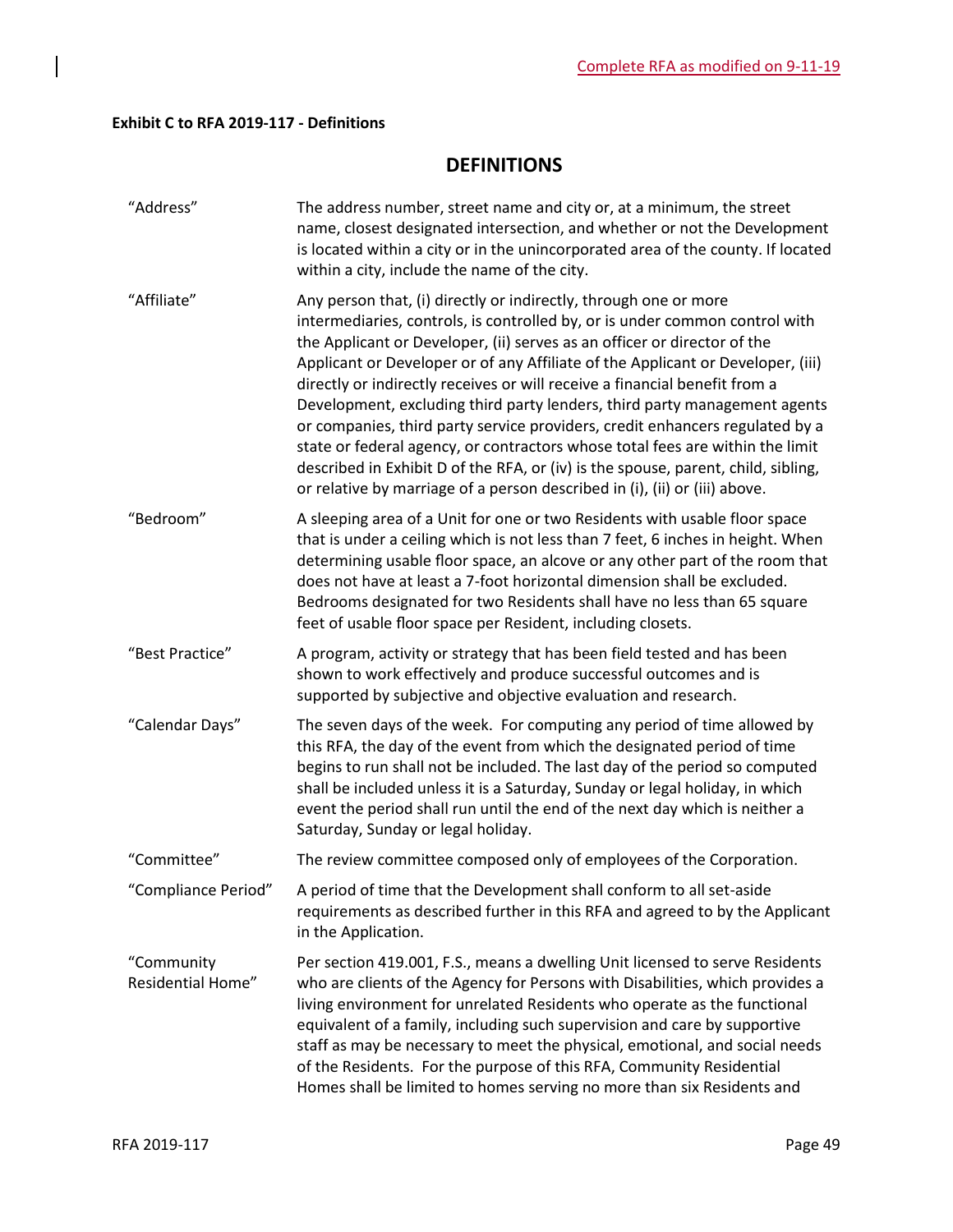shall be licensed by the Agency for Persons with Disabilities pursuant to section 393. 393.067, F. S., and section 65G-2.012, F.A.C.

- "Contact Person" The person with whom the Corporation will correspond concerning the Application and the Development. This person cannot be a third-party consultant.
- "Credit Underwriter" The independent contractor under contract with the Corporation having the responsibility for providing stated credit underwriting services.
- "Developer" Any individual, association, corporation, joint venture, or partnership which possesses the requisite skill, experience, and credit worthiness to successfully produce affordable housing as required in the Application.
- "Development" Project, consisting of any work or improvement located or to be located in the state, including real property, buildings, and any other real and personal property, designed and intended for the primary purpose of providing decent, safe, and sanitary Residential housing for persons or families, whether new construction, the acquisition of existing Residential housing, or the remodeling, improvement, rehabilitation, or reconstruction of existing housing, together with such related nonhousing facilities as the corporation determines to be necessary, convenient, or desirable, as defined in Section 420.503(33), F.S.
- "Development Cost" The total of all costs incurred in the completion of a Development excluding Developer overhead and total land cost.
- "Document" Electronic media, written or graphic matter, of any kind whatsoever, however produced or reproduced, including records, reports, memoranda, minutes, notes, graphs, maps, charts, contracts, opinions, studies, analysis, photographs, financial statements and correspondence as well as any other tangible thing on which information is recorded.
- "Draw" The disbursement of funds to a Development.
- "Executive Director" The Executive Director of the Corporation.
- "Extremely Low Income" or "ELI Household" One or more natural persons or a family whose total annual household income does not exceed 30 percent of the median annual adjusted gross income for households within the state, as defined in Section 420.0004(9), F.S. The Corporation may adjust this amount annually by rule to provide that in lower income counties, extremely low income may exceed 30 percent of area median income and that in higher income counties, extremely low income may be less than 30 percent of area median income.
- "Financial Beneficiary" Any Principal of the Developer or Applicant entity who receives or will receive any direct or indirect financial benefit from a Development, excluding third party lenders, third party management agents or companies, third party service providers, credit enhancers regulated by a state or federal agency, or contractors whose total fees are within the limit described in Exhibit D of this RFA.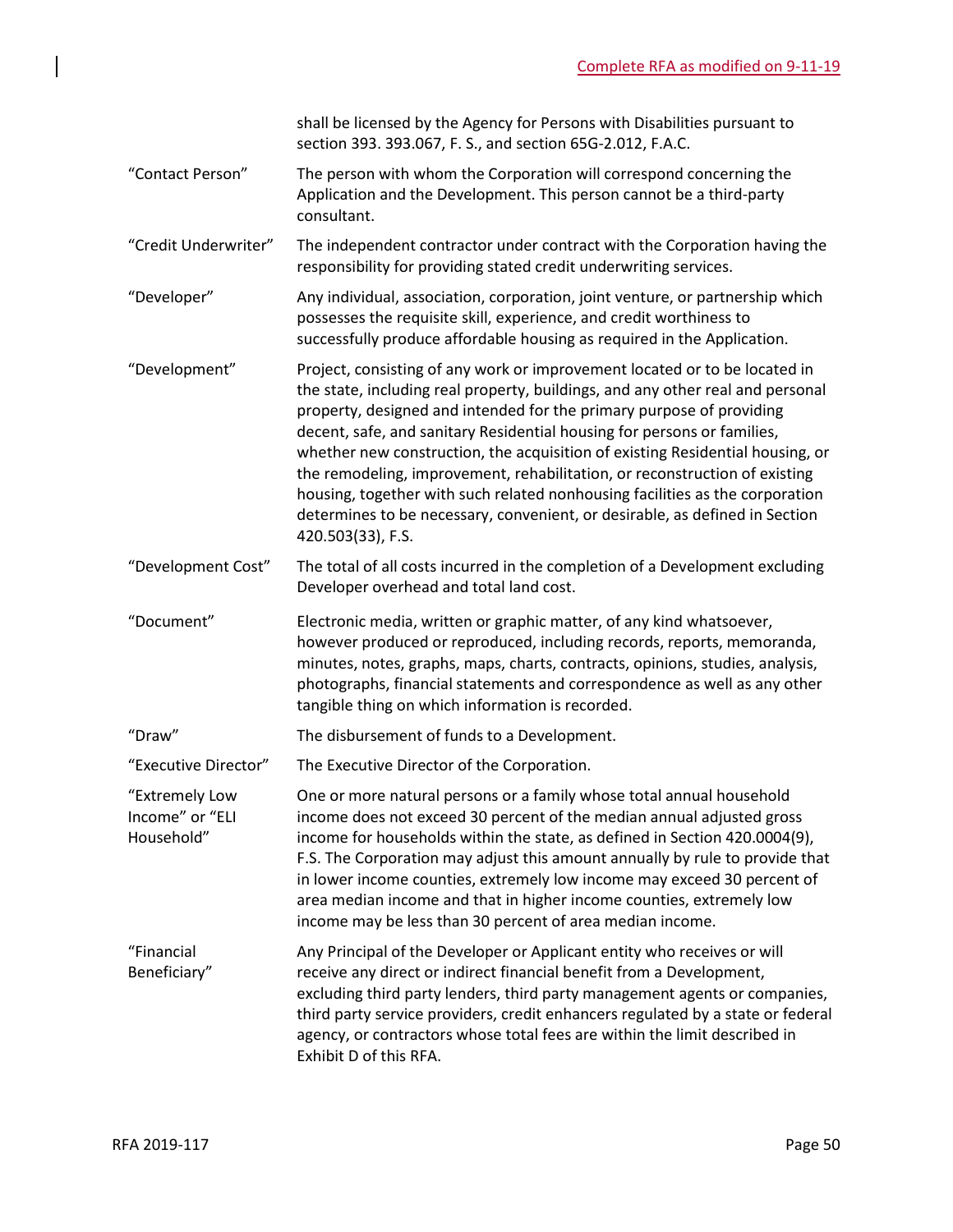| "General Contractor" | A person or entity duly licensed in the state of Florida with the requisite     |
|----------------------|---------------------------------------------------------------------------------|
|                      | skills, experience and credit worthiness to successfully provide the units      |
|                      | required in the Application, and which meets the criteria described in Part III |
|                      | of Exhibit D of this RFA.                                                       |

"Intermediate Care Facilities for the Developmentally Disabled" A residential facility licensed and certified in accordance with state law, and certified by the Federal Government, pursuant to the Social Security Act, as a provider of Medicaid services to persons who have developmental disabilities.

"Non-Profit"  $A$  qualified non-profit entity as defined in Section 42(h)(5)(C), subsection 501(c)(3) and 501(c)(4) of the IRC and organized under Chapter 617, F.S., if a Florida Corporation, or organized under similar state law if organized in a jurisdiction other than Florida, to provide housing and other services on a not-for-profit basis, which owns at least 51 percent of the ownership interest in the Development held by the general partner or managing member entity, which shall receive at least 50 percent of the Developer overhead, and which entity is acceptable to federal and state agencies and financial institutions as a sponsor for affordable housing. A Non-Profit entity shall own an interest in the Development, either directly or indirectly; shall not be affiliated with or controlled by a for-profit Corporation; and shall materially participate in the development and operation of the Development throughout the total Compliance Period as stated in the Restrictive Covenant and Grant Agreement.

"Permanent Supportive Housing" For purposes of this RFA, affordable rental housing that is leased for continued occupancy for as long as the tenant complies with lease requirements, or in the case of respite care, for as long as the tenant complies with the lease/contract requirements. The lease/contract shall have no limits on length of tenancy related to the provision or participation in supportive services. Permanent Supportive Housing shall facilitate and promote activities of daily living, access to community-based services and amenities, and inclusion in the general community. Permanent Supportive Housing shall strive to meet the needs and preferences of the focus households.

"Person with a Developmental Disability" Means a person with a developmental disability as provided in section 393.063(9), F.S., with a disorder or syndrome that is attributable to intellectual disability, cerebral palsy, autism, spina bifida, Down syndrome, Phelan-McDermid syndrome, or Prader-Willi syndrome; that manifests before the age of 18; and that constitutes a substantial handicap that can reasonably be expected to continue indefinitely. Note: Earlier versions of the statute used the term "mental retardation" in defining "developmental disability". In 2013, the legislature amended the definition by substituting the term "intellectual disability" in place of "mental retardation". For purposes of this RFA, the use of the term "mental retardation" in any Application or documents submitted by an Applicant in response to this RFA will be accepted for purposes of this definition.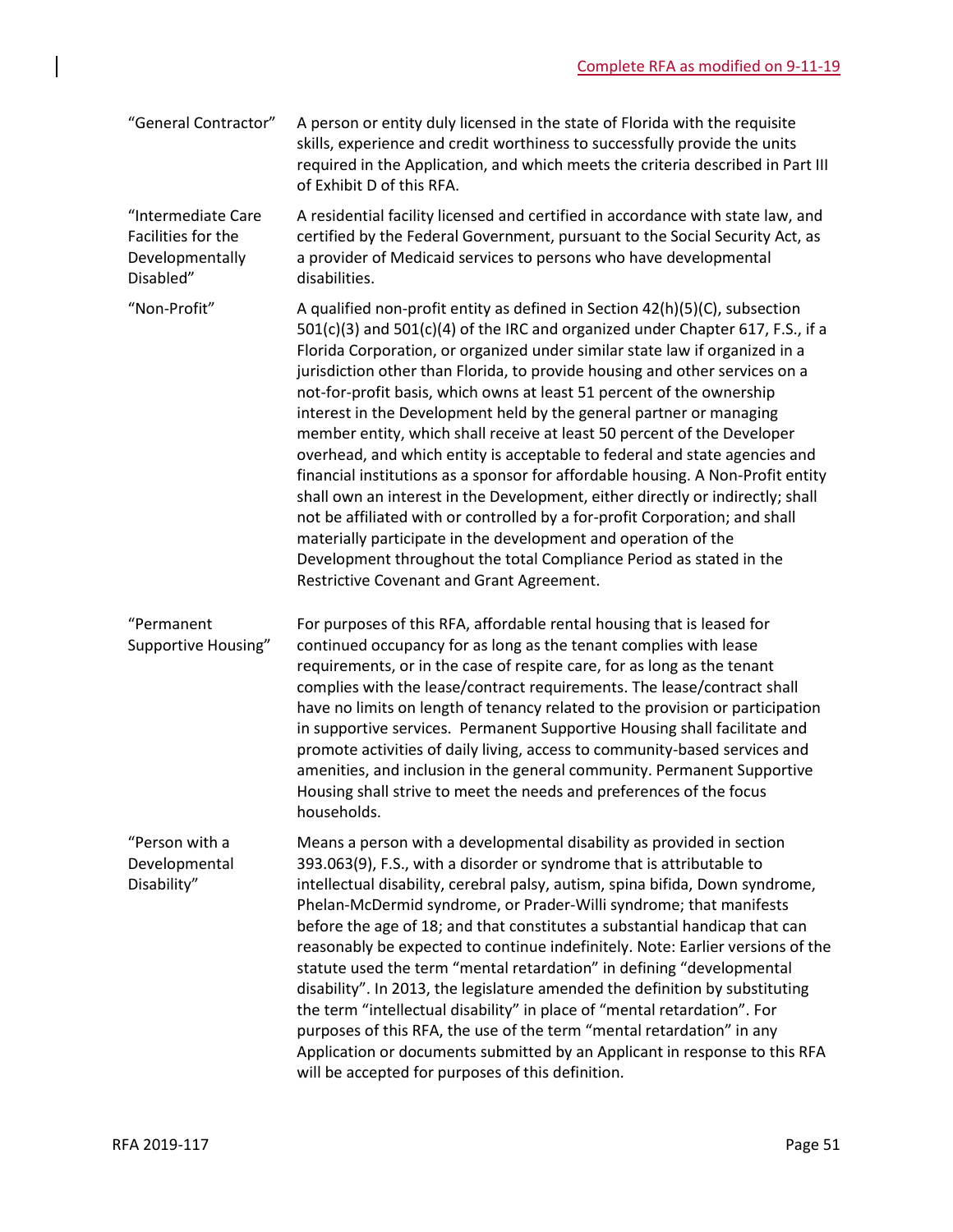| "Principal"                                      | Means:                                                                                                                                                                                                                                                                                                                                                                                                                                                                                                                                           |
|--------------------------------------------------|--------------------------------------------------------------------------------------------------------------------------------------------------------------------------------------------------------------------------------------------------------------------------------------------------------------------------------------------------------------------------------------------------------------------------------------------------------------------------------------------------------------------------------------------------|
|                                                  | (a) With respect to an Applicant or Developer that is a corporation, any<br>officer, director or shareholder of the Applicant or Developer corporation,<br>and, with respect to any shareholder of the Applicant or Developer<br>corporation that is:                                                                                                                                                                                                                                                                                            |
|                                                  | 1. A corporation, any officer, director or shareholder of the corporation,                                                                                                                                                                                                                                                                                                                                                                                                                                                                       |
|                                                  | 2. A limited partnership, any general partner or limited partner of the limited<br>partnership, or                                                                                                                                                                                                                                                                                                                                                                                                                                               |
|                                                  | 3. A limited liability company, any manager or member of the limited liability<br>company;                                                                                                                                                                                                                                                                                                                                                                                                                                                       |
|                                                  | (b) With respect to an Applicant or Developer that is a limited partnership,<br>any general partner or limited partner of the Applicant or Developer limited<br>partnership, and, with respect to any general partner or limited partner of<br>the Applicant or Developer limited partnership that is:                                                                                                                                                                                                                                           |
|                                                  | 1. A corporation, any officer, director or shareholder of the corporation,                                                                                                                                                                                                                                                                                                                                                                                                                                                                       |
|                                                  | 2. A limited partnership, any general partner or limited partner of the limited<br>partnership, or                                                                                                                                                                                                                                                                                                                                                                                                                                               |
|                                                  | 3. A limited liability company, any manager or member of the limited liability<br>company; and                                                                                                                                                                                                                                                                                                                                                                                                                                                   |
|                                                  | (c) With respect to an Applicant or Developer that is a limited liability<br>company, any manager or member of the Applicant or Developer limited<br>liability company, and, with respect to any manager or member of the<br>Applicant or Developer limited liability company that is:                                                                                                                                                                                                                                                           |
|                                                  | 1. A corporation, any officer, director or shareholder of the corporation,                                                                                                                                                                                                                                                                                                                                                                                                                                                                       |
|                                                  | 2. A limited partnership, any general partner or limited partner of the limited<br>partnership, or                                                                                                                                                                                                                                                                                                                                                                                                                                               |
|                                                  | 3. A limited liability company, any manager or member of the limited liability<br>company.                                                                                                                                                                                                                                                                                                                                                                                                                                                       |
| "Project"                                        | Development as defined above.                                                                                                                                                                                                                                                                                                                                                                                                                                                                                                                    |
| "Resident"                                       | Person living in the Unit who is a Person with a Developmental Disability.                                                                                                                                                                                                                                                                                                                                                                                                                                                                       |
| "Restrictive Covenant<br>and Grant<br>Agreement" | An agreement which sets forth the set-aside requirements and other<br>Development requirements under a Corporation program.                                                                                                                                                                                                                                                                                                                                                                                                                      |
| "Scattered Sites"                                | As applied to a single Development, means a Supported Living Unit<br>Development site that, when taken as a whole, is comprised of real property<br>that is not contiguous (each such non-contiguous site within a Scattered Site<br>Development, a "Scattered Site"). For purposes of this definition<br>"contiguous" means touching at a point or along a boundary. Real property<br>is contiguous if the only intervening real property interest is an easement,<br>provided the easement is not a roadway or street. Each Unit of a proposed |

 $\begin{array}{c} \hline \end{array}$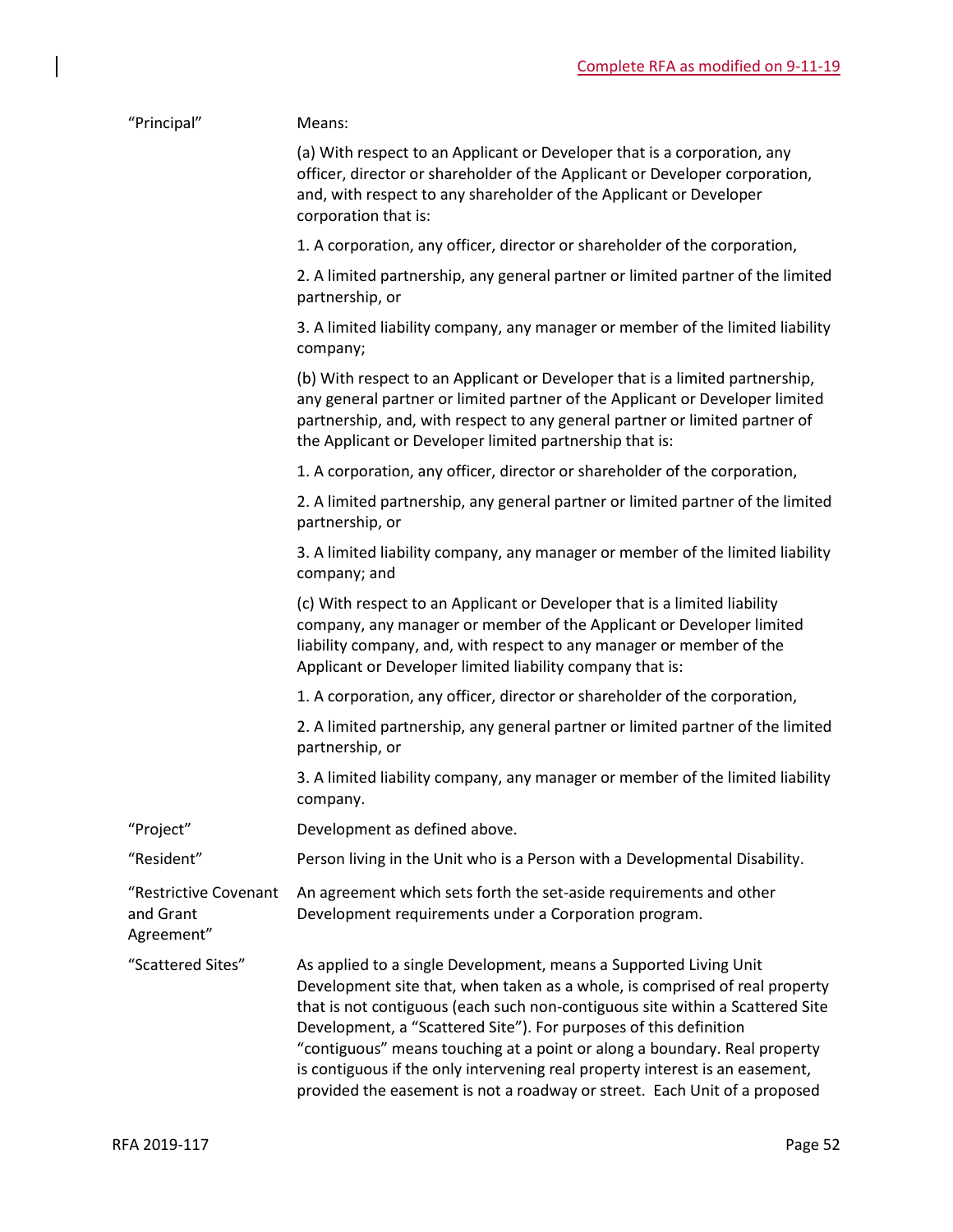|                                | Supported Living Unit Scattered Site Development must be in the same<br>county and within a five mile radius of the other Units in the proposed<br>Development. For purposes of this RFA, a proposed Development consisting<br>of a Community Residential Home cannot be Scattered Sites.                                                                                                                                                                                                                                                                                                                                                                                                                                                                                                                                                                             |
|--------------------------------|-----------------------------------------------------------------------------------------------------------------------------------------------------------------------------------------------------------------------------------------------------------------------------------------------------------------------------------------------------------------------------------------------------------------------------------------------------------------------------------------------------------------------------------------------------------------------------------------------------------------------------------------------------------------------------------------------------------------------------------------------------------------------------------------------------------------------------------------------------------------------|
| "Shared Housing"               | A rental dwelling unit that is shared by Persons with Developmental<br>Disabilities who are not related or significant others. Each Resident must<br>have non-exclusive access to shared living space, consisting at a minimum of<br>a kitchen and a living/dining area. Each Resident in a Shared Housing Unit<br>shall sign a separate lease and shall be considered a separate household for<br>the purposes of determining compliance with set-aside commitments,<br>income eligibility, and rent payments.                                                                                                                                                                                                                                                                                                                                                       |
| "Supported Living<br>Services" | The provision of supports necessary for a Person with Developmental<br>Disabilities, who is at least 18 years old, to establish, live in and maintain a<br>home of their choosing in the community. This includes supported living<br>coaching and other supports. These services may include assistance with<br>locating appropriate housing, the acquisition, retention or improvement of<br>skills related to activities of daily living such as personal hygiene and<br>grooming, household chores, meal preparation, shopping, personal finances,<br>and the social and adaptive skills necessary to enable persons to reside on<br>their own. For the purposes of this RFA, a person's eligibility to receive<br>Supportive Living Services is determined by the Florida Agency for Persons<br>with Disabilities.                                               |
| "Supported Living<br>Unit"     | For the purposes of this RFA, a Supported Living Unit means a rental<br>dwelling unit that is owned and operated by a private, Non-Profit<br>organization that operates and manages rental housing for the purposes of<br>leasing at least 50 percent of the units to Persons with Developmental<br>Disabilities who are determined by the Florida Agency for Persons with<br>Disabilities to be eligible to receive Supported Living Services. The<br>Supported Living Unit shall not be a licensed group home or facility, but shall<br>have an approved housing setting survey as established per Rule 65G-5.004,<br>F.A.C. It shall not be owned by an organization that provides community-<br>based supportive services to Persons with Developmental Disabilities. If<br>Shared Housing, each Resident must have their own bedroom that has a<br>locking door. |
| "Total Development<br>Cost"    | The total of all costs incurred in the completion of a Development, all of<br>which shall be subject to the review and approval by the Credit Underwriter<br>and the Corporation pursuant the RFA.                                                                                                                                                                                                                                                                                                                                                                                                                                                                                                                                                                                                                                                                    |
| "Unit"                         | A single family home or one set of living quarters in a duplex, triplex,<br>quadraplex, or apartment property. Units are those in which the occupants<br>live separately from any other persons in the building and which have direct<br>access from the outside of the building or through a common hall. The<br>occupants may be a family, one person living alone, or any other group of<br>related or unrelated persons who share living arrangements. For this RFA,<br>Units may contain one or more separate Bedrooms rented separately by                                                                                                                                                                                                                                                                                                                      |

 $\begin{array}{c} \hline \end{array}$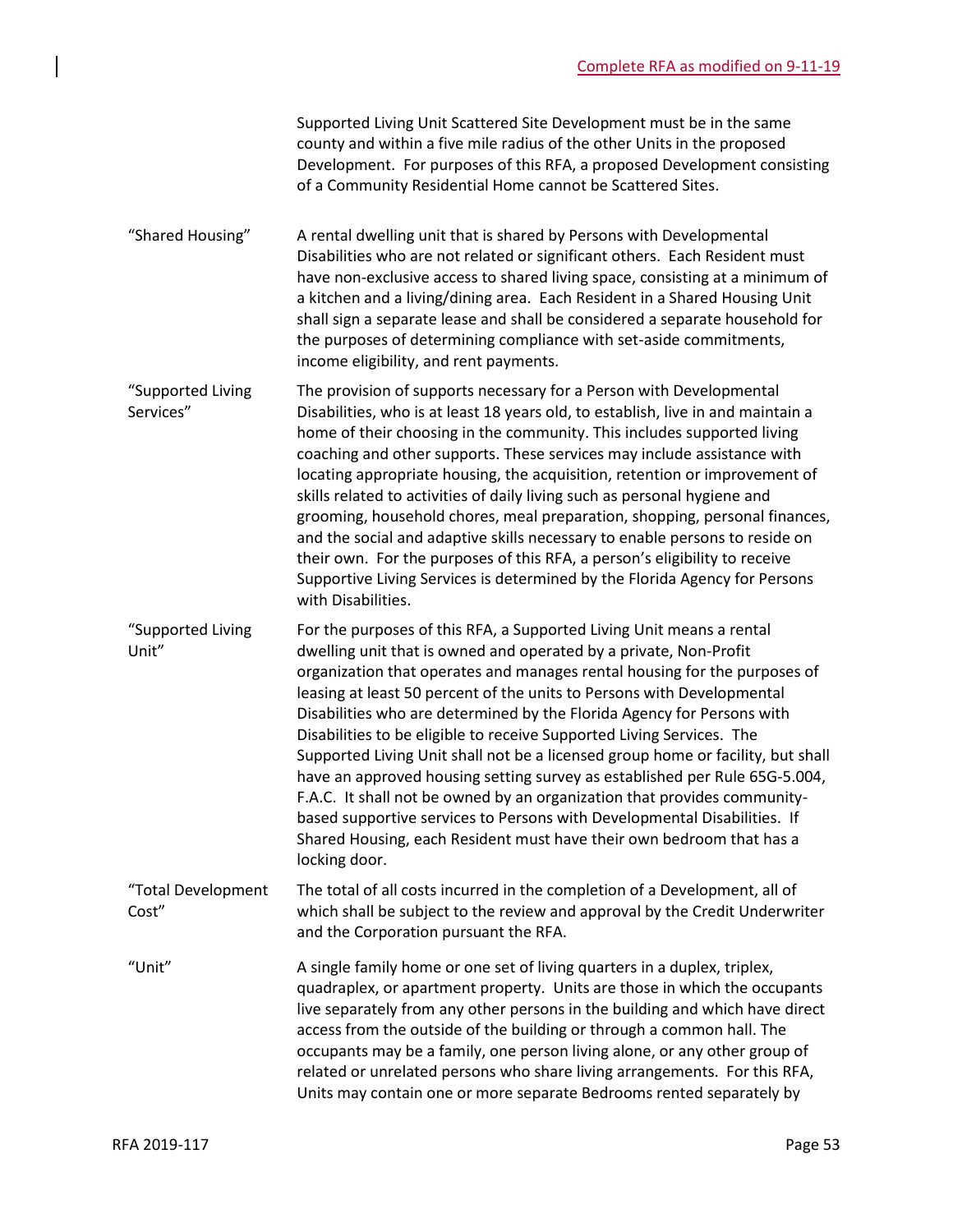non-related persons, and a Community Residential Home is considered to be a Unit.

- "Visitability" Housing designed in such a way that it can be lived in or visited by people who are mobility impaired. This includes the ability of people with a mobility aid to easily enter a home and move from room to room, including at least one bathroom on an accessible level.
- "Website" The Corporation's website, the Universal Resource Locator (URL) for which is www.floridahousing.org.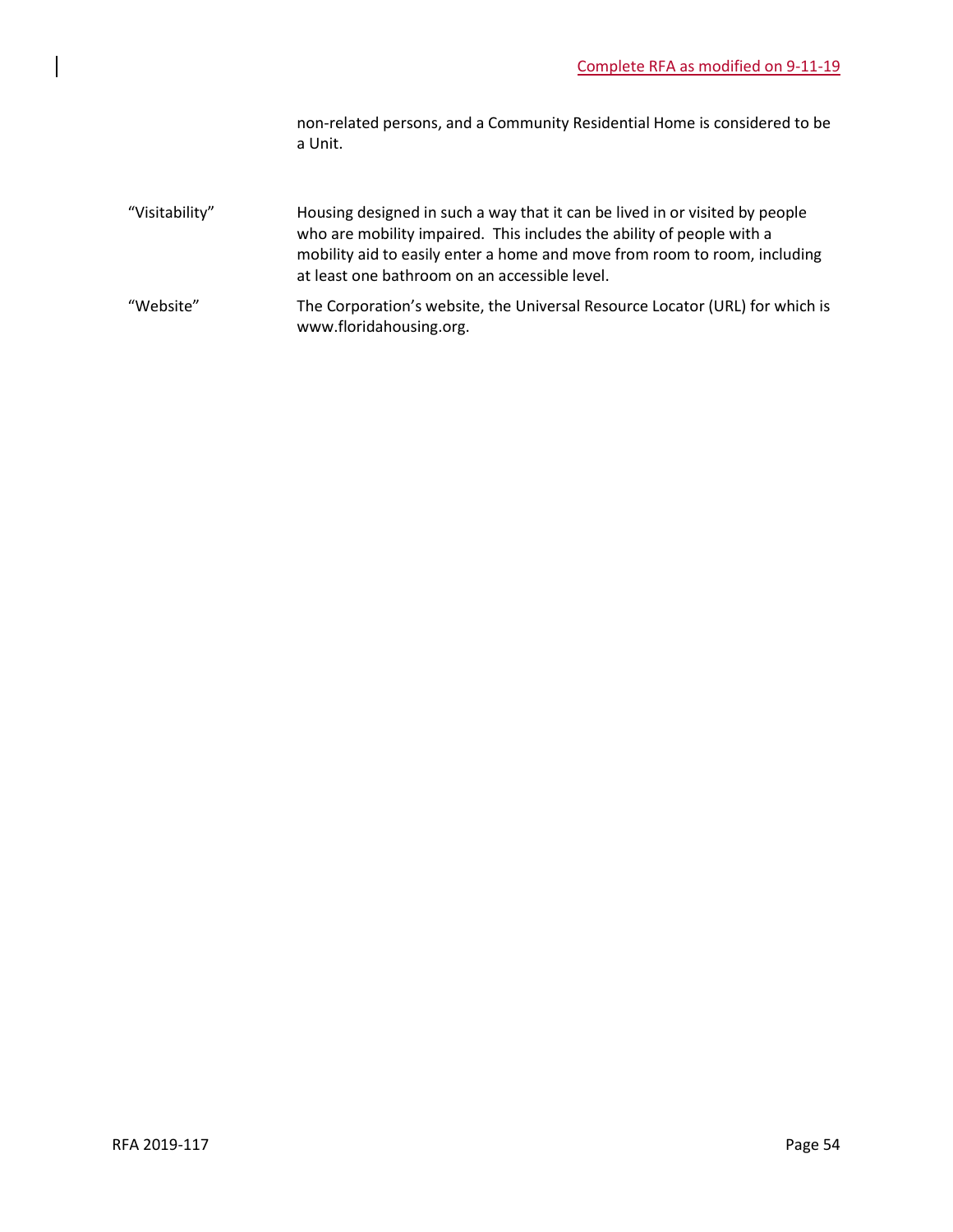## **Exhibit D to RFA 2019-117 - Credit Underwriting and Program Requirements**

## **Part I. Timeline for Providing Information to Corporation or Credit Underwriter**

After the Board's decision to select the Applicant(s) for funding has become final action, the Corporation will send all successful Applicants a letter of preliminary award with the deadlines outlined in A. and B. below. An invitation to credit underwriting will not be issued until these requirements are met.

A. Site Control

Site control must be successfully demonstrated within 90 Calendar Days of the date of the Corporation letter of preliminary award. Note: Before committing to a site, the Applicant must verify that all infrastructure and zoning requirements, as well as all other requirements of the RFA can be met for the proposed site. This includes verifying that sewer or septic tank systems are existing on the site and suitable for the proposed Development.

Failure to demonstrate site control by the applicable deadline shall result in the withdrawal of the Corporation letter of preliminary award. Site Control documents are:

- 1. Recorded Deed or Certificate of Title showing the Applicant as the sole grantee; or
- 2. Lease, including any sublease or assignment as applicable, showing the Applicant as the lessee or sub-lessee, or as the assignee of such interest. Applicants must provide a lease with a lease term of at least 15 years after the Application Deadline; or
- 3. Purchase contract, including any assignment as applicable, showing the Applicant as purchaser. Because the credit underwriting takes approximately nine months to complete, the Applicant should negotiate a closing date for the purchase that does not expire prior to completion of credit underwriting, inclusive of extensions; or
- 4. Written agreement from the current owner of the site, whereby the owner agrees or otherwise commits to grant, donate or gift the site to the Applicant and demonstrating that title to the site will be transferred to the Applicant no later than 15 months after the Application Deadline, and prior to the closing of the funding.
- B. Ability to Proceed Documentation must be submitted within the following deadlines:

Within 90 Calendar Days of the date of the Corporation letter of preliminary award.

Failure to demonstrate Ability to Proceed by the applicable deadline shall result in the withdrawal of the Corporation letter of preliminary award unless a written extension of time that is appropriate for the situation has been approved by staff. In determining whether to grant an extension, staff shall consider the facts and circumstances of the Applicant's request, inclusive of the responsiveness of the Development team and its ability to deliver the Development timely. Ability to Proceed documents are:

1. The completed and executed Florida Housing Finance Corporation Local Government Verification that Development is Consistent with Zoning and Land Use Regulations form (Form Rev. 08-18)\* or the completed and executed Florida Housing Finance Corporation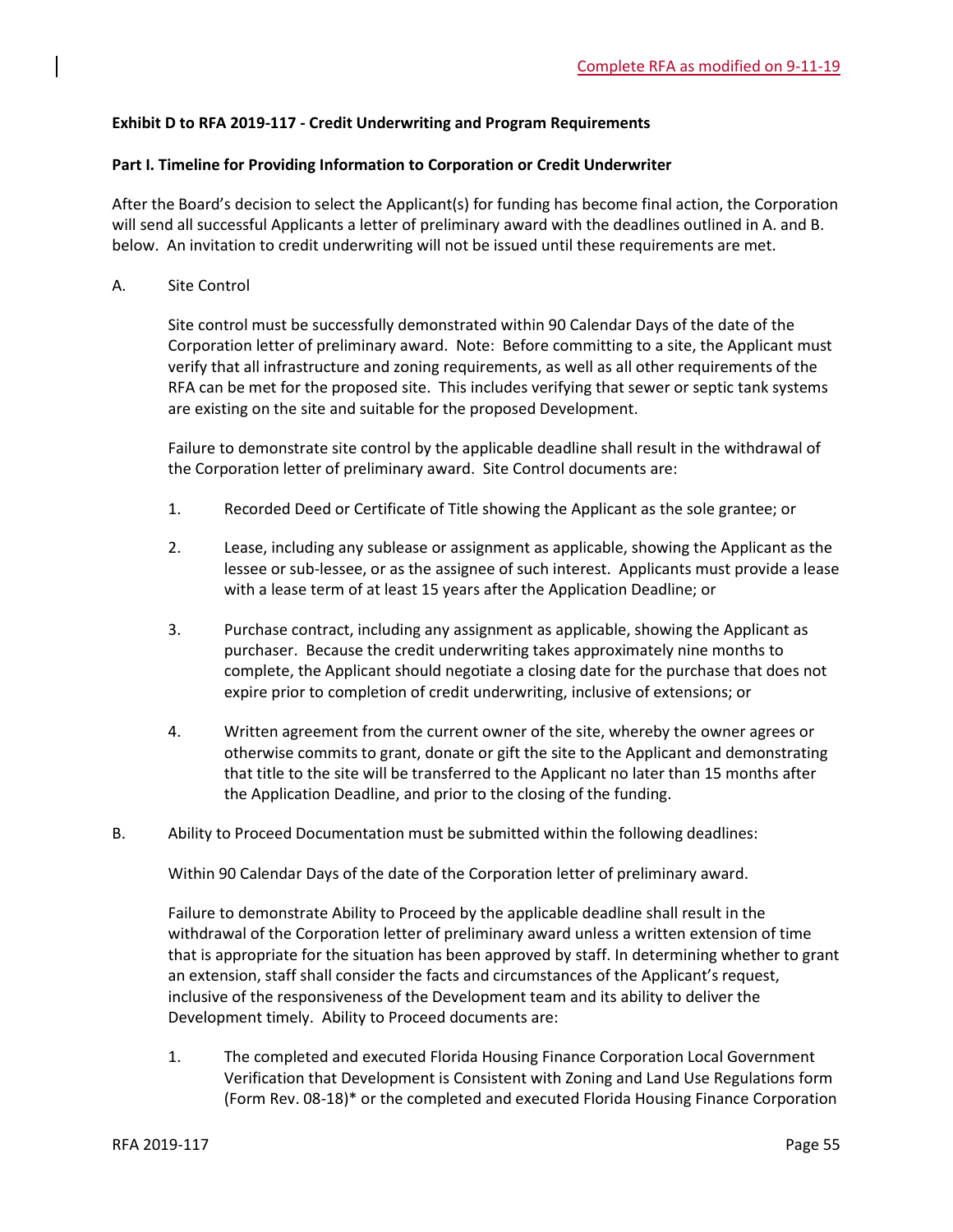Local Government Verification that Permits are not Required for this Development form (Form Rev. 08-18)\*, as applicable, to certify that the site is appropriately zoned for the proposed Development; and

- 2. Evidence from the Local Government or service provider, as applicable, confirming the availability of the following for the entire Development site, including confirmation that these items are in place: electricity, water, sewer service, and roads for the proposed Development. Such confirmation can be by submission of the completed and executed Florida Housing Finance Corporation Verification of Availability of Infrastructure (Electricity, Water, Sewer, and Roads) forms (Form Rev. 08-18)\* or by submission of a letter from the service provider which is dated within 12 months of the Application Deadline, is Development specific, and specifically states that the applicable service (electricity, water, sewer or roads) is available to the proposed Development, or in the case of septic systems, there are no known prohibitions regarding the installation of a septic system or, if necessary, the upgrade of an existing septic system. Applicants that are going to use a well, may submit the water form or a letter from Florida licensed well contractor or engineer stating that the site has been inspected and a well permit application has been submitted to the authority having jurisdiction.
	- \* The required zoning, and infrastructure forms are available on the RFA Website.
- C. After an Applicant has successfully demonstrated both site control and Ability to Proceed by submitting the above documentation by the applicable deadlines, the Corporation will invite the Applicant into credit underwriting. The invitation will outline the following deadlines. Failure to provide the required information by the stated deadline shall result in the withdrawal of the invitation to credit underwriting.
	- 1. Within seven Calendar Days of the date of the invitation to enter credit underwriting, the Applicant must respond to the invitation.
	- 2. Within 14 Calendar Days of the date of the invitation to enter credit underwriting, Applicants must submit:
		- (a) IRS Tax Information Authorization Form 8821 for all Financial Beneficiaries to the Corporation, if requested; and
		- (b) A Development Location Point stated in decimal degrees, rounded to at least the sixth decimal place.
	- 3. Within two months of the date of the invitation to enter credit underwriting, the Applicant must provide either a Transaction Screen Process (TSP) report that has been completed 2017within 12 months of the Application Deadline by an environmental engineer in accordance with ASTM Practice E 1528 standards; or Phase I Environmental Site Assessment, dated 2017within 12 months of the Application Deadline, for the entire Development site. If the Development consists of any building constructed pre-1978, there must be a lead inspection or risk assessment with any necessary testing completed. If necessary, an appropriate remedial action plan must be determined, approved by the Credit Underwriter, and become part of the scope of work. If the TSP or Phase I Environmental Site Assessment determines the need to test for asbestos or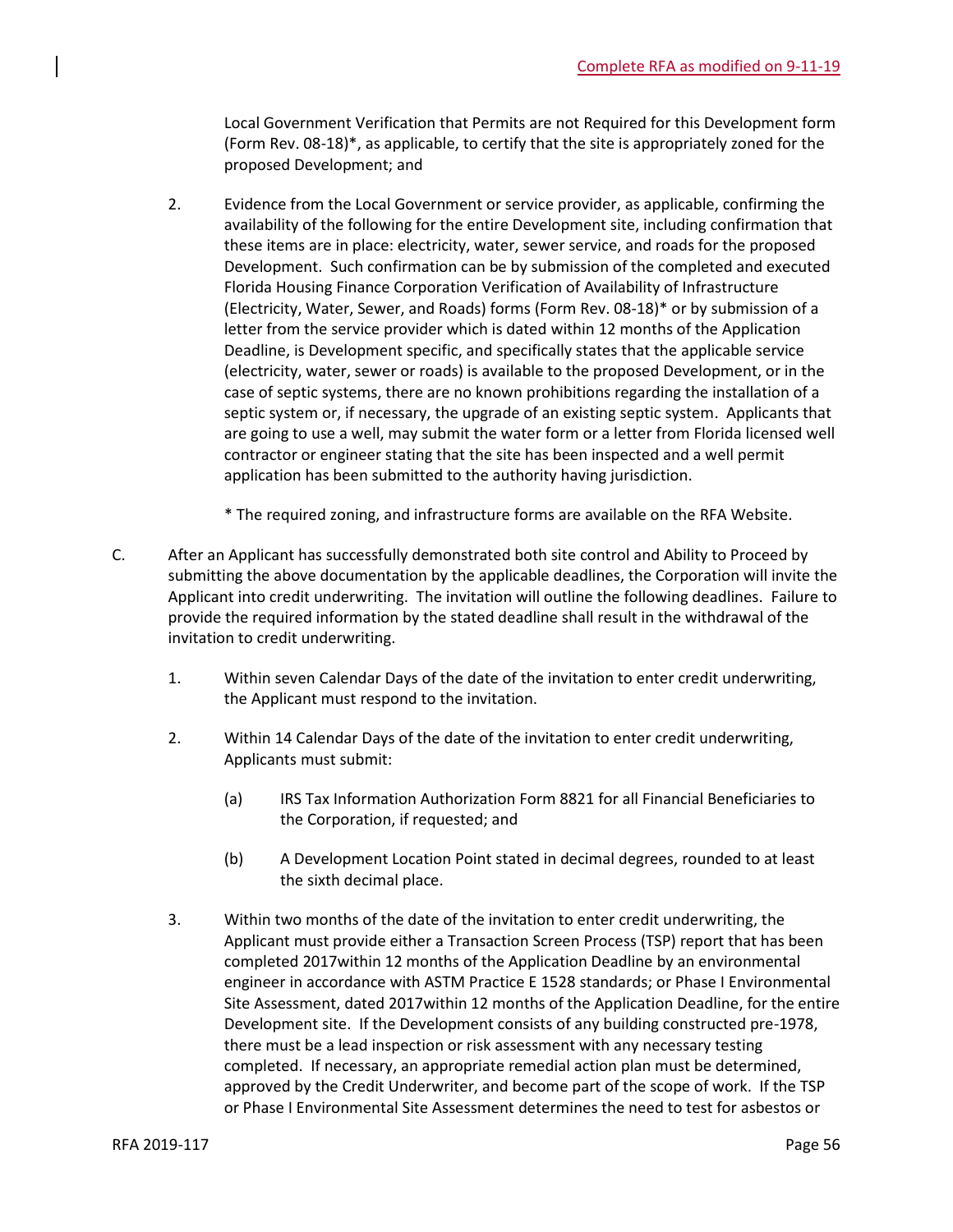any other environmental concern, testing must be completed. If necessary, an abatement program must be developed and then approved by the Credit Underwriter to become part of the scope of work. If remediation and/or abatement is not adequately addressed or if the cost of its implementation is prohibitive within the scope of the Development, the funds will be de-obligated.

- 4. Within nine months of the date of the invitation to enter credit underwriting, the credit underwriting report must be approved by the Board. Unless a written extension of time has been approved by staff or the Board, a credit underwriting report missing the approval deadline shall result in withdrawal of the funding. In determining whether to grant an extension, staff shall consider the facts and circumstances of the Applicant's request, inclusive of the responsiveness of the Development team and its ability to deliver the Development timely. If staff's decision is to deny the Applicant's request for an extension, then prior to the withdrawal of the invitation, the Board shall consider the facts and circumstances of the Applicant's request, staff's denial, and any credit underwriting report, if available, and make a determination of whether to grant the requested extension. The Corporation shall charge a non-refundable extension fee of \$250 if the request to extend the commitment beyond the initial credit underwriting deadline is approved by either staff or the Board.
- 5. The grant funding must close within 12 months of the date of the invitation to enter credit underwriting. Applicants may request to extend this deadline, with a final date not to exceed a total of 24 months past the date of the invitation to enter credit underwriting. All extension requests must be submitted in writing to the program administrator and contain the specific reasons for requesting an extension and shall detail the time frame to close the grant(s). Staff will consider the facts and circumstances of each Applicant's request and any credit underwriting report, if available, prior to determining whether to grant the requested extension. If staff determines to not recommend an approval of the extension request, the written request will then be submitted to the Corporation's Board for consideration. The Board shall consider the facts and circumstances of each Applicant's request and any credit underwriting report, if available, prior to determining whether to grant the requested extension. The Corporation shall charge a non-refundable extension fee of \$250 if the request to extend the commitment beyond the initial closing deadline is approved by either staff or the Board. In the event the funding does not close by the end of the extension period, the funds will be de-obligated.
- D. The Credit Underwriter will provide an itemized list for additional documentation needed to complete the credit underwriting report such as the following:
	- 1. Applicants intending to have the Development operate as a Community Residential Home will be required to demonstrate at credit underwriting that they are or will adhere to licensing standards by the Florida Agency for Persons with Disabilities related to Community Residential Homes.
	- 2. The Applicant shall submit its Resident community based services coordination plan at credit underwriting, subject to the criteria provided in this RFA. If the Applicant intends to provide Resident community-based services coordination in conjunction with public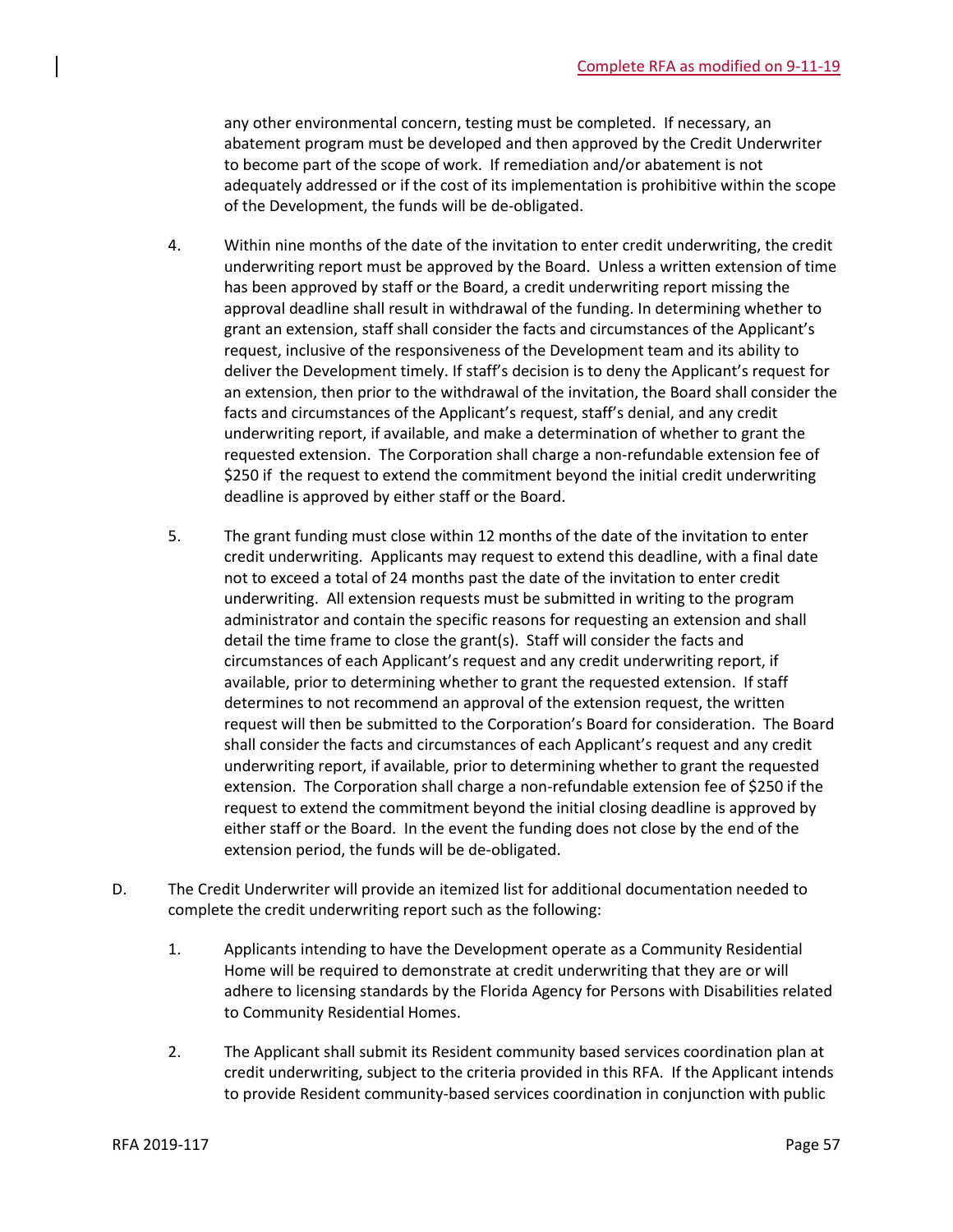and/or private partnerships, the coordination and plan must be approved by the Corporation prior to approval of the final credit underwriting report.

- 3. To ensure assistance to those Residents that are receiving community-based services coordination through another program or agency, as well as to ensure assistance to those Residents who need additional service coordination, the provider of this Resident service shall also provide, at credit underwriting, information demonstrating its mission, qualifications, experience, agreements and/or contracts with state and federal supportive services programs, professional staffing and experience in serving the intended Residents.
- 4. If the Applicant is developing a Community Residential Home, the Applicant shall submit a hard copy of the facility's license to the Corporation within 30 Calendar Days from the date the license is issued by the licensing agency.
- 5. If the Applicant qualifies for the Qualifying Financial Preference by demonstrating cash funding and is awarded funding under this RFA, the Applicant must provide and maintain at least 10 percent of the Base Award within the permanent sources of financing or the award will be withdrawn. If the Applicant qualifies for the Qualifying Financial Preference through the donation of land and is awarded funding under this RFA, the Applicant will not receive any Corporation funding towards the cost of the land.
- E. The Applicant must demonstrate it is meeting all of the criteria committed to within the RFA either at time of Application, credit underwriting, or executed closing agreements, as applicable.

## **Part II. Credit Underwriting Procedures**

The following credit underwriting requirements apply to all Applications funded under this RFA.

Credit underwriting is a de novo review of all information supplied, received or discovered during or after any Application scoring and funding preference process, prior to final board approval and the closing on funding. The success of an Applicant in being selected for funding is not an indication that the Applicant will receive a positive recommendation from the Credit Underwriter or that the Development team's experience, past performance or financial capacity is satisfactory. The credit underwriting review shall include an analysis of the Applicant, the real estate, the economics of the proposed scope of work, the ability of the Applicant and the Development team to proceed, and determine a recommended Grant Funding amount, as applicable. Corporation funding where property acquisition is involved will be based on an appraisal of comparable developments and other documents evidencing justification of costs. As part of the credit underwriting review, the Credit Underwriter will consider the applicable provisions of the credit underwriting and program requirements outlined in this RFA.

1. At the completion of all litigation and approval by the Board of all final agency action as defined in the Administrative Procedure Act, Chapter 120, Florida Statutes with regard to this RFA, the Corporation shall send all Applicants within the funding range a letter of preliminary award. After an Applicant has successfully demonstrated both site control and Ability to Proceed by submitting the required documentation by the applicable deadlines outlined in Part I., A. and B. above, the Corporation will invite the Applicant into credit underwriting. The Corporation shall select the Credit Underwriter for each Development.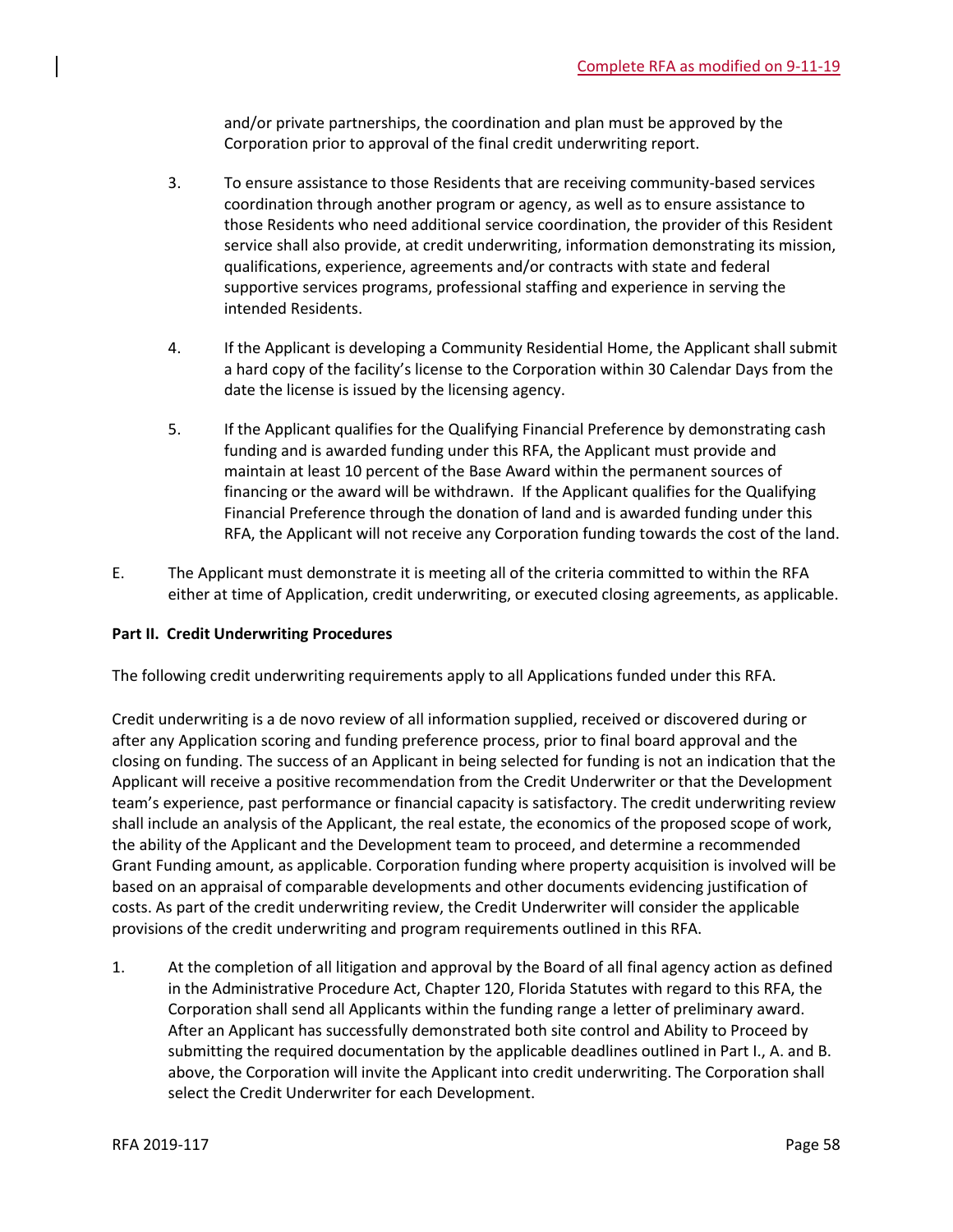- 2. The invitation to enter credit underwriting constitutes a preliminary commitment for the Grant Funding.
- 3. A response to the invitation to enter credit underwriting must be received by the Corporation and the Credit Underwriter not later than seven Calendar Days after the date of the invitation. For any invitation to enter credit underwriting that is offered to an Applicant after Board approval of the list of Applications that is sorted from highest funding preference to lowest, where the Applicant's response is to decline to enter credit underwriting, the result shall be the removal of the Application's eligibility for funding for this RFA and any other funding where that list of eligible Applications will be used.
- 4. The Credit Underwriter shall review all information in the Application and subsequently provided during the credit underwriting process, including information relative to the Applicant, Developer, and General Contractor, as applicable, as well as other members of the Development team. The Credit Underwriter shall also request and review such other information as it deems appropriate to determine whether or not to provide a positive recommendation in connection with a proposed Development. A General Contractor is necessary when new construction is part of the development scope for the Development.
- 5. In determining whether or not to provide a positive recommendation in connection with a proposed Development, the Credit Underwriter will consider the prior and recent performance history of the Applicant, Developer, any Financial Beneficiary of the Applicant or Developer, and the General Contractor, as applicable, in connection with any other affordable housing development including but not limited to credit reports and bank references. The performance history shall consider instances involving a foreclosure, deed in lieu of foreclosure, financial arrearage, or other event of material default in connection with any affordable housing development or the documents governing financing or operation of any such development.

A negative recommendation may result from the review of:

- a. An Applicant, Developer, any Financial Beneficiary of the Applicant or Developer, and the General Contractor, as applicable;
- b. Financial capacity of an Applicant, Developer, any Financial Beneficiary of the Applicant or Developer, and the General Contractor, as applicable; or
- c. Any other relevant matters relating to an Applicant, Developer, any Financial Beneficiary of the Applicant or Developer, and the General Contractor, as applicable, if, in the Credit Underwriter's opinion, one or more members of the Development team do not possess the ability to proceed.
- 6. The Credit Underwriter shall report any inconsistencies, discrepancies or changes made to the Applicant's Application during credit underwriting.
- 7. The Applicant will be responsible for all fees in connection with the documentation submitted to the Credit Underwriter.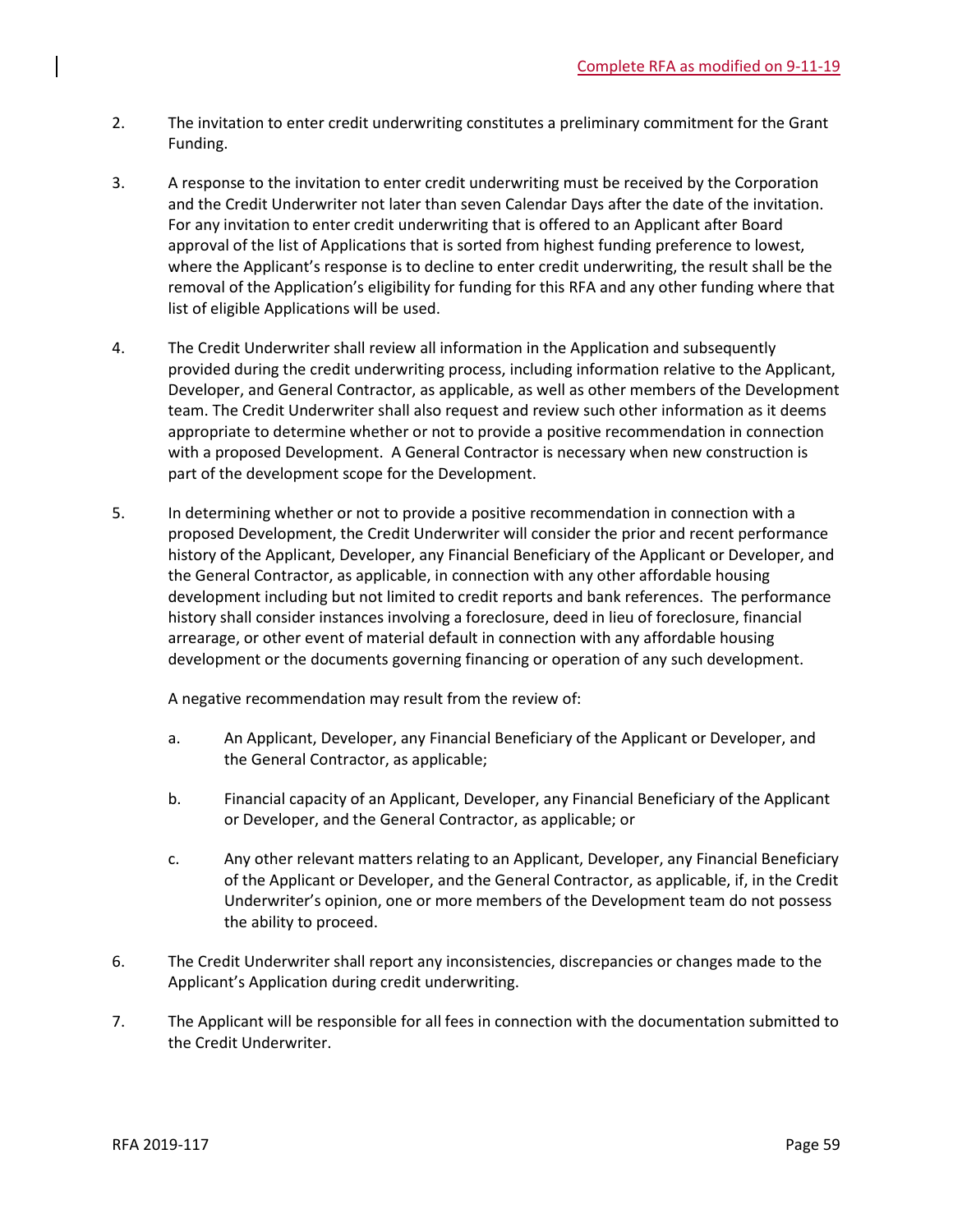- 8. If the Credit Underwriter determines that special expertise is required to review information submitted to the Credit Underwriter which is beyond the scope of the Credit Underwriter's expertise, the fee for such services shall be borne by the Applicant.
- 9. If the scope of the Development includes property acquisition, an appraisal shall be ordered by the Credit Underwriter, at the Applicant's expense, from an appraiser qualified for the geographic area and development type not later than completion of credit underwriting. The Credit Underwriter shall review the appraisal to properly evaluate the proposed property's financial feasibility. Appraisals which have been ordered and submitted by first mortgagors, if applicable, directly involved in the Development financing and which meet the above requirements and are acceptable to the Credit Underwriter (inclusive of the date of the appraisal) may be used instead of the appraisal referenced above.
- 10. The Corporation's assigned Credit Underwriter shall require an acceptable guaranteed maximum price construction contract, which may include change orders for changes in cost or changes in the scope of work, or both, if all parties agree, and shall order, at the Applicant's sole expense, and review a pre-construction analysis.
- 11. The Applicant must provide the process, including dollar amounts, of how the Development will address capital replacement reserves, real estate taxes, and insurance coverages for review by the Credit Underwriter.
- 12. The Credit Underwriter may request additional information, but at a minimum, the following will be required during the underwriting process:
	- a. For the Applicant and any applicable general partner(s) and guarantors, financial statements either audited, compiled or reviewed by a licensed Certified Public Accountant for the most recent fiscal year ended, credit check, banking and trade references, and deposit verifications. If financial statements that are either audited, compiled or reviewed by a licensed Certified Public Accountant are not available, unaudited financial statements prepared within the last 90 Calendar Days and reviewed by the Credit Underwriter and the two most recent years' tax returns. If any of the applicable entities are newly formed (less than 18 months in existence as of the date that credit underwriting information is requested), a copy of any and all tax returns with related supporting notes and schedules. The financial statements and information provided for review should be in satisfactory form (inclusive of the substitution of the Multifamily Underwriting Certificate referenced in Section 407 with a similar certification meeting the same criteria) and shall be reviewed in accordance with Part IIIA, Sections 401 through 408 and 410, of Fannie Mae's Multifamily Selling and Servicing Guide, in effect as of June 10, 2015, which is available on the RFA Website; and
	- b. For the General Contractor, if applicable, financial statements either audited, compiled or reviewed by a licensed Certified Public Accountant for the most recent fiscal year ended, credit check, banking and trade references, and deposit verifications.
- 13. The Credit Underwriter shall consider the following when determining the adequacy of construction completion guarantees:
	- a. Liquidity of the Applicant and, if applicable, the guarantor(s);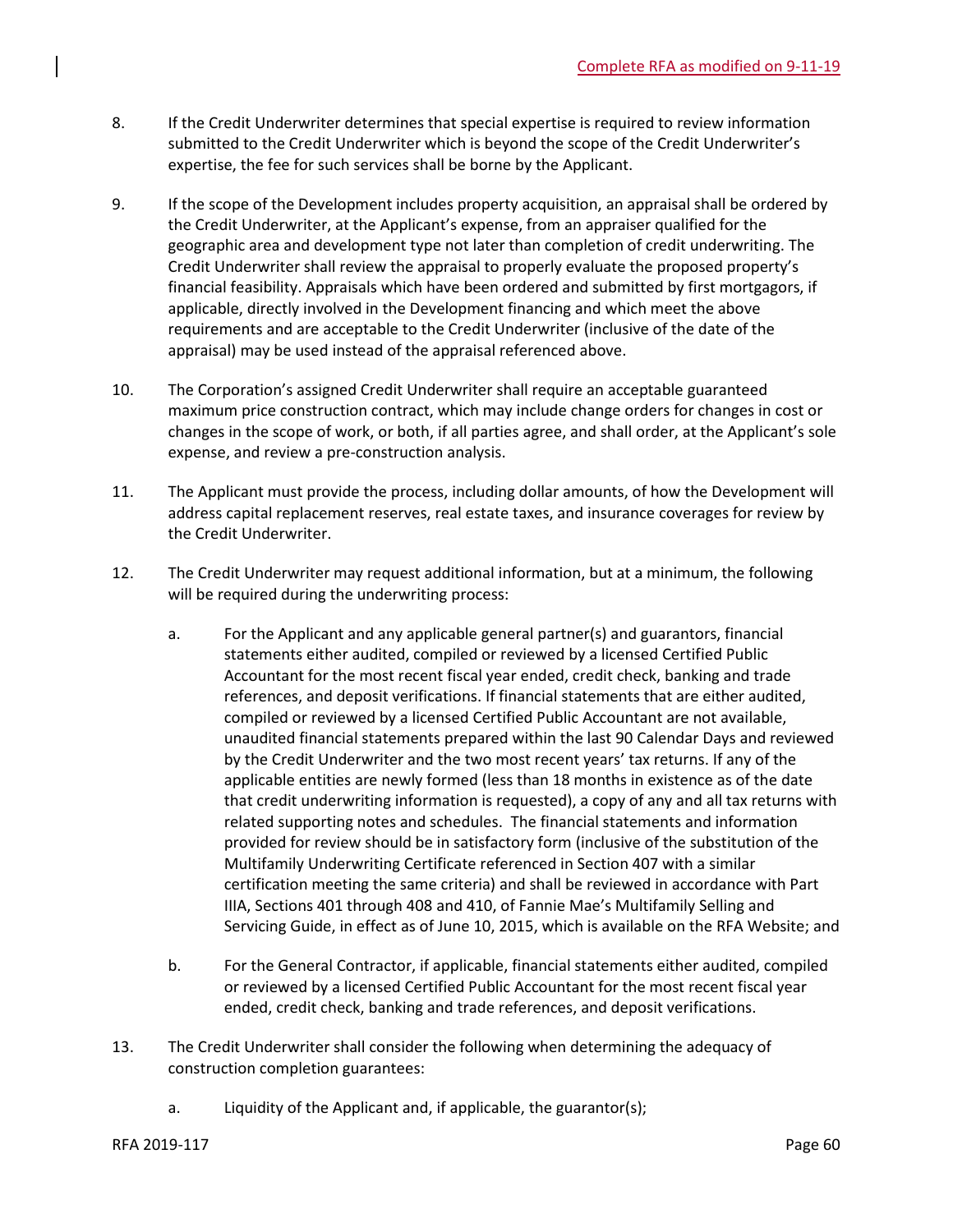- b. Developer and, if applicable, General Contractor's history in successfully completing Developments of similar nature;
- c. Problems encountered previously with Developer or contractor; and
- d. Relative exposure of Corporation funds compared to Total Development Cost.

At a minimum, the Credit Underwriter shall require a guarantee for completion of construction from the principal, the corporate general partner, or a similar entity of the borrowing entity. In addition, the Credit Underwriter may require additional surety if the Credit Underwriter determines after evaluation of paragraphs a.-d. in this subsection that it is needed.

- 14. For all Developments, Developer overhead and, if applicable, General Contractor's fee shall be limited to:
	- a. The Developer overhead shall be limited to 10 percent of Development Cost; and
	- b. The General Contractor's fee shall be limited to a maximum of 18 percent of the actual construction cost.
- 15. The General Contractor, if applicable, must meet the following conditions:
	- a. Employ a Development superintendent and charge the costs of such employment to the general requirements line item of the General Contractor's budget;
	- b. Charge the costs of the Development construction trailer, if needed, and other overhead to the general requirements line item of the General Contractor's budget;
	- c. Secure building permits and have them be issued in the name of the General Contractor;
	- d. Ensure that none of the General Contractor duties to manage and control the construction of the Development are subcontracted;
	- e. Ensure that not more than 20 percent of the construction cost is subcontracted to any one entity, unless otherwise approved by the Board for a specific Development. With regard to said approval, the Board shall consider the facts and circumstances of each Applicant's request, inclusive of construction costs and the General Contractor's fees; and
	- f. Ensure that no construction cost is subcontracted to any entity that has common ownership or is affiliated with the General Contractor unless otherwise approved by the Board for a specific Development. With regard to said approval, the Board shall consider the facts and circumstances of each Applicant's request, inclusive of construction costs and ownership interests in the Development.
- 16. Contingency reserves are limited to the combined maximum hard and soft cost contingencies. Hard costs are considered to be actual construction costs and hard cost contingencies are limited to 5 percent of any new construction costs provided within the actual construction cost category. Soft costs are considered to be general development costs and soft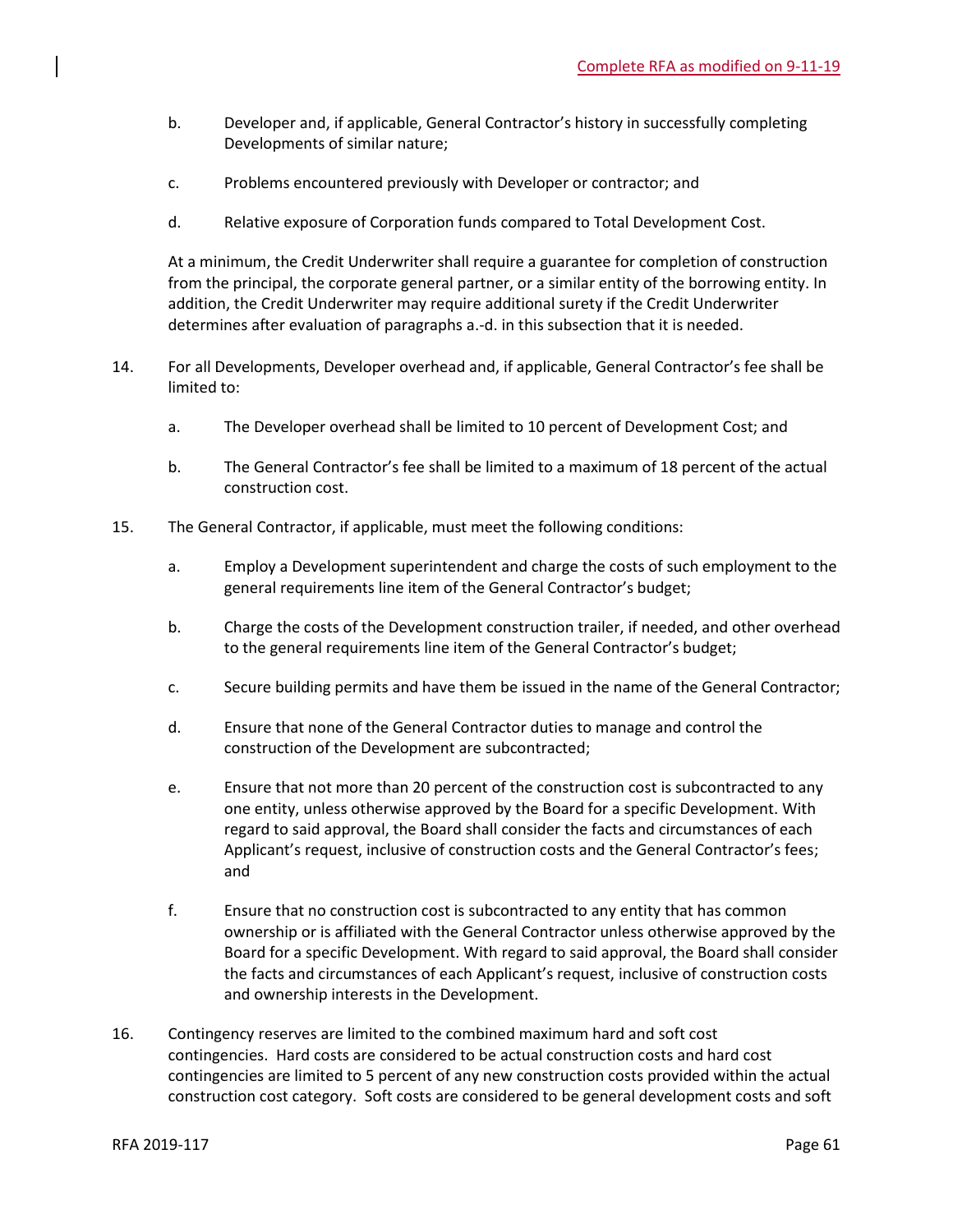cost contingencies are limited to 5 percent of the total general development costs category. These limited contingency reserves may be included within the Total Development Cost for Application and credit underwriting purposes.

- 17. The Credit Underwriter will review and determine if the number of loans and construction commitments of the Applicant and its Principals will impede its ability to proceed with the successful development of each proposed Corporation-funded Development.
- 18. All items required for the Credit Underwriter's credit underwriting report must be provided in a timely manner in order for the credit underwriting report to be approved by the Board within nine months of the date of the invitation to enter credit underwriting. In determining whether to grant an extension, the Corporation shall consider the facts and circumstances of the Applicant's request, inclusive of the responsiveness of the Development team and its ability to deliver the Development timely. If the Corporation's decision is to deny the Applicant's request for an extension, then prior to the withdrawal of the invitation, the Board shall consider the facts and circumstances of the Applicant's request, the Corporation's denial, and any credit underwriting report, if available, and make a determination of whether to grant the requested extension.
- 19. The Credit Underwriter shall complete its analysis and submit a written draft report and recommendation to the Corporation. Upon receipt, the Corporation shall provide to the Applicant the section of the written draft report consisting of supporting information and schedules. The Applicant shall review and provide written comments to the Corporation and Credit Underwriter within 48 hours of receipt. After the 48 hour period, the Corporation shall provide to the Credit Underwriter comments on the draft report and, as applicable, on the Applicant's comments. Then, the Credit Underwriter shall review and incorporate, if deemed appropriate, the Corporation's and Applicant's comments and release the revised report to the Corporation and the Applicant. Any additional comments from the Applicant shall be received by the Corporation and the Credit Underwriter within 72 hours of receipt of the revised report. Then, the Credit Underwriter will provide a final report, which will address comments made by the Applicant, to the Corporation.
- 20. The Credit Underwriter's grant recommendations will be sent to the Board for approval.
- 21. The Corporation shall issue a firm grant commitment within seven Calendar Days after approval of the Credit Underwriter's recommendation for funding by the Board.
- 22. At least five Calendar Days prior to any grant closing:
	- a. The Applicant must provide evidence of all necessary consents or required signatures from first mortgagees or subordinate mortgagees to the Corporation and its counsel, and
	- b. The Credit Underwriter must have received all items necessary to release its letter confirming that all closing contingencies have been met, including the finalized sources and uses of funds and Draw schedule.
- 23. All consulting fees and any financial or other guarantees required for the financing must be paid out of the Developer overhead. Consulting fees and any financial or other guarantees required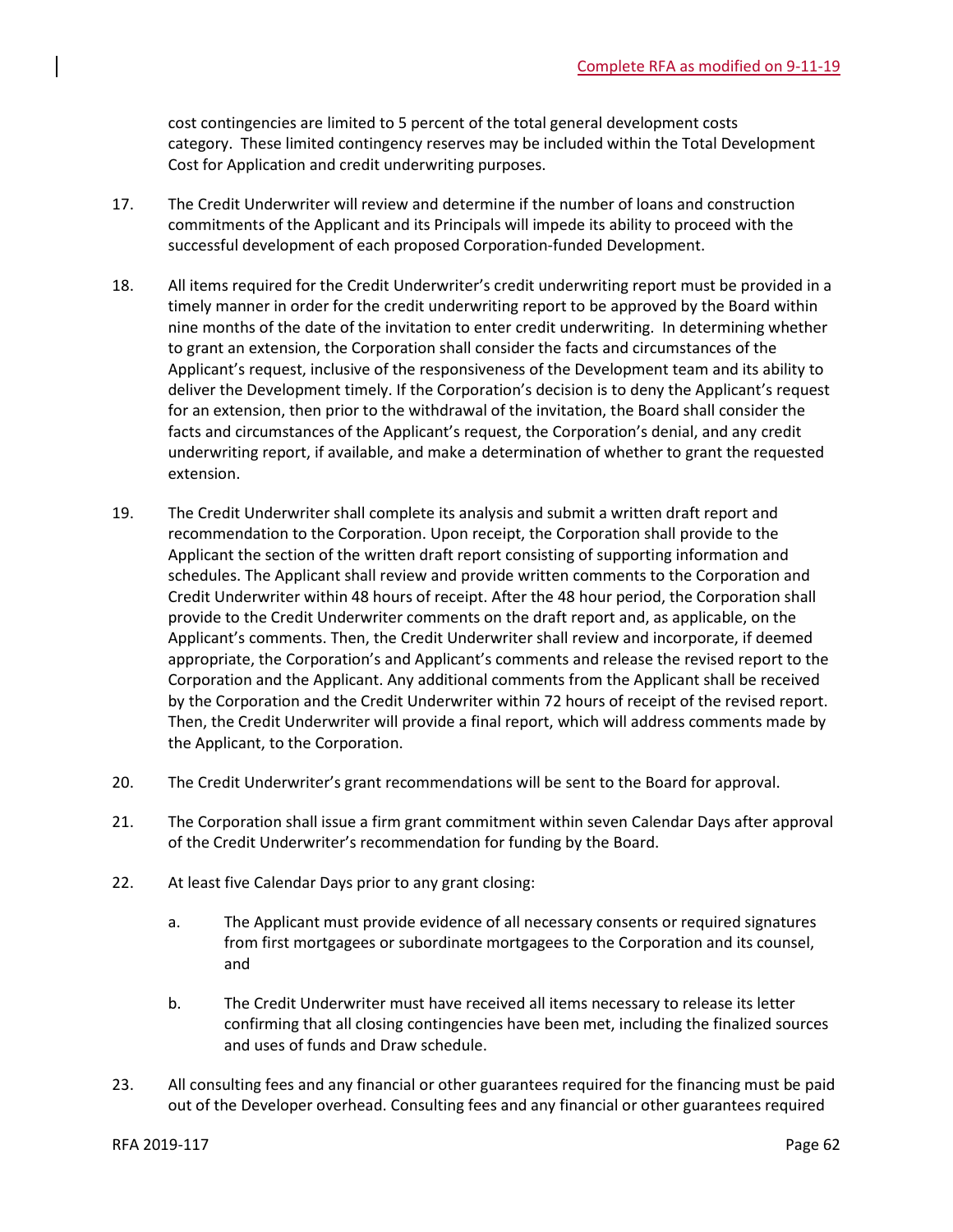for the financing cannot cause the Developer overhead to exceed the maximum allowable fee as set forth in Item 15 above.

24. All contracts for hard or soft Development Costs must be itemized for each cost component.

## **Part III. Program Procedures and Requirements for Grant Funding**

- 1. General Program Procedures:
	- a. An Applicant is not eligible to apply for or retain Grant Funding available under this RFA if the proposed Development has previously accepted an invitation to enter credit underwriting that has not been withdrawn by the Applicant or the Corporation as of Application Deadline, or the Development site or any part thereof is subject to any Restrictive Covenant and Grant Agreement, Land Use Restriction Agreement (LURA) or Extended Use Agreement (EUA), in conjunction with any Corporation affordable housing financing intended to foster the development or maintenance of affordable housing, unless the only LURA that was recorded was in conjunction with the Predevelopment Loan Program.
	- b. For purposes of the following, a material change shall mean 33.3 percent or more of the Applicant, and a non-material change shall mean less than 33.3 percent of the Applicant.

The Applicant entity cannot be changed in any way until after closing on the grant funding. After closing, (a) any material change will require review and approval of the Credit Underwriter, as well as approval of the Board prior to the change, and (b) any non-material change will require review and approval of the Corporation, as well as approval of the Board prior to the change. Changes to the Applicant entity prior to the closing or without Board approval after the closing shall result in disqualification from receiving funding and shall be deemed a material misrepresentation.

- c. The name of the Development provided in the Application may not be changed or altered after submission of the Application during the history of the Development with the Corporation unless the change is requested in writing and approved in writing by the Corporation. The Corporation shall consider the facts and circumstances of each Applicant's request and any credit underwriting report, if available, prior to determining whether to grant such request.
- d. An Applicant shall be ineligible for funding or allocation in any program administered by the Corporation for a period of time as determined in (3) below if:
	- (1) The Board determines that the Applicant or any Principal, Financial Beneficiary, or Affiliate of the Applicant has made a material misrepresentation or engaged in fraudulent actions in connection with any Application for a Corporation program. For purposes of this subsection, there is a rebuttable presumption that an Applicant has engaged in fraudulent actions if the Applicant or any Principal, Financial Beneficiary or Affiliate of the Applicant:
		- (a) Has been convicted of fraud, theft or misappropriation of funds;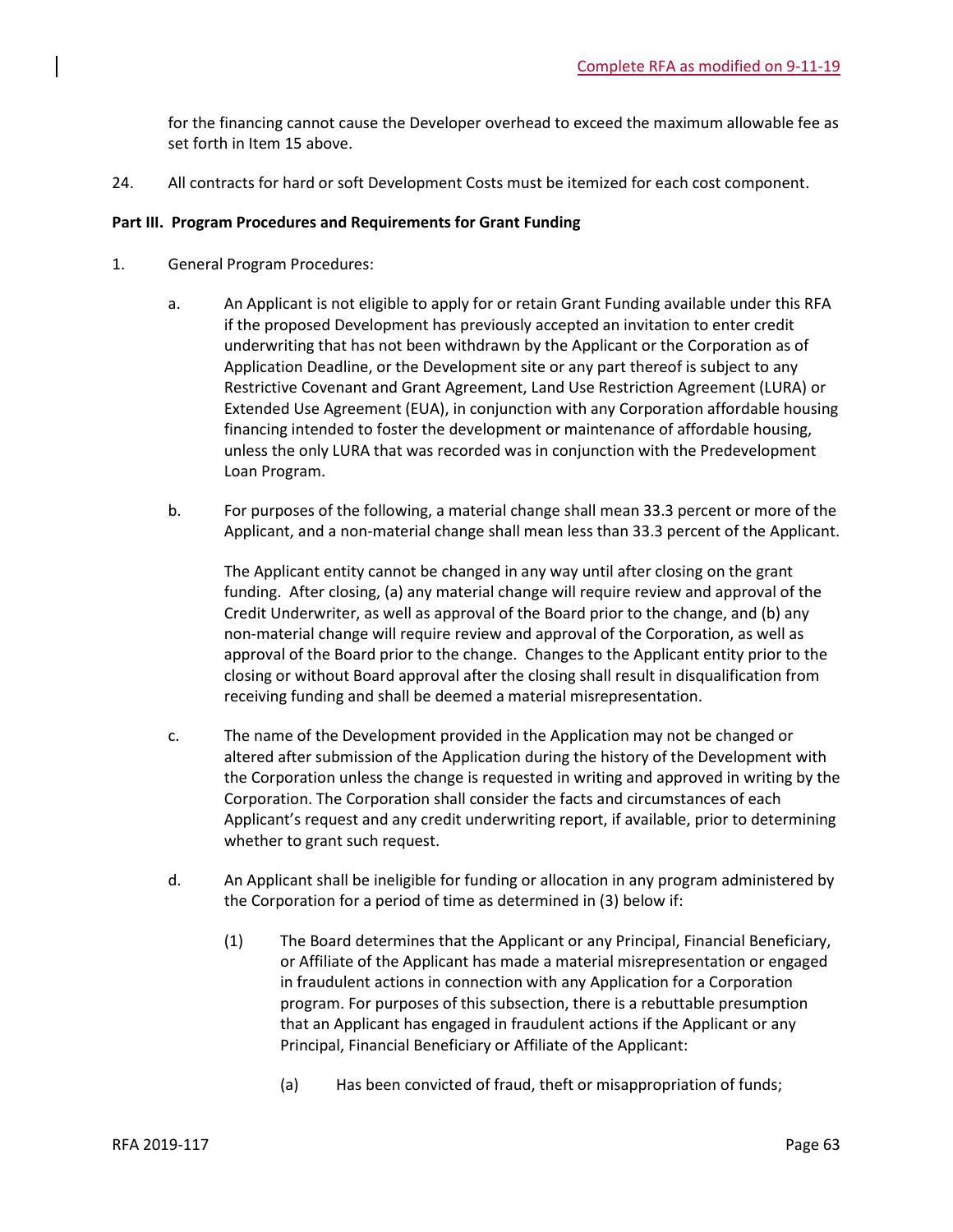- (b) Has been excluded from federal or Florida procurement programs for any reason;
- (c) Has been convicted of a felony in connection with any Corporation program; or
- (d) Has offered or given consideration with respect to a local contribution as set forth in subsection (7) below.
- (2) Before any such determination can be final or effective, the Corporation must serve an administrative complaint that affords reasonable notice to the Applicant of the facts or conduct that warrant the intended action, specifies a proposed duration of ineligibility, and advises the Applicant of the opportunity to request a proceeding pursuant to Sections 120.569 and 120.57, F.S. Upon service of such complaint, all pending transactions under any program administered by the Corporation involving the Applicant, or any Principal, Financial Beneficiary or Affiliate of the Applicant shall be suspended until a final order is issued or the administrative complaint is dismissed.
- (3) The administrative complaint will include a proposed duration of ineligibility, which may be either a specific period of time or permanent in nature. With regard to establishing the duration, the Board shall consider the facts and circumstances, inclusive of each Applicant's compliance history, the type of misrepresentation or fraud committed, and the degree of harm to the Corporation's programs that has been or may be done.
- e. A Development will be withdrawn from funding if, at any time, the Board determines that the Applicant's Development or Development team is no longer the Development or Development team described in the Application or to the Credit Underwriter, and the changes made are prejudicial to the Development or to the market to be served by the Development.
- f. If an Applicant or Developer or any Principal, Affiliate or Financial Beneficiary of an Applicant or a Developer has any existing Developments participating in any Corporation programs that remain in non-compliance with applicable loan documents and use restriction agreements, and any applicable cure period granted for correcting such noncompliance has ended as of the time of submission of the Application or at the time of issuance of a credit underwriting report, the requested funding will, upon a determination by the Board that such non-compliance substantially increases the likelihood that such Applicant or Developer will not be able to produce quality affordable housing, be denied and the Applicant or Developer and the Affiliates of the Applicant or Developer will be prohibited from new participation in any of the Corporation's programs until such time as all of their existing Developments participating in any Corporation programs are in compliance.
- g. Notwithstanding any other provisions of this RFA, the following items as identified by the Applicant in the Application of the RFA must be maintained and cannot be changed by the Applicant after the Application deadline unless provided otherwise below: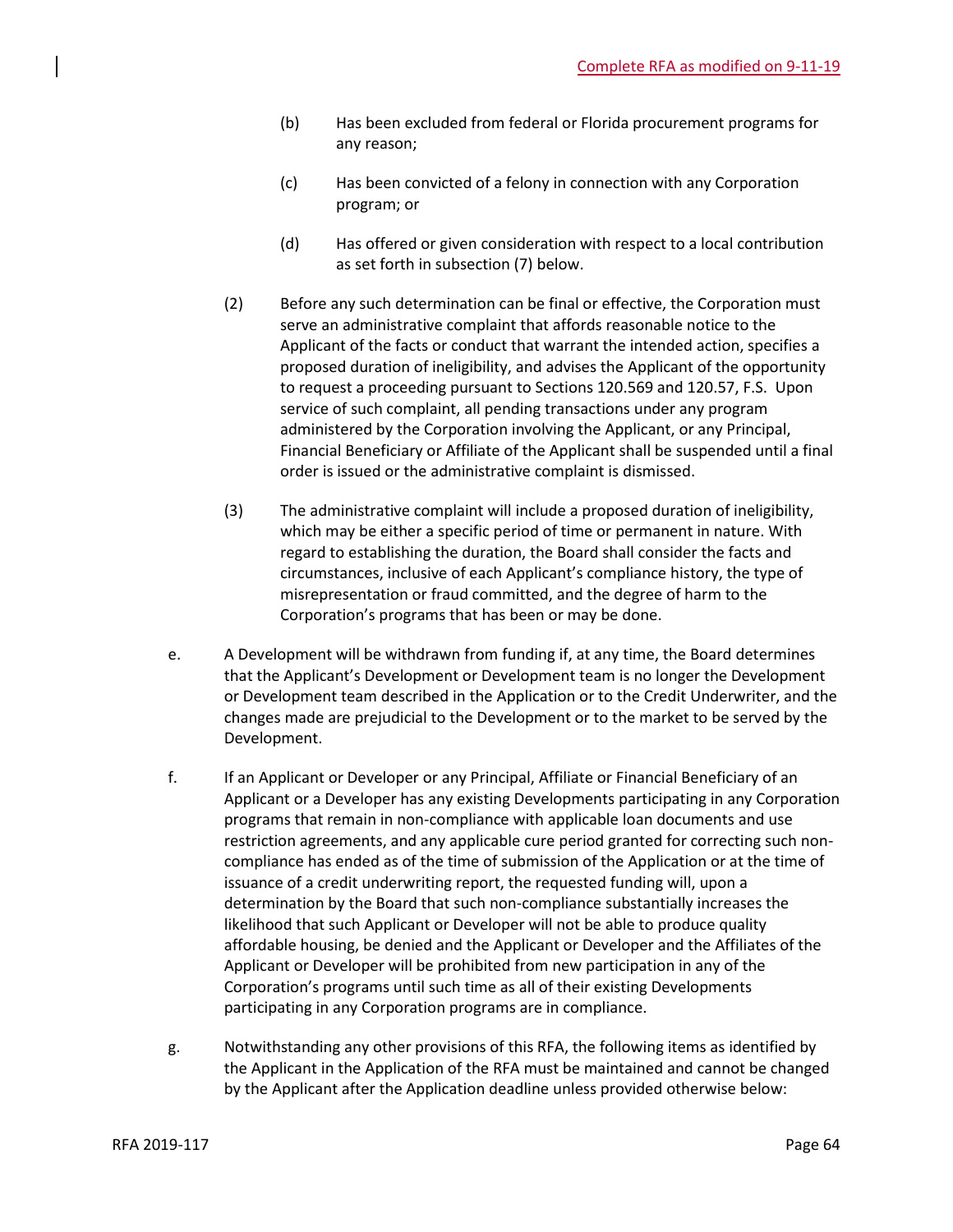- (1) Development Category;
- (2) Development Type;
- (3) Demographic Commitment;
- (4) Funding Request Amount, exclusive of adjustments by the Corporation as outlined in this RFA;
- (5) Total number of units as set forth in the Application with the exception that the total number of units may be increased after the Applicant has been invited to enter credit underwriting, subject to written request of an Applicant to Corporation staff and approval of the Corporation. The increased units are subject to the Income Set-Aside Commitment and ELI Commitment as set forth in the RFA and Application; and
- (6) The Income Set-Aside Commitment and the ELI Commitment as set forth in the RFA and Application.
- h. Total Development Cost includes the following (grant funding can be used towards these expenses):
	- (1) The cost of acquiring real property and any buildings thereon, including payment for options, deposits, or contracts to purchase properties, of which the total cost cannot exceed the appraised value of the real property as determined in the credit underwriting process;
	- (2) The cost of site preparation, demolition (up to \$10,000), and development;
	- (3) Fees in connection with the planning, execution, and financing of the Development, such as those of architects, engineers, attorneys, accountants, Developer overhead, and the Corporation;
	- (4) The cost of studies, surveys, plans, permits, insurance, interest, financing, tax and assessment costs, and other operating and carrying costs during construction of the Development;
	- (5) The cost of the construction and equipping of the Development. The cost of furniture and furnishings are not permitted;
	- (6) The cost of land improvements, such as landscaping and offsite improvements related to the Development, whether such costs are paid in cash, property, or services;
	- (7) Expenses in connection with initial occupancy of the Development;
	- (8) Allowances for contingency reserves; and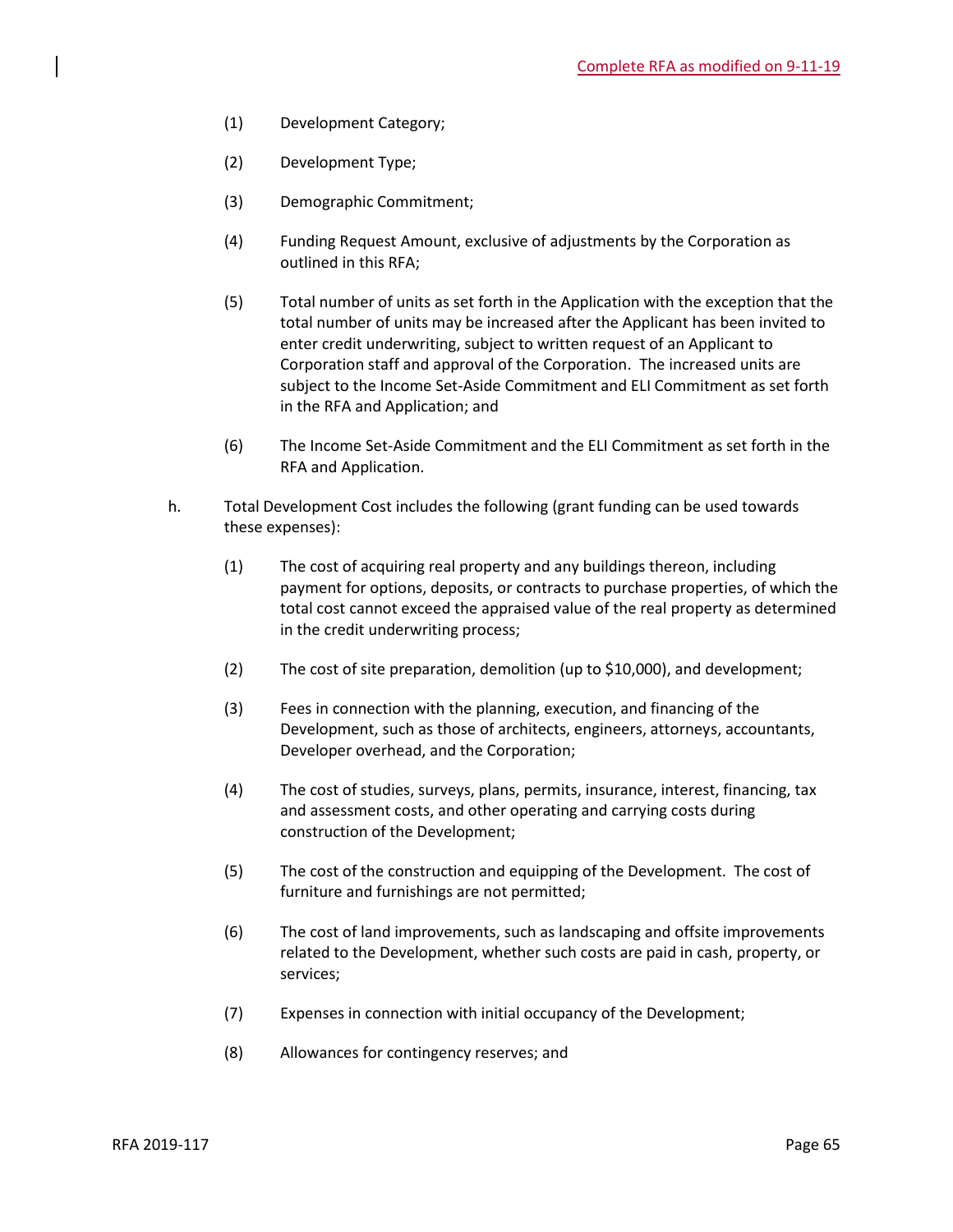- (9) The cost of such other items, including relocation costs, indemnity and surety bonds, premiums on insurance, and fees and expenses of depositories, for the construction of the Development.
- 2. Grant Funding:

Grant Funding will be subject to the credit underwriting provisions outlined in Part II. above and the funding provisions outlined below:

- a. Grant Funding Terms and Conditions:
	- (1) The Grant Funding shall be revocable if the Grant Funds were used for any purpose not permitted under the RFA or grant agreement or if the Grant Funds were awarded or disbursed to the Grantee based upon fraud or misrepresentation committed by the Grantee during the Compliance Period.
	- (2) The Grant Funding shall be serviced either directly by the Corporation or by the servicer on behalf of the Corporation.
	- (3) The Corporation shall monitor compliance of all terms and conditions of the Grant Funding and shall require that certain terms and conditions be embodied in the Restrictive Covenant and Grant Agreement and recorded in the public records of the county wherein the Development is located. Violation of any material term or condition of the documents evidencing or securing the Grant Funding shall constitute a default during the term of the grant. The Corporation shall take appropriate legal action to effect compliance if a violation of any material term or condition relative to the set-asides of units is discovered during the course of compliance monitoring or by any other means.
	- (4) The Corporation shall require adequate insurance to be maintained on the Development as determined by the Corporation or the Corporation's servicer, sufficient to meet the standards established in the Florida Housing Finance Corporation (FHFC) Insurance Guide (and as amended from time to time). The most recently published FHFC Insurance Guide is available on the Corporation's http://www.floridahousing.org/data-docs-reports/insurance-guide (also accessible by clicking [here\)](http://www.floridahousing.org/data-docs-reports/insurance-guide). Insurance will be reviewed at the time of credit underwriting and then certified by the Applicant annually thereafter.
	- (5) All Grant Funding shall be in conformance with applicable federal and state statutes, including the Fair Housing Act as implemented by 24 CFR Part 100 and Titles II and III of the Americans with Disabilities Act of 1990 as implemented by 28 CFR Part 35, which is available on the RFA Website. The Corporation shall allow units dedicated to occupancy by the Elderly in a Development designed for occupancy by elderly households pursuant to authorization by HUD under the Fair Housing Amendments of 1988 as implemented by 24 CFR Part 100.
	- (6) Rent controls for the Income and ELI Commitment Set-Aside units shall be restricted at the level applicable for federal competitive housing credits in accordance with Section 42 of the Internal Revenue Code. The Multifamily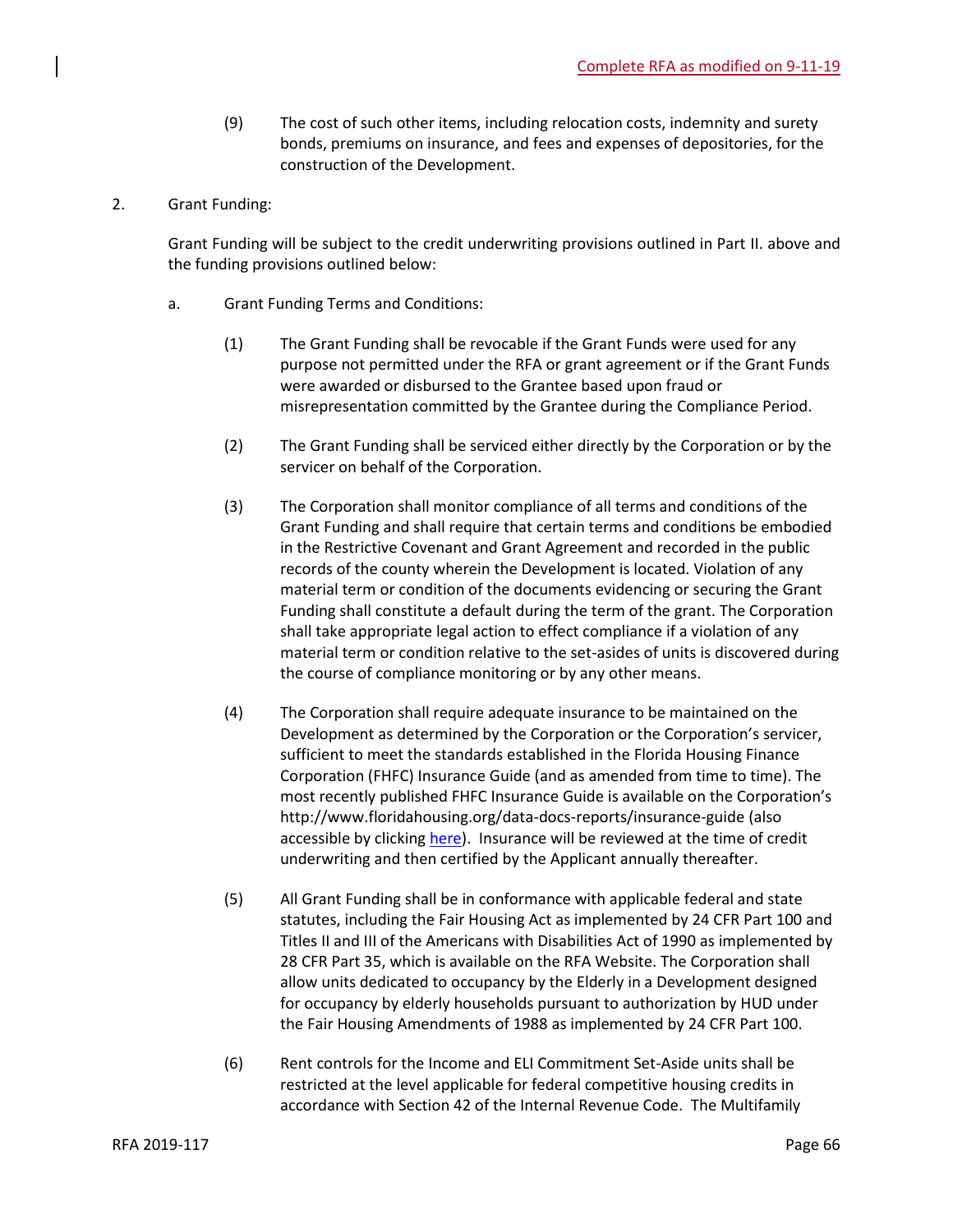Rental Programs Rent Limits (updated each year) can be used to determine the maximum rents under this grant funding that may be charged for Units where an applicable utility allowance shall be deducted from these maximum amounts. 2019 Income Limits and Rent Limits chart is provided on the Corporation website at https://www.floridahousing.org/owners-andmanagers/compliance/rent-limits (also accessible by clicking [here\)](https://www.floridahousing.org/owners-and-managers/compliance/rent-limits).

- (7) The documents creating, evidencing or securing the Grant Funding must provide that any violation of the terms and conditions described in this RFA, constitutes a default under the Grant Funding documents allowing the Corporation to accelerate its grant agreement and to seek any legally available remedies.
- (8) The Compliance Period for a Development funded with Grant Funding shall be as stated in the RFA, but at a minimum, a period of time equal to 10 years from the date the first Residential unit is occupied. For Developments that contain occupied units at the time of closing, the Compliance Period shall begin no later than the termination of the last lease executed prior to closing of the Grant Funding.
- (9) If a guarantor(s) is considered necessary by the Credit Underwriter and unless and until a guarantor's obligations for Grant Funding are terminated as approved in writing by the Corporation or its servicer, the guarantor(s) shall furnish to the Corporation or its servicer financial statements as provided in Part II, 13. (a) in this Exhibit (as the Corporation or its servicer may reasonably request).
- b. Sale, Transfer or Refinancing of a Development with Grant Funding:
	- (1) Any sale, conveyance, assignment, or other transfer of interest or the grant of a security interest in all or any part of the title to the Development other than a superior lien to the Restrictive Covenant and Grant Agreement, shall be subject to the Corporation's prior written approval. The Board shall consider the facts and circumstances of each Applicant's request and any credit underwriting report, if available, prior to determining whether to grant such request.
	- (2) The Grant Funding shall be assumable upon sale or transfer of the Development if the following conditions are met:
		- (a) The proposed transferee meets all specific Applicant identity criteria which were required as conditions of the original Grant Funding;
		- (b) The proposed transferee agrees to maintain all set-asides and other requirements of the grant for the period originally specified or longer; and
		- (c) The proposed transferee and release of transferor receives a favorable recommendation from the Credit Underwriter and approval by the Board of Directors of the Corporation.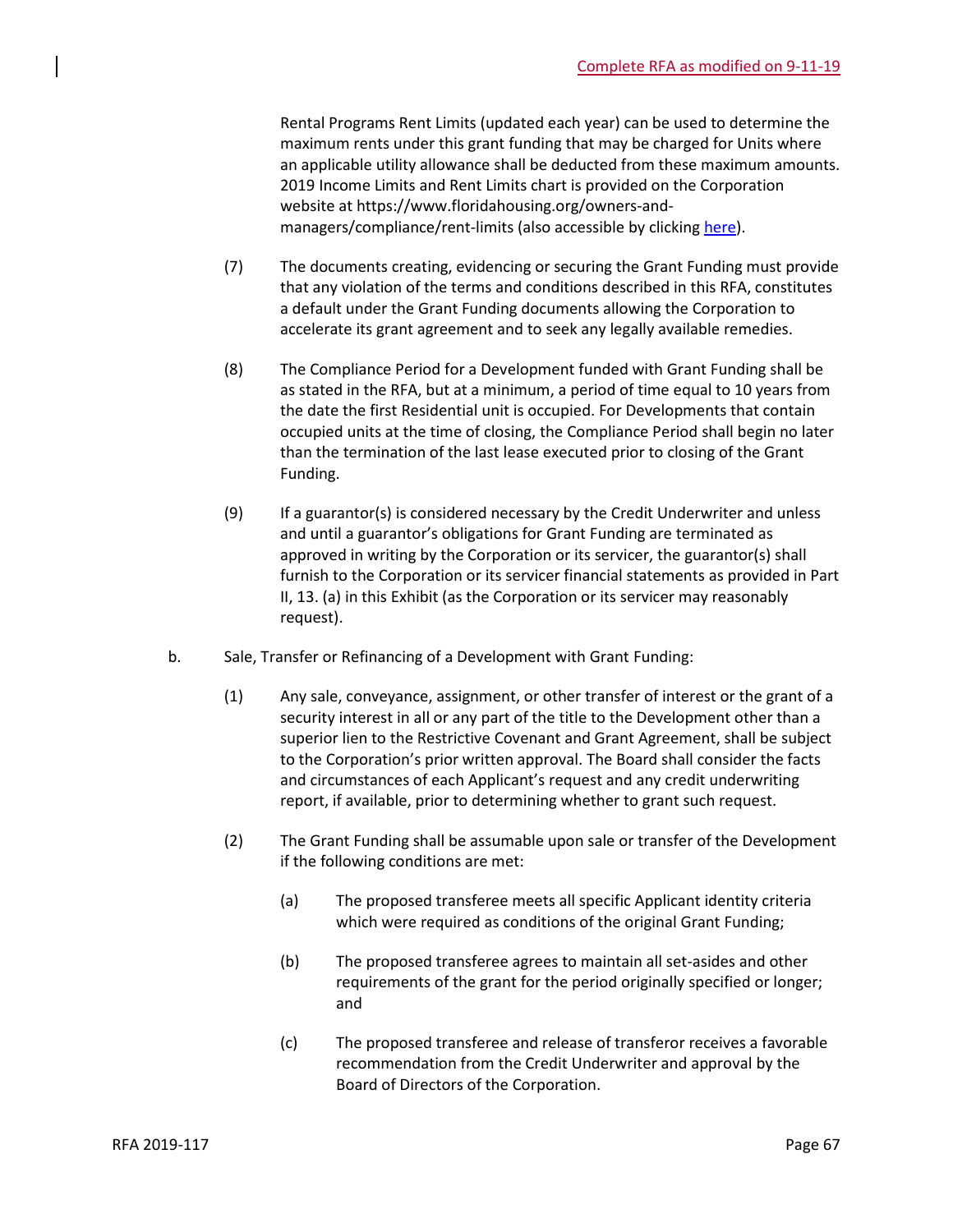All assumption requests must be submitted in writing to the Director of Special Assets and contain the specific details of the transfer and assumption. In addition to any related professional fees, the Corporation shall charge a nonrefundable assumption fee as outlined in Section Four, A.10.b.(5) of the RFA.

- (3) If the Grant Funding is not assumed since the buyer does not meet the criteria for assumption, the Grant Funding shall be repaid from the proceeds of the sale in the following order of priority:
	- (a) Grant Funding amount originally awarded;
	- (b) Expenses of the sale; and
	- (c) If there will be insufficient funds available from the proposed sale of the Development to satisfy paragraphs (3)(a)-(b) above, the Grant Funding shall not be satisfied until the Corporation has received:
		- (i) An appraisal prepared by an appraiser selected by the Corporation or the Credit Underwriter indicating that the purchase price for the Development is reasonable and consistent with existing market conditions;
		- (ii) A certification from the Applicant that the purchase price reported is the actual price paid for the Development, as supported by a copy of the final executed purchase and sale agreement, and that no other consideration passed between the parties, as supported by a draft and final closing statement; and
		- (iii) A certification from the Applicant that there are no Development funds available to satisfy paragraphs (3)(a)-(b) above, and the Applicant knows of no source from which funds could or would be forthcoming to satisfy paragraphs (3)(a)-(b) above.
- c. Grant Funding Construction Disbursements
	- (1) Grant proceeds shall be disbursed during the construction phase in an amount per Draw which does not exceed the ratio of the grant to the Total Development Cost, unless approved by the Credit Underwriter.
	- (2) Ten (10) business days prior to each Draw, the Applicant shall supply the Corporation's servicer, as agent for the Corporation, with a written request executed by the Applicant for a Draw. The request shall set forth the amount to be paid and shall be accompanied by documentation specified by the Corporation's servicer, including claims for labor and materials to date of the last inspection.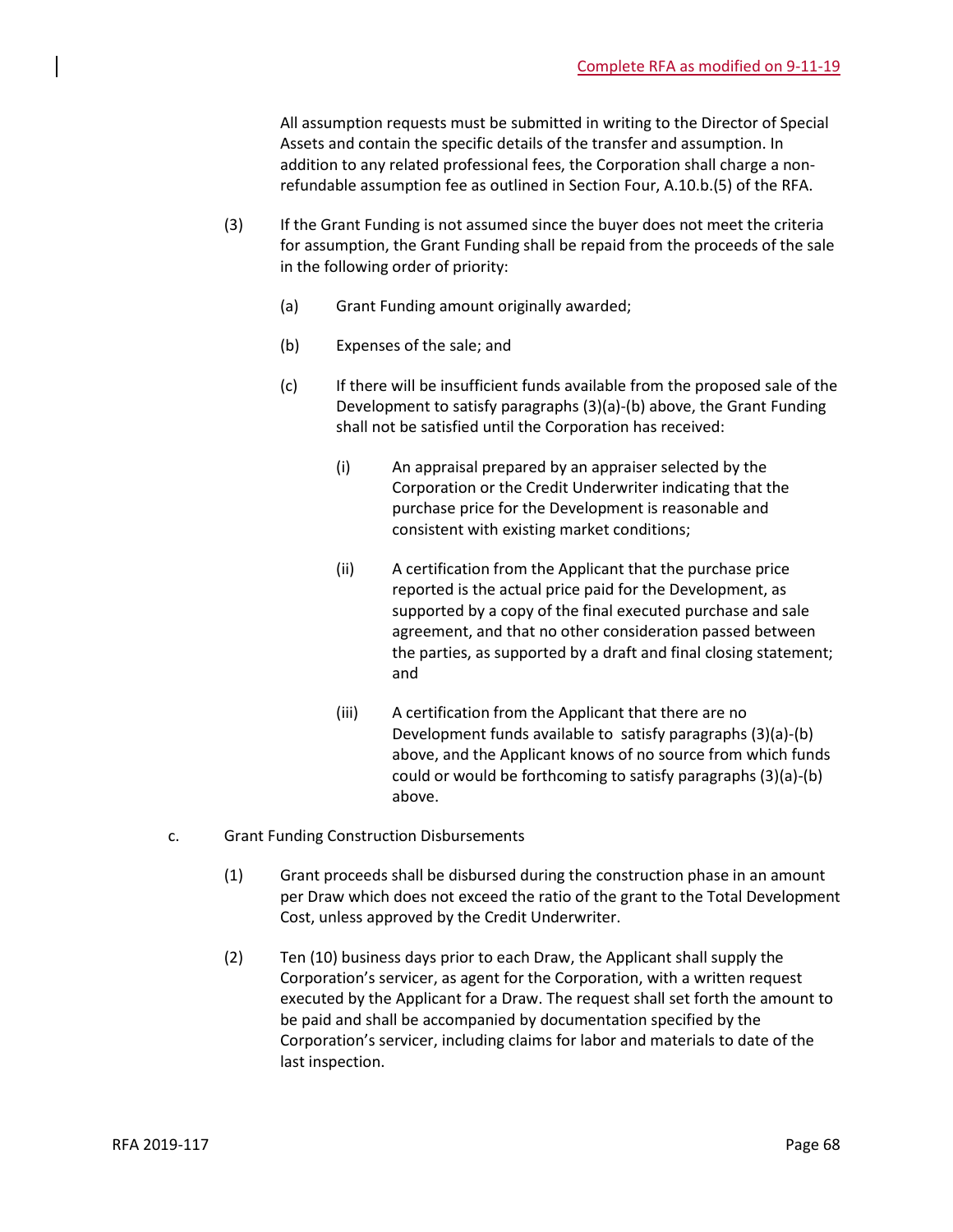- (3) The Corporation and its servicer shall review the request for a Draw, and the servicer shall provide the Corporation with approval of the request or an alternative recommendation.
- (4) The Corporation shall disburse construction Draws through Automated Clearing House (ACH). The Applicant may request disbursement of construction Draws via a wire transfer. The Applicant will be charged a fee of \$10 for each wire transfer requested. This charge will be netted against the Draw amount.
- (5) The Corporation shall elect to withhold any Draw or portion of any Draw, notwithstanding any documentation submitted by the Applicant in connection with the request for a Draw, if:
	- (a) The Corporation or the Corporation's servicer determines at any time that the actual cost budget or progress of construction differs from that as shown on the grant documents; or
	- (b) The percentage of progress of construction of the improvements differs from that shown on the request for a Draw.
- (6) The servicer may request submission of revised construction budgets.
- (7) Based on the Applicant's progress of construction, if the Corporation determines that further analysis by the Credit Underwriter is required prior to the release of the final Draw, the Applicant shall pay to the Credit Underwriter a fee based on an hourly rate determined pursuant to the contract between the Corporation and the Credit Underwriter.
- (8) Retainage in the amount of 10 percent per Draw shall be held by the servicer during construction until the Development is 50 percent complete. At 50 percent completion, no additional retainage shall be held from the remaining Draws. Release of funds held by the Corporation's servicer as retainage shall occur pursuant to the Grant Funding agreement.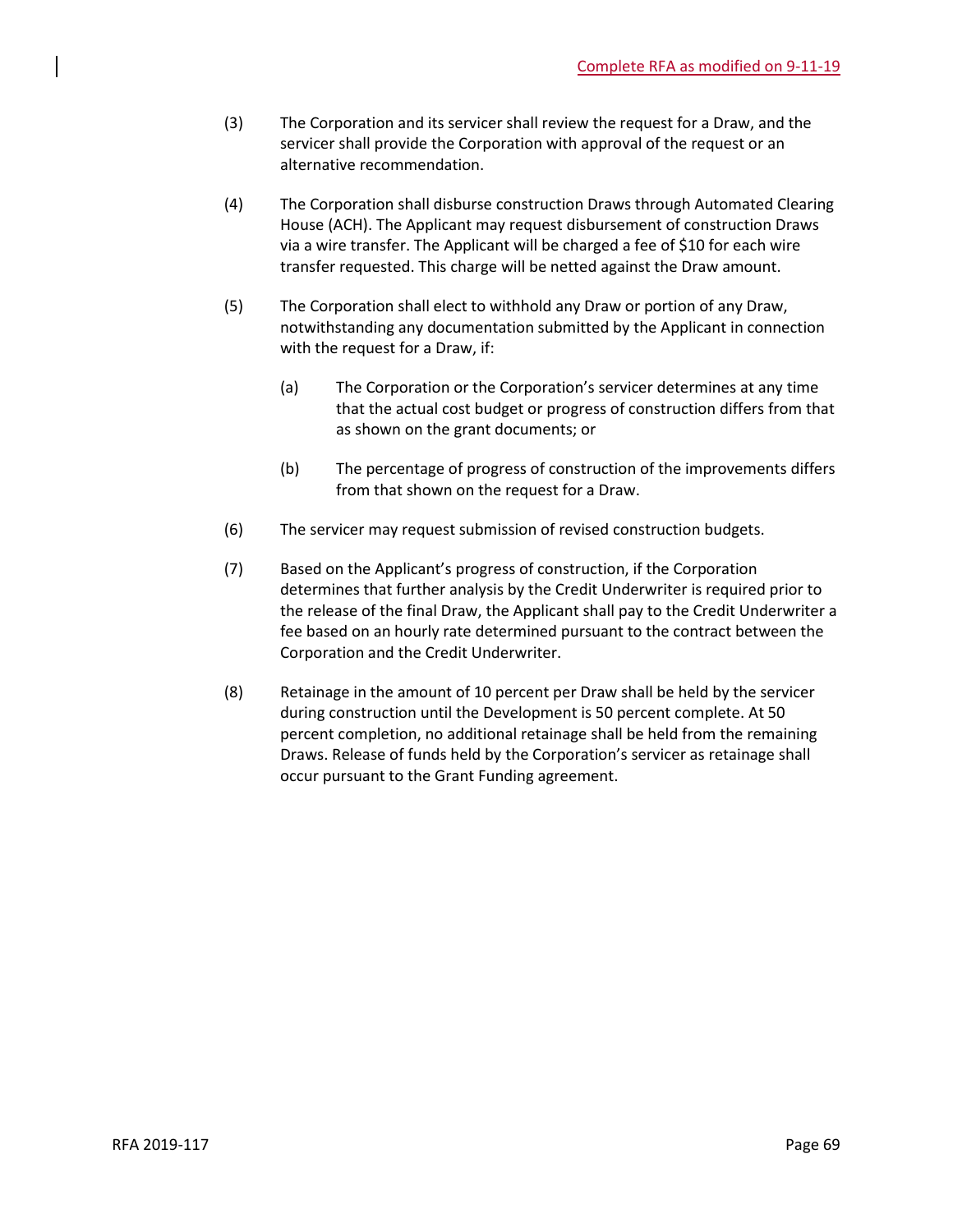## **EXHIBIT E to RFA 2019-117 - Continuing Program Compliance**

The Applicant is required to be in compliance with the Restrictive Covenant and Grant Agreement during the Compliance Period.

Properties funded under this RFA will be required to be monitored for compliance to requirements and commitments made by the Applicant in this RFA, both during and after construction, and for the entire Compliance Period.

In order to ensure Applicant compliance with the Restrictive Covenant and Grant Agreement during the Compliance Period, the Applicant is required to provide copies of certain documents:

- 1. Annually, the Applicant shall submit to the Corporation a Certificate of Continuing Program Compliance (CCPC).
	- a. The CCPC form can be found on the Corporation's Website at http://www.floridahousing.org/owners-and-managers/compliance/forms/ (also accessible by clicking [here\)](http://www.floridahousing.org/owners-and-managers/compliance/forms).
	- b. The CCPC shall be signed by the owner representative.
	- c. The CCPC is due to the Corporation on the 25th day of the month following the twelve month period ending December 31 and should be sent to [FHFCAssetMgt@floridahousing.org.](mailto:FHFCAssetMgt@floridahousing.org)
	- d. Applicants who fail to submit the CCPC will be in non-compliance and may be reported on the Non-compliance Report until such time as the non-compliance is corrected. Applicants in non-compliance may be prohibited from new participation in any of the Corporation's programs until such time that all existing Developments participating in any Corporation programs are in compliance.
- 2. Annually, the Applicant shall complete and submit to the Corporation a Program Report (PR-1). The Applicant may also be required to submit PR-1s at other times if requested by the Corporation. PR-1 provides a unit-by-unit listing of all units in the Development and gives detailed information regarding the occupants' eligibility and the Development's compliance with set-aside requirements. Certification of household income is required as of the date the qualified household first occupies a Unit and household income recertification is required on the household's first anniversary throughout the Compliance Period.
	- a. The PR-1 form is on the Corporation's website at <http://www.floridahousing.org/owners-and-managers/compliance/forms> - see Appendix S.
	- b. Instructions for completing the PR-1 are located on the Corporation's website at <http://www.floridahousing.org/owners-and-managers/compliance/forms> - see Appendix T.